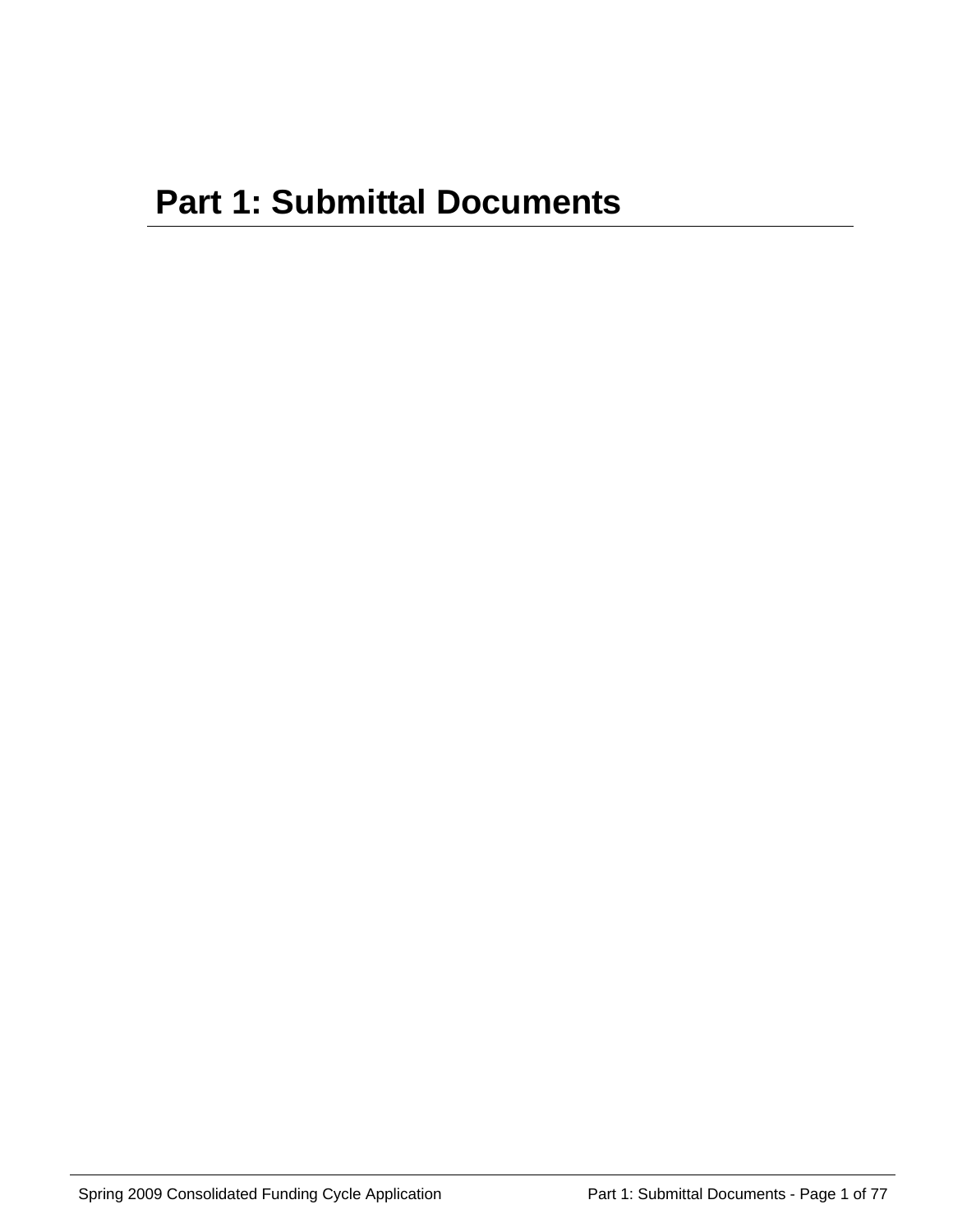#### **Authorization and Acceptance Form**

| Owner/Board of Directors of: |  |
|------------------------------|--|
| Project Name:                |  |
| Project Address:             |  |

**By this action the Owner/Board of Directors accepts the responsibilities and requirements of all tax credit, grant and loan programs applied for in this Application. In accordance with the corporation's by-laws, effective this date, authorization has been given by the Owner/Board of Directors to the following named parties to apply for programs, grants or loans in this application:** The undersigned, being duly authorized to submit this application on behalf of the named Applicant, hereby represents and certifies that all required documents have been submitted in this application packet, and that the information provided in this application, to the best of his/her knowledge, is true, complete, and accurately describes the proposed project. The undersigned further authorizes the release of project information to Oregon Housing and Community Services ("Department," "OHCS") from all financial partners listed in the Application and authorizes the Department to verify any Application information, including financial information, as required to complete its due diligence.

#### **Primary**

| Signature               | <b>Title</b> |
|-------------------------|--------------|
| <b>Print Name</b>       | Date         |
| <b>Secondary</b>        |              |
| Signature               | <b>Title</b> |
| <b>Print Name</b>       | Date         |
| Signed:                 |              |
| Owner/ Board Chair Name | Signature    |
| Organization            | Date         |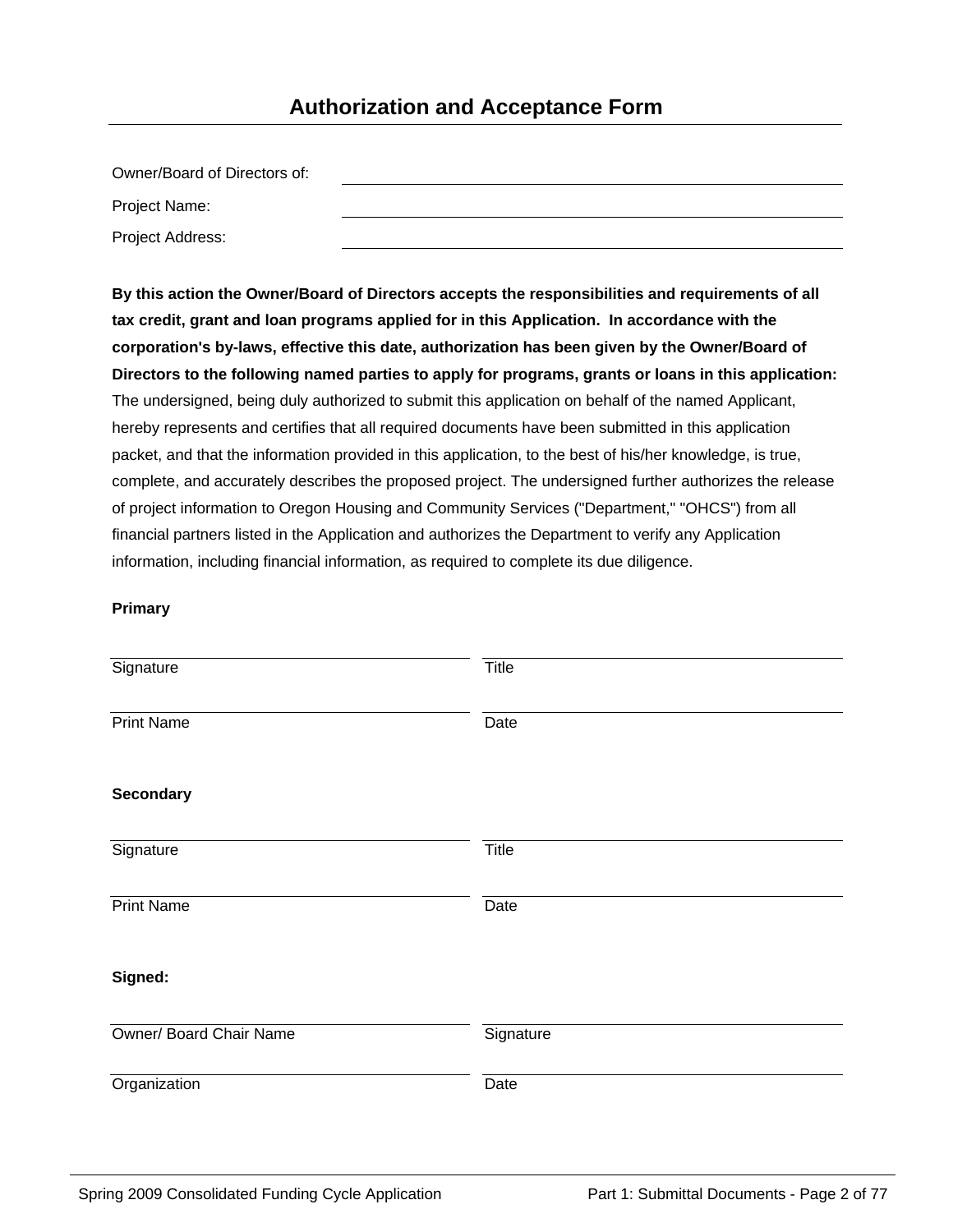Is a Board Resolution required to authorize this application? If it is, include a copy of the Resolution here.

#### **Sample Resolution**

**(Date)**

**(Name of sponsor)**, acting through its Board of Directors, at its regularly scheduled meeting, with a quorum present, did after due deliberation, authorize **(name of authorized signatory(s))** to apply to Oregon Housing and Community Services for funding for **(number)** units of affordable housing in a project to be known as **(name of project)**. The person(s) named on the Authorization and Acceptance Form are duly authorized to encumber, by this action, the Board of Directors accepts the responsibilities and requirements of any tax credit and/or grant or loan programs applied for in this application for this project. The site is located at **(address and city of site)**.

Motion was made by \_\_\_\_\_\_\_\_\_\_\_\_\_\_\_\_\_\_\_\_\_\_\_ and seconded by \_\_\_\_\_\_\_\_\_\_\_\_\_\_\_\_\_\_\_\_\_\_

Signature of Board President

(Typed name of president)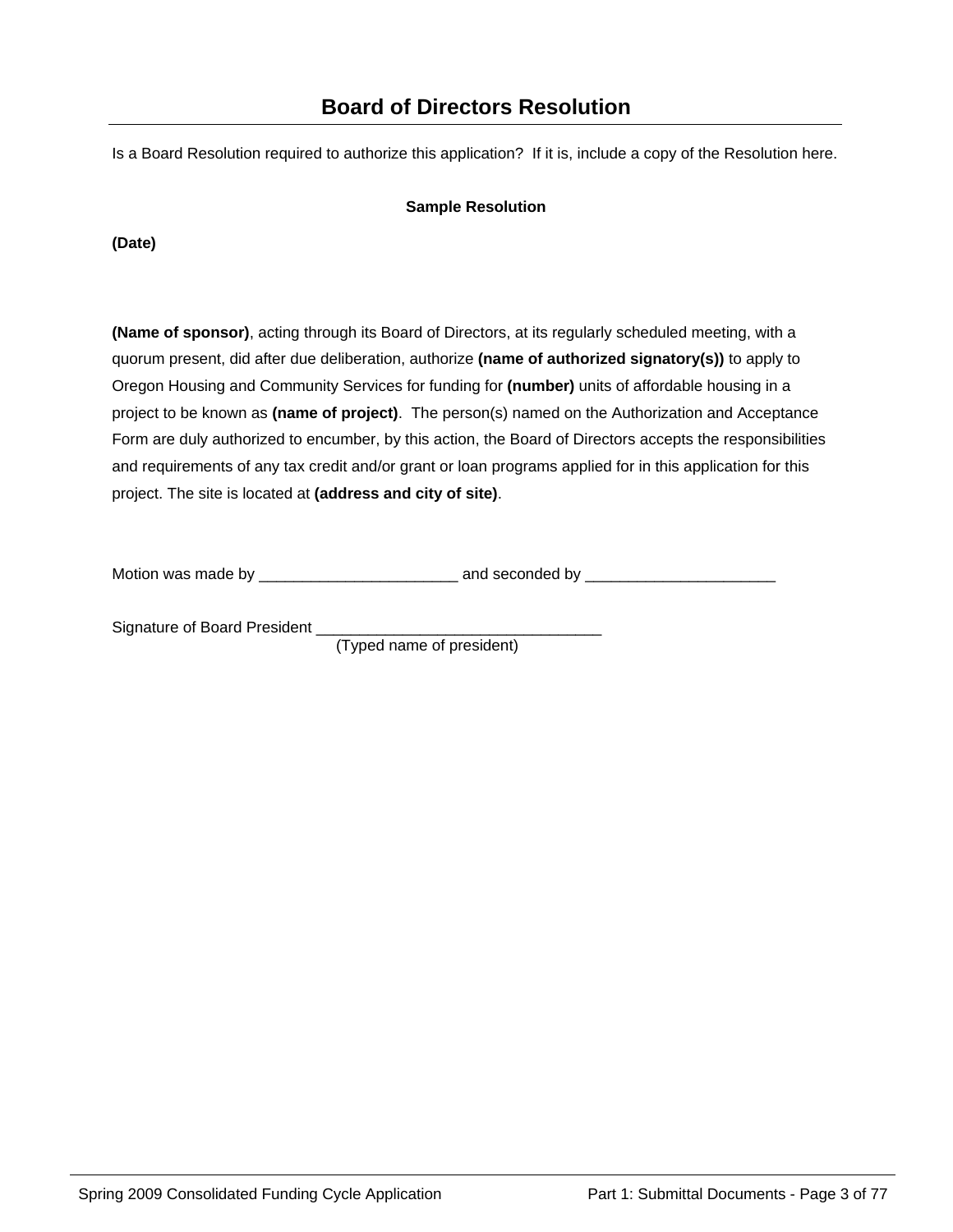### **Application Submittal Checklist**

Please submit the application pages in the following order. Fill out this checklist with the appropriate tabs and page numbers.

|                                                                            | Checkboxes are for<br>applicant's use only. |             |
|----------------------------------------------------------------------------|---------------------------------------------|-------------|
| <b>Part 1 Submittal Documents</b>                                          |                                             |             |
| Authorization and Acceptance Form                                          | Pg.                                         | ப           |
| Board of Directors Resolution, if applicable                               | Pg.                                         | □           |
| <b>Application Submittal Checklist</b>                                     | Pg.                                         | □           |
| Application and Charge Transmittal Form and Payment                        | Pg.                                         | □           |
|                                                                            |                                             |             |
| <b>Part 2 Threshold</b>                                                    |                                             |             |
| Certification of Zoning                                                    | Pg.                                         | ப           |
| <b>Verification of Site Control</b>                                        | Pg.                                         | $\Box$      |
| Site Control documents, including all amendments, addendums and            |                                             |             |
| extensions                                                                 | Pg.                                         | □           |
| OHCS Environmental Review Checklist (signed by Applicant and RAD)          | Pg.                                         | □           |
| <b>Vicinity Map</b><br>Floodplain map                                      | Pg.                                         | □           |
|                                                                            | Pg.                                         | □           |
|                                                                            |                                             | $\Box$<br>□ |
| <b>USGS Map</b>                                                            | Pg.                                         | $\Box$      |
|                                                                            | Pg.                                         | $\Box$      |
| If applying for HOME funds, documentation to support Vegetation and        |                                             |             |
| <b>Wildlife Section Responses</b>                                          | Pg.                                         | □           |
|                                                                            | Pg.                                         | $\Box$      |
| Maximum Unit Floor Area/Two bath Exemption Request Form, if applicable Pq. |                                             | $\Box$      |
| Architectural Plans - New Construction:                                    |                                             |             |
|                                                                            | Pg.                                         | □           |
| <b>Preliminary Building Exterior Elevations</b>                            | Pg.                                         | □           |
| <b>Preliminary Building Floor Plans</b>                                    | Pg.                                         | □           |
| Preliminary Building Sections, if applicable                               | Pg.                                         | □           |
| Typical Unit, Showing Furniture Layout Plan                                | Pg.                                         | □           |
| Architectural Rehabilitation:                                              |                                             |             |
| <b>Rehabilitation/Capital Needs Assessment</b>                             | Pg.                                         | ப           |
| <b>Rehabilitation Scope of Work</b>                                        | Pg.                                         | □           |
| Pest and Dry Rot                                                           | Pg.                                         | ப           |
| Roof Inspection Report                                                     | Pg.                                         | □           |
| All Projects:                                                              |                                             |             |
| List of Codes and Regulations, if applicable to the Scope of Work          | Pg.                                         | ப           |
| Architect's Letter of Intent, if applicable                                | Pg.                                         | □           |
| <b>Optional Documents:</b><br>Phase 1 Executive Summary, if complete       | Pg.                                         |             |
| Soils Report Summary, if completed                                         | Pg.                                         | ப<br>□      |
|                                                                            |                                             |             |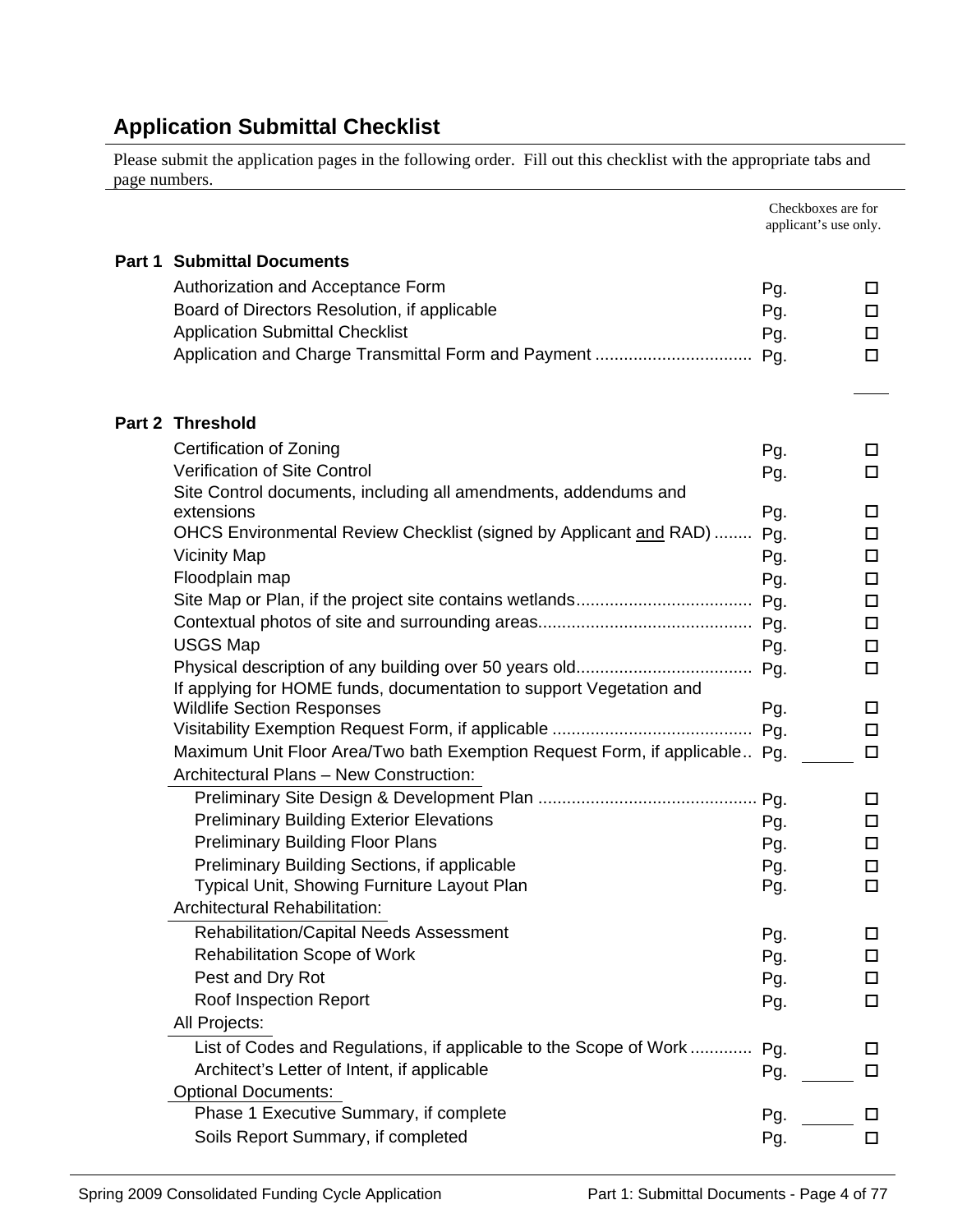| Part 3 Applicant and Project Information                                                                              |     |                  |
|-----------------------------------------------------------------------------------------------------------------------|-----|------------------|
| <b>Applicant Data</b>                                                                                                 | Pg. |                  |
| <b>Project Data</b>                                                                                                   | Pg. | □                |
|                                                                                                                       |     |                  |
| <b>Part 4 Narrative Question</b>                                                                                      |     |                  |
|                                                                                                                       |     |                  |
| <b>Narrative Question</b>                                                                                             | Pg. | 0                |
| <b>Part 5 Self-Scored Section</b>                                                                                     |     |                  |
|                                                                                                                       |     |                  |
| <b>Excel Spreadsheet Self-Scored Section</b>                                                                          | Pg. | □                |
| "Needs" Scoring Worksheet                                                                                             | Pg. | □                |
| <b>Greenbuilding Worksheet</b>                                                                                        | Pg. | $\Box$           |
| OHCS Path Worksheet, if applicable                                                                                    | Pg. | 0                |
| Request for Reassignment of Target Population Priority, if applicable                                                 | Pg. | □                |
| Two to five supportive letters from local/state/federal governmental entities<br>or officials, if points were claimed | Pg. | □                |
| Two to five supportive letters from local community members or                                                        |     |                  |
| associations, if points were claimed                                                                                  | Pg. | □                |
|                                                                                                                       | Pg. | 0                |
|                                                                                                                       |     |                  |
| <b>Part 6 Resident Services</b>                                                                                       |     |                  |
| <b>Resident Services Description</b>                                                                                  | Pg. | □                |
|                                                                                                                       |     |                  |
| <b>Part 7 Market and Rent Assessment</b>                                                                              |     |                  |
|                                                                                                                       |     |                  |
| <b>Group Home Demand Analysis</b><br><b>Special Needs Demand Analysis</b>                                             | Pg. | ப                |
| Special Needs Market Assessment Excel Workbook - Page 1                                                               | Pg. | □                |
| <b>General Population Demand Analysis</b>                                                                             | Pg. | $\Box$<br>$\Box$ |
| <b>Third Party Market Analysis</b><br>(Attach as separate document)                                                   | Pg. |                  |
|                                                                                                                       |     |                  |
| <b>Part 8 Sponsor Capacity</b>                                                                                        |     |                  |
| <b>Sponsor Capacity</b>                                                                                               | Pg. | □                |
|                                                                                                                       |     |                  |
| Part 9 Financial Feasibility and Readiness to Proceed                                                                 |     |                  |
| <b>Project Schedule</b>                                                                                               | Pg. | ப                |
| <b>Financial Assumptions</b>                                                                                          | Pg. | □                |
|                                                                                                                       | Pg. | □                |
| Schedule of the maximum rental rates allowed by the rental subsidy (i.e.                                              |     |                  |
| HUD or RD) for any project-based rental assistance, if applicable                                                     | Pg. | □                |
|                                                                                                                       | Pg. | □                |
| <b>Tenant Relocation</b>                                                                                              | Pg. | □                |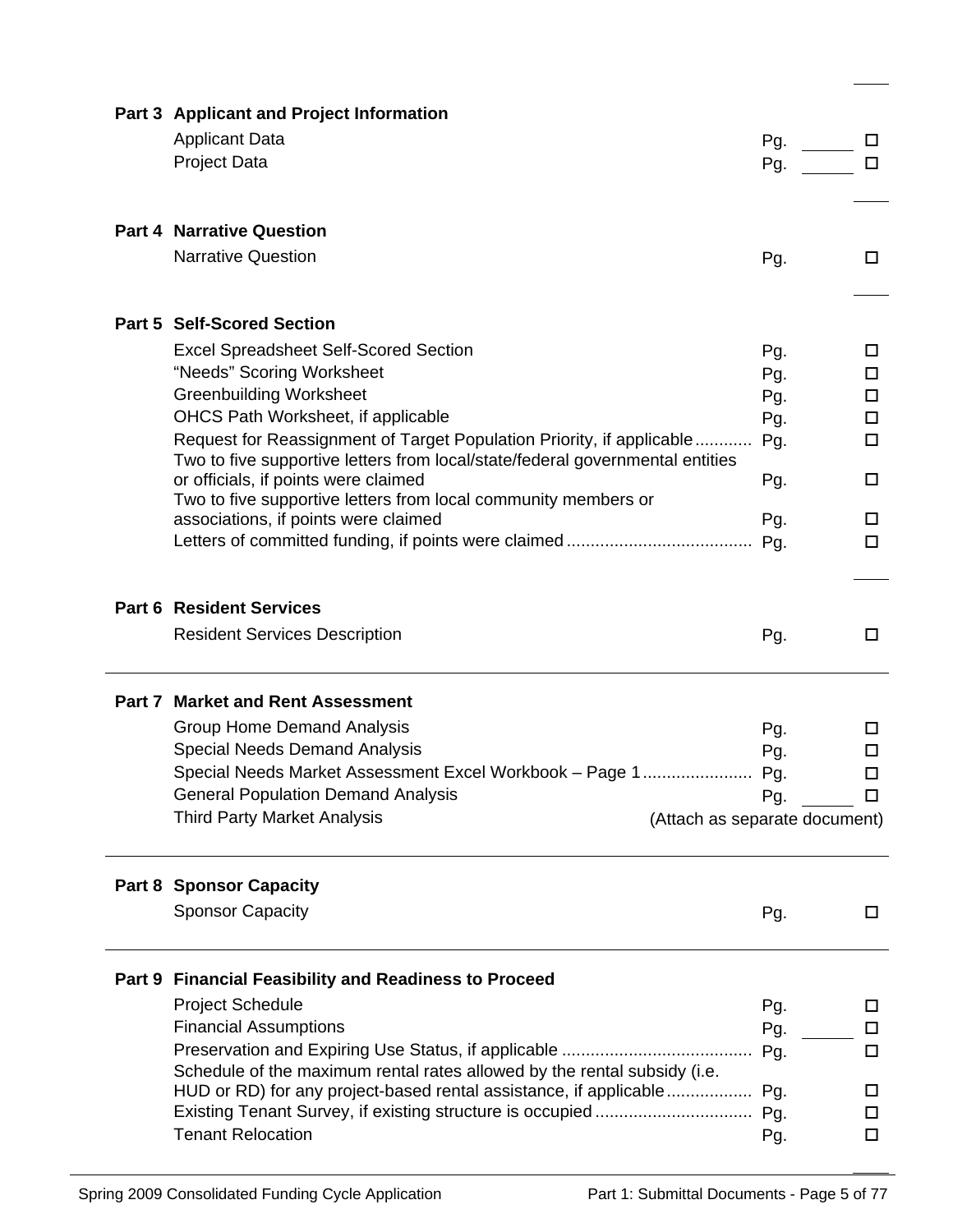| Part 10 Pro Forma Spreadsheets |                                                                                                                                           |     |        |
|--------------------------------|-------------------------------------------------------------------------------------------------------------------------------------------|-----|--------|
|                                | <b>Excel Pro Forma</b>                                                                                                                    | Pg. | ப      |
|                                | <b>Utility Allowance Verification</b>                                                                                                     | Pg. | $\Box$ |
|                                | <b>Part 11 Construction Cost Documents</b>                                                                                                |     |        |
|                                | Contractor's construction cost itemization or applicant's cost estimate                                                                   |     |        |
|                                | document                                                                                                                                  | Pg. | □      |
|                                | <b>OR</b>                                                                                                                                 |     |        |
|                                |                                                                                                                                           |     | □      |
|                                | <b>Part 12 Supplemental HOME Forms</b>                                                                                                    |     |        |
|                                | <b>HOME Application Checklist</b>                                                                                                         | Pg. | □      |
|                                |                                                                                                                                           | Pg. | 0      |
|                                | Copies of URA General Information Notices to residential and commercial                                                                   |     |        |
|                                | tenants (Forms can be located in Section 7: HOME Program Description &                                                                    |     |        |
|                                | Requirements)                                                                                                                             | Pg. | □      |
|                                | Notice 5A or 5B and 5D signed by the seller                                                                                               | Pg. | $\Box$ |
|                                |                                                                                                                                           | Pg. | $\Box$ |
|                                | Lead Disclosure Notices, testing or assessment reports if housing built pre-                                                              | Pg. | $\Box$ |
|                                | 1978)                                                                                                                                     | Pg. | □      |
|                                | Consolidated Plan Consistency statement (if project is located in Medford or                                                              |     |        |
|                                | Ashland jurisdiction's Consolidated Plan)                                                                                                 | Pg. | □      |
|                                | For Special Needs populations, a letter from Dept. of Human Services                                                                      |     |        |
|                                | agreeing to the requirements of the HOME program. (See discussion under<br>Special Needs in the HOME Program Description and Requirements |     |        |
|                                | section of the application)                                                                                                               | Pg. | □      |
|                                |                                                                                                                                           |     |        |
|                                | Part 13 Supplemental Low Income Housing Tax Credit Forms                                                                                  |     |        |
|                                | Elections and Rental Assistance Information                                                                                               | Pg. | □      |
|                                | <b>Tax Credit Sale Information</b>                                                                                                        | Pg. | □      |
|                                | <b>Rehabilitation of an Existing Building</b>                                                                                             | Pg. | □      |
|                                | Form 8821                                                                                                                                 | Pg. | □      |
|                                | Letter of Intent from equity investor                                                                                                     | Pg. | □      |
|                                | Part 14 Supplemental Low Income Weatherization Forms                                                                                      |     |        |
|                                | Energy Efficiency Plans - Narrative                                                                                                       | Pg. | ப      |
|                                |                                                                                                                                           |     | □      |
|                                |                                                                                                                                           |     | □      |
|                                |                                                                                                                                           |     | □      |
|                                |                                                                                                                                           |     | □      |
|                                |                                                                                                                                           |     |        |
|                                | Part 15 Supplemental Oregon Affordable Housing Tax Credit Forms                                                                           |     |        |
|                                | Loan Information                                                                                                                          | Pg. | □      |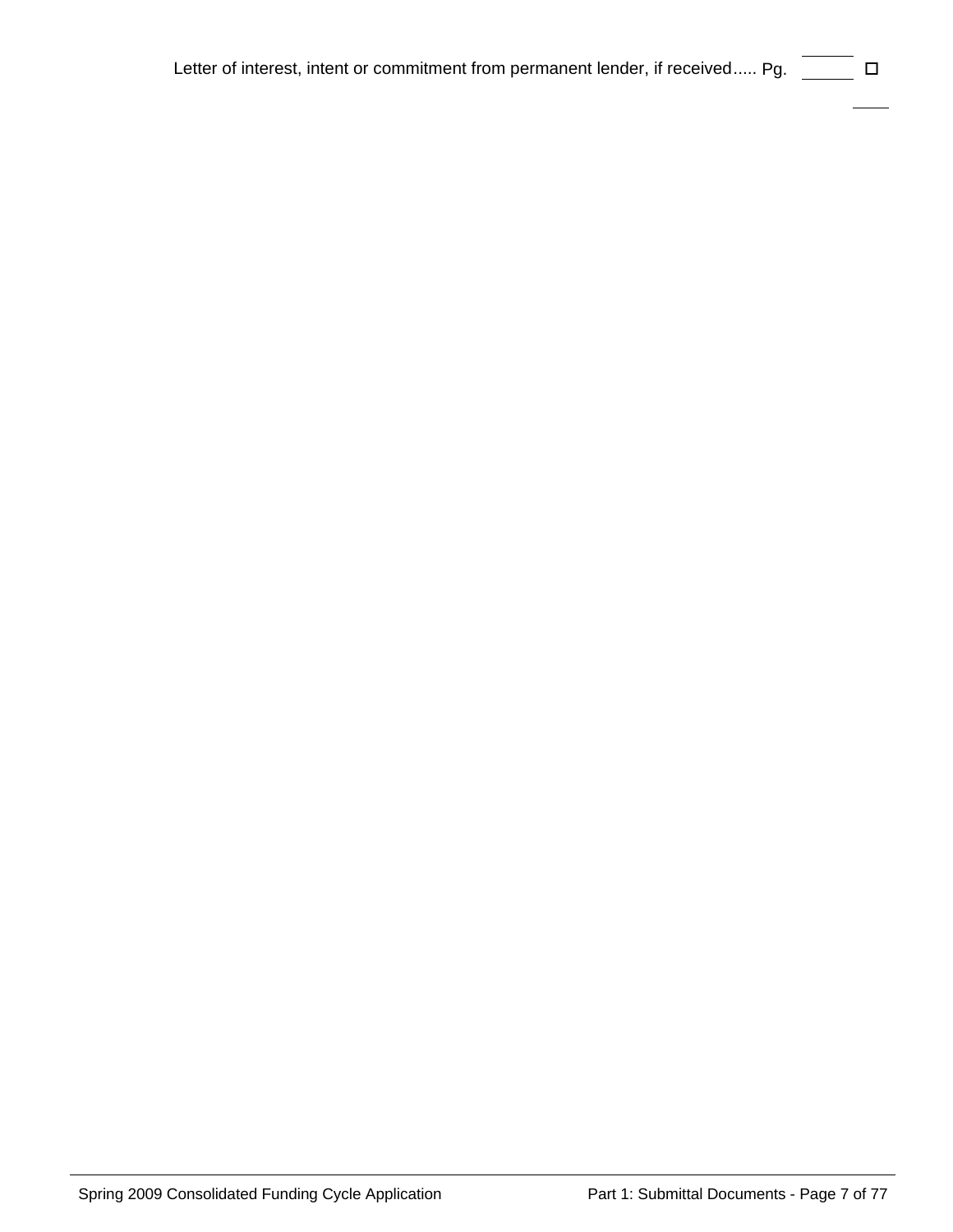# **ATTACH CHECK(S) HERE**

### **Application and Charge Transmittal**

| Project Name:                                                                           |                                                                                                                                                                     |                                       |          |          |
|-----------------------------------------------------------------------------------------|---------------------------------------------------------------------------------------------------------------------------------------------------------------------|---------------------------------------|----------|----------|
| Project Address:                                                                        |                                                                                                                                                                     |                                       |          |          |
| Applicant Name:                                                                         |                                                                                                                                                                     |                                       |          |          |
| <b>Applicant Address:</b>                                                               |                                                                                                                                                                     |                                       |          |          |
| Contact Name, Address:                                                                  |                                                                                                                                                                     |                                       |          |          |
| Submit the original application, specified copies, Application Charge and this form to: |                                                                                                                                                                     |                                       |          |          |
|                                                                                         | <b>Housing Resources Section</b><br>725 Summer Street NE, Suite B<br>Salem OR 97301-1266                                                                            | Oregon Housing and Community Services |          |          |
| Check which Application Charge applies below:                                           |                                                                                                                                                                     |                                       |          |          |
|                                                                                         | Housing Resources Section (HRS) Programs and CFC Application: (259)                                                                                                 |                                       |          |          |
| Minimum CFC Application charge:                                                         |                                                                                                                                                                     |                                       | (a)      | \$100.00 |
| # units in your proposed project:                                                       |                                                                                                                                                                     | $x 25 =$                              | $(b)$ \$ |          |
| Maximum CFC Application charge:                                                         |                                                                                                                                                                     |                                       |          |          |
| Total of all CFC sources requested*:                                                    |                                                                                                                                                                     | $x.5\%(.005) =$                       | $(c)$ \$ |          |
| by the LIHTC allocation.                                                                | *includes all grant funds, amount of OAHTC requested, and equity generated                                                                                          |                                       |          |          |
|                                                                                         | If the total of (b) is less than \$100, you must pay the minimum charge of \$100.<br>If the total of (b) is more than \$100, you must pay the lesser of (b) or (c). |                                       |          |          |
|                                                                                         |                                                                                                                                                                     | Amount Due: \$                        |          |          |
|                                                                                         |                                                                                                                                                                     |                                       |          |          |
|                                                                                         |                                                                                                                                                                     |                                       |          |          |
| <b>Make Checks Payable to:</b><br>متحاكم المستحسن المتحال الساحية                       |                                                                                                                                                                     |                                       |          |          |

Oregon Housing and Community Services

**Amount Enclosed: \$**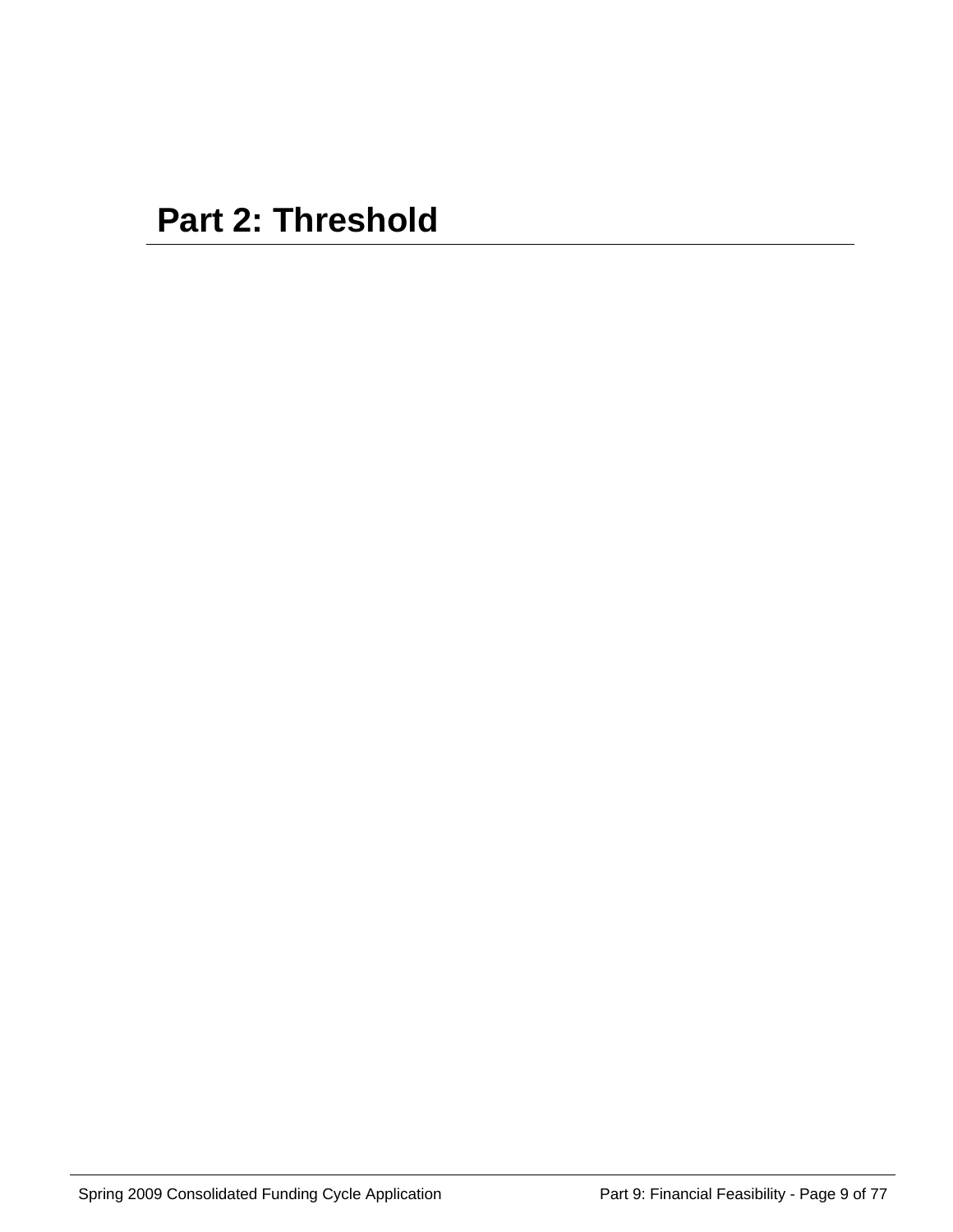#### **ZONING: LOCAL GOVERNMENT VERIFICATION THAT DEVELOPMENT IS CONSISTENT WITH ZONING AND LAND USE REGULATIONS**

| Project Name:     |                                                            |                                                                                                                                                                                                                                |                                                                                                                                                                         |  |  |  |  |
|-------------------|------------------------------------------------------------|--------------------------------------------------------------------------------------------------------------------------------------------------------------------------------------------------------------------------------|-------------------------------------------------------------------------------------------------------------------------------------------------------------------------|--|--|--|--|
|                   | Project Type and # of units:                               |                                                                                                                                                                                                                                |                                                                                                                                                                         |  |  |  |  |
|                   | Project Location:                                          |                                                                                                                                                                                                                                |                                                                                                                                                                         |  |  |  |  |
|                   | Acreage of Project Site:                                   |                                                                                                                                                                                                                                | $\frac{1}{2}$ Tax Account #(s):                                                                                                                                         |  |  |  |  |
|                   | Assessor's Map & Tax Lot(s):                               |                                                                                                                                                                                                                                |                                                                                                                                                                         |  |  |  |  |
|                   |                                                            |                                                                                                                                                                                                                                |                                                                                                                                                                         |  |  |  |  |
|                   | (Must be completed by local jurisdiction)                  |                                                                                                                                                                                                                                |                                                                                                                                                                         |  |  |  |  |
|                   |                                                            | <b>Certification</b>                                                                                                                                                                                                           |                                                                                                                                                                         |  |  |  |  |
| 1.                |                                                            |                                                                                                                                                                                                                                |                                                                                                                                                                         |  |  |  |  |
|                   |                                                            |                                                                                                                                                                                                                                |                                                                                                                                                                         |  |  |  |  |
| 2.                |                                                            |                                                                                                                                                                                                                                | The number of units (not buildings) [density] allowed for this development site is:                                                                                     |  |  |  |  |
|                   |                                                            | Minimum number: Windows and the control of the control of the control of the control of the control of the control of the control of the control of the control of the control of the control of the control of the control of | Maximum Number: National State of the Maximum Number:                                                                                                                   |  |  |  |  |
|                   |                                                            |                                                                                                                                                                                                                                |                                                                                                                                                                         |  |  |  |  |
| 3.                |                                                            | The number of on-site parking spaces required per dwelling unit is:                                                                                                                                                            |                                                                                                                                                                         |  |  |  |  |
| 4.                | Check the applicable box. (Check only one box):            |                                                                                                                                                                                                                                |                                                                                                                                                                         |  |  |  |  |
|                   |                                                            | The proposed use is consistent with the above referenced zoning and applicable land use<br>regulations, and there are no additional land use approvals required.                                                               |                                                                                                                                                                         |  |  |  |  |
|                   |                                                            |                                                                                                                                                                                                                                | The proposed use will be consistent with the above referenced zoning and<br>applicable land use regulations upon obtaining of the following land use approval(s):       |  |  |  |  |
|                   |                                                            |                                                                                                                                                                                                                                | general contract of the following land use issues:                                                                                                                      |  |  |  |  |
|                   |                                                            |                                                                                                                                                                                                                                |                                                                                                                                                                         |  |  |  |  |
|                   |                                                            |                                                                                                                                                                                                                                | Applicant has _________ has not __________ submitted the required application(s) for review.                                                                            |  |  |  |  |
|                   |                                                            |                                                                                                                                                                                                                                | The proposed use ls not allowable or cannot be determined to be allowable with                                                                                          |  |  |  |  |
|                   |                                                            |                                                                                                                                                                                                                                | the above referenced zoning and applicable land use regulations because:                                                                                                |  |  |  |  |
|                   |                                                            |                                                                                                                                                                                                                                |                                                                                                                                                                         |  |  |  |  |
|                   | I certify that the City/County of<br>best of my knowledge. |                                                                                                                                                                                                                                | has vested in me the authority to verify consistency<br>with local land use regulations and I further certify that the foregoing information is true and correct to the |  |  |  |  |
|                   |                                                            |                                                                                                                                                                                                                                |                                                                                                                                                                         |  |  |  |  |
| Signature         |                                                            | Date                                                                                                                                                                                                                           | Phone                                                                                                                                                                   |  |  |  |  |
| <b>Print Name</b> |                                                            | <b>Title</b>                                                                                                                                                                                                                   |                                                                                                                                                                         |  |  |  |  |
|                   |                                                            |                                                                                                                                                                                                                                |                                                                                                                                                                         |  |  |  |  |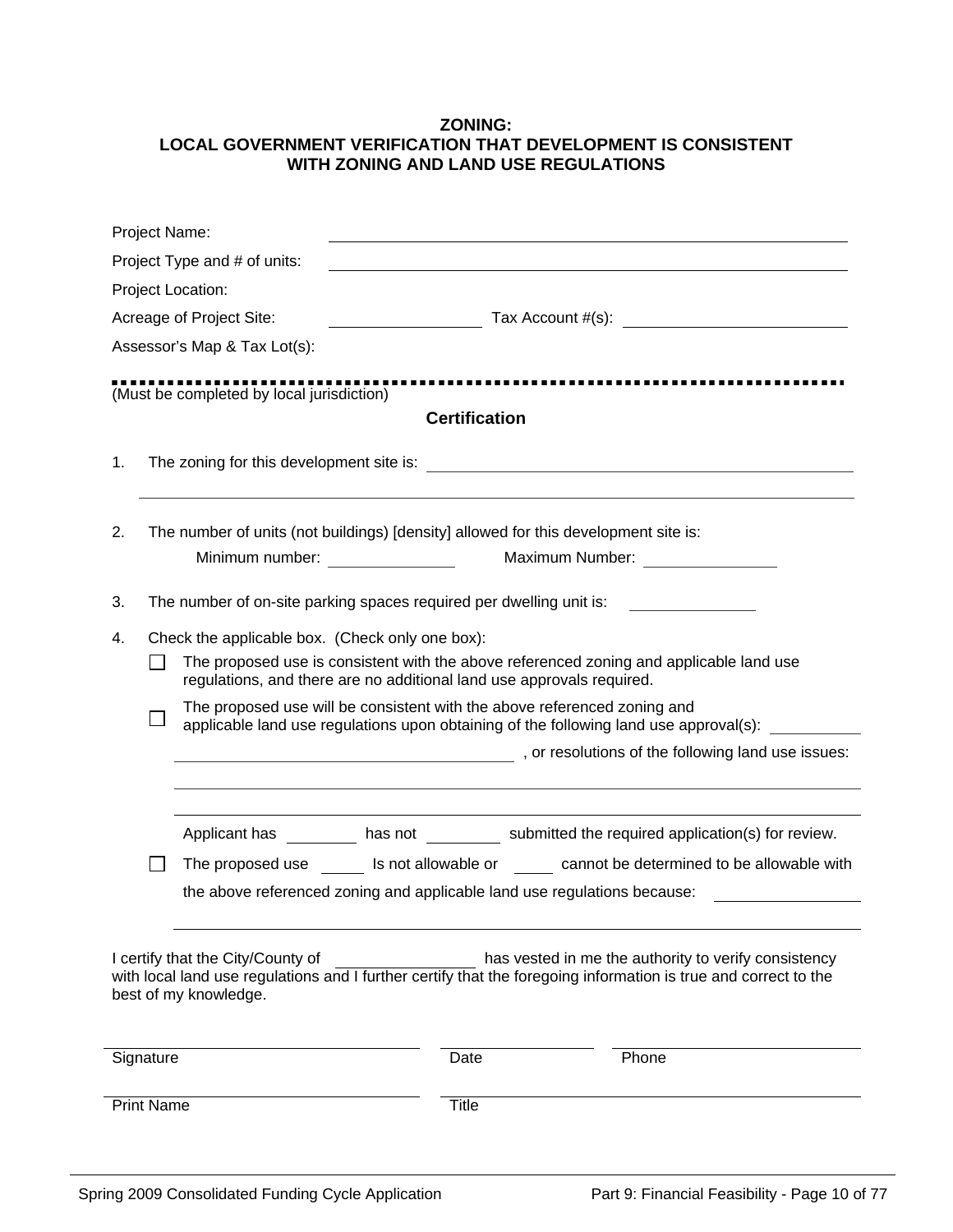### **Verification of Site Control**

| Type of Site Control (check all that apply)<br>(X) | Date of Last<br>Amendment or<br>Addendum | Date of Last<br>Extension | <b>Current Expiration</b><br>Date |
|----------------------------------------------------|------------------------------------------|---------------------------|-----------------------------------|
| Deed                                               | n/a                                      | n/a                       | n/a                               |
| <b>Final Land Sale Contract</b>                    | n/a                                      | n/a                       | n/a                               |
| <b>Earnest Money Agreement</b>                     |                                          |                           |                                   |
| Option                                             |                                          |                           |                                   |
| Other:                                             |                                          |                           |                                   |
|                                                    |                                          |                           |                                   |

Options and sales agreements must, at a minimum, be valid through September 1 for Spring applications and March 1 of the following year for Fall applications if HOME funding is a project resources or if other CFC funding will be used to acquire the property.

Options and sales agreements must be valid through July 1 for Spring applications and January 1 of the following year for Fall applications if funds other than those requested through the CFC application are being used for acquisition.

#### **Read Instructions Section carefully. Attach complete site control document(s) behind this page.**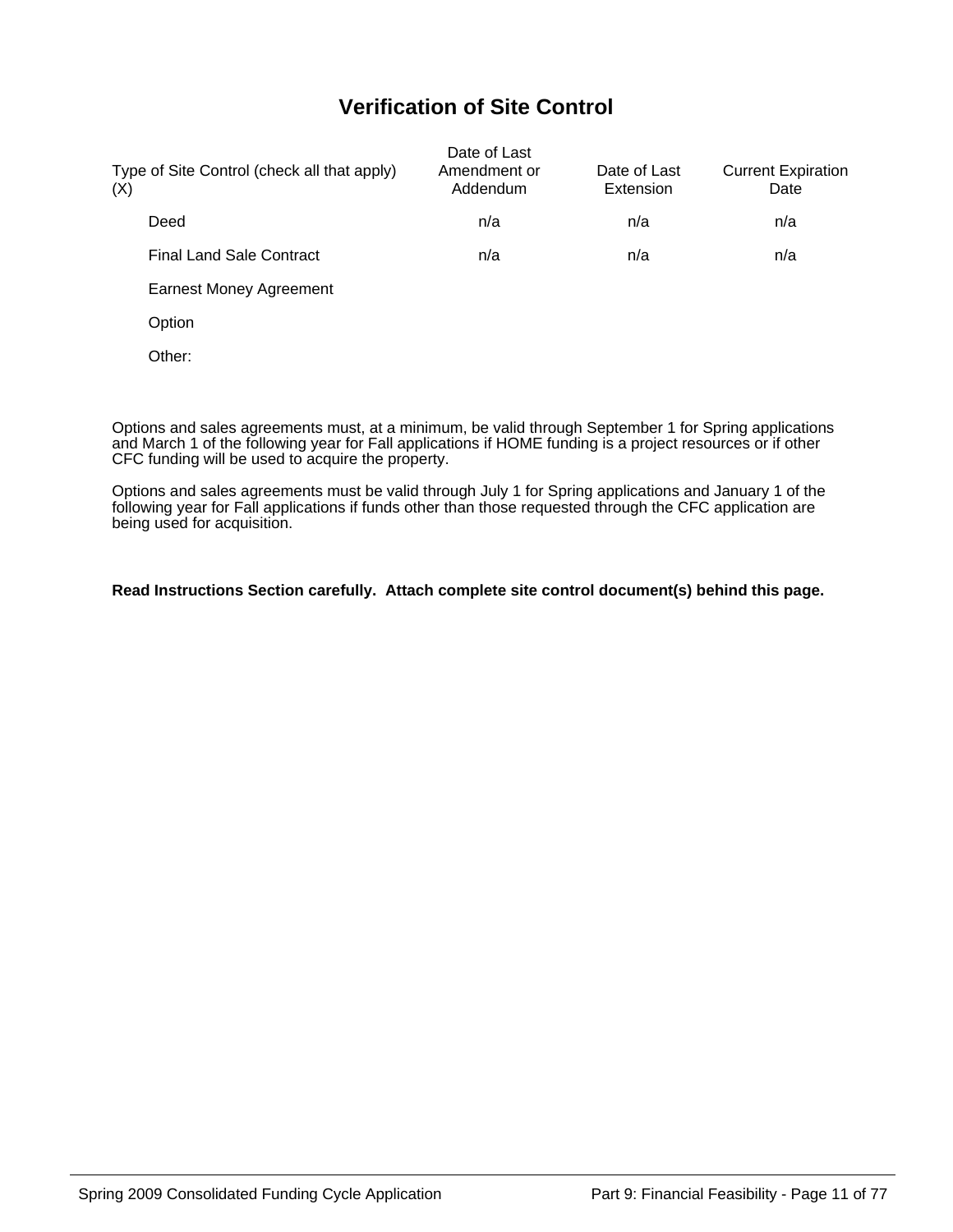### **OHCS Environmental Review Checklist**

The complete Environmental Review Checklist must be submitted with the application.

| Applicant/           |                                                                                     |                                                                  | Project Name:                                                                                                                                                                                |                                                                                                                                                                                                                              |
|----------------------|-------------------------------------------------------------------------------------|------------------------------------------------------------------|----------------------------------------------------------------------------------------------------------------------------------------------------------------------------------------------|------------------------------------------------------------------------------------------------------------------------------------------------------------------------------------------------------------------------------|
| Sponsor:             |                                                                                     |                                                                  |                                                                                                                                                                                              |                                                                                                                                                                                                                              |
| Site Address:        |                                                                                     |                                                                  |                                                                                                                                                                                              |                                                                                                                                                                                                                              |
|                      | Legal description (required):                                                       | Township:                                                        | Range:                                                                                                                                                                                       | Section:                                                                                                                                                                                                                     |
|                      |                                                                                     | <b>Quarter Section:</b>                                          | Tax $Lot(s)$ :                                                                                                                                                                               |                                                                                                                                                                                                                              |
|                      | environmental review.                                                               |                                                                  | performance of the site review. For HOME applicants, the Checklist will be used during the HOME                                                                                              | The applicant must complete this environmental review checklist in its entirety and provide to the Regional<br>Advisor to the Department (RAD) prior to the RAD's site visit. The RAD will review the information during the |
| <b>Certification</b> |                                                                                     |                                                                  |                                                                                                                                                                                              |                                                                                                                                                                                                                              |
|                      | an in-person site review.                                                           |                                                                  |                                                                                                                                                                                              | This checklist has been completed accurately to the best of our knowledge, and the RAD has conducted                                                                                                                         |
|                      | Applicant/Sponsor Name                                                              | Signature                                                        |                                                                                                                                                                                              | Date                                                                                                                                                                                                                         |
| <b>RAD Name</b>      |                                                                                     | Signature                                                        |                                                                                                                                                                                              | Date                                                                                                                                                                                                                         |
|                      | <b>Information Source Coding</b>                                                    |                                                                  |                                                                                                                                                                                              |                                                                                                                                                                                                                              |
|                      |                                                                                     |                                                                  |                                                                                                                                                                                              |                                                                                                                                                                                                                              |
|                      |                                                                                     | appropriate code in the space provided throughout the checklist. | The source of all information used must be identified. Record the source here and indicate the                                                                                               |                                                                                                                                                                                                                              |
|                      |                                                                                     |                                                                  | FO - Field Observation. (On-site observation or personal knowledge of the preparer)                                                                                                          |                                                                                                                                                                                                                              |
| Preparer:            |                                                                                     |                                                                  | Date of field observation:                                                                                                                                                                   |                                                                                                                                                                                                                              |
| Address:             |                                                                                     |                                                                  | Phone:                                                                                                                                                                                       |                                                                                                                                                                                                                              |
| R1 - Report.         | PS - Project Sponsor.<br>PL - Planning Department.<br>consecutively and list below) |                                                                  | (Information supplied by local planning department or local official previously listed)<br>(Information from consultant reports, databases, licenses, other authorities. Number such sources |                                                                                                                                                                                                                              |
| R <sub>1</sub>       | Title of Report:                                                                    |                                                                  | <u> 1989 - Andrea Aonaichte, ann an t-Èireann an t-Èireann an t-Èireann an t-Èireann an t-Èireann an t-Èireann an </u>                                                                       |                                                                                                                                                                                                                              |
|                      | Preparer:                                                                           |                                                                  | Date:                                                                                                                                                                                        |                                                                                                                                                                                                                              |
| R <sub>2</sub>       | Title of Report:                                                                    |                                                                  |                                                                                                                                                                                              |                                                                                                                                                                                                                              |
|                      | Preparer:                                                                           |                                                                  | Date:                                                                                                                                                                                        |                                                                                                                                                                                                                              |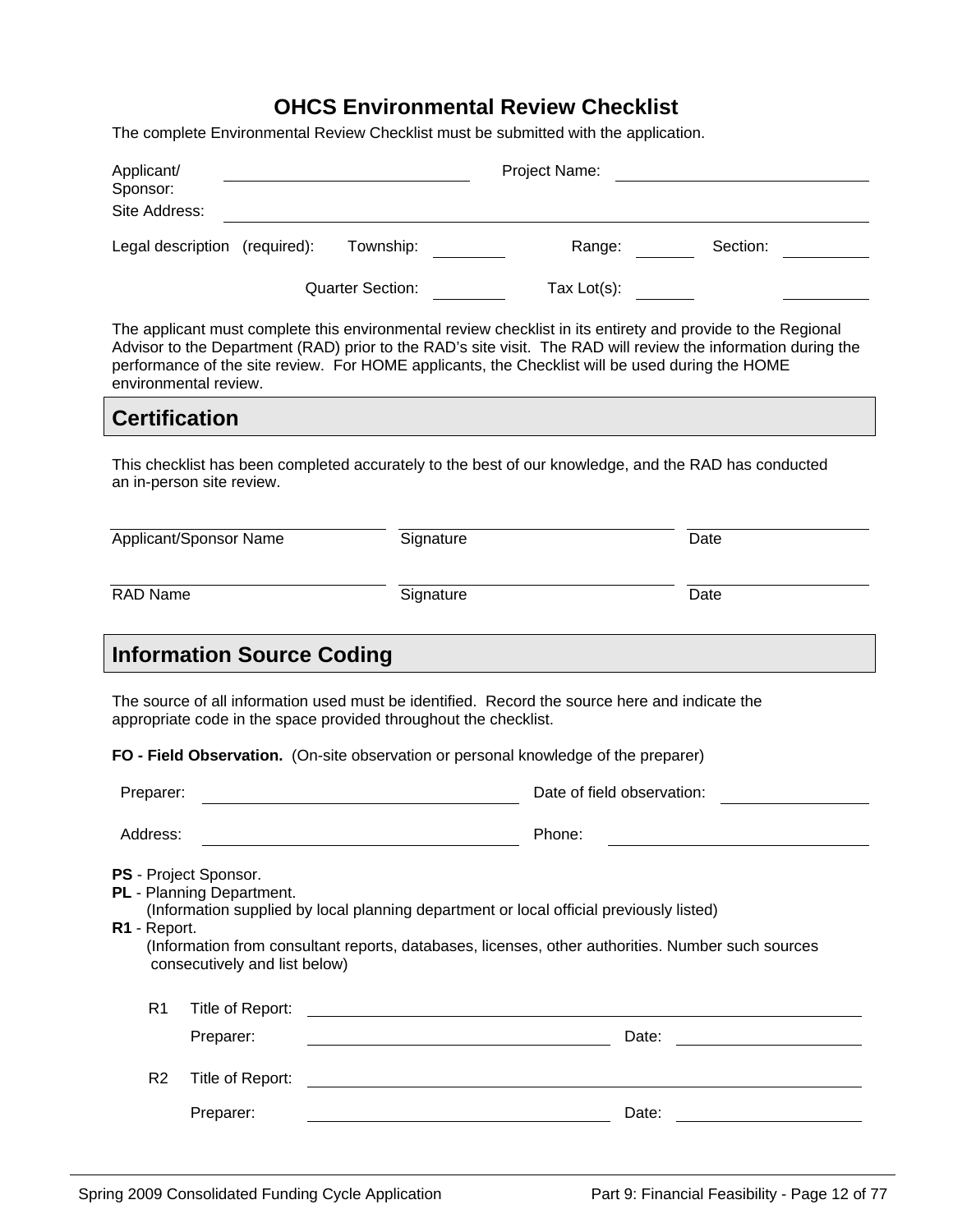#### **Site/Area Maps**

Sponsor must provide a vicinity map with scale included. The site location must be visible on any copies sent. Note: Original colored maps copied in black and white can be difficult to read.

On the map, indicate the following:

- 
- 
- 
- Social Services agencies Schools
- 
- Location of airport (if applicable) Recreational facilities (park, activity centers, etc.)
- Railroad (if applicable) Commercial/retail facilities (grocery, dept stores, etc.)
	- Nearest 4-lane highway or arterial Nearby industrial facilities
		-
	- Hospital, police and fire depts. Rivers, streams, ponds, springs, wetlands

Also, provide the following:

• A photocopy of the most recent FEMA Flood Plain map including a copy of the panel number and date **with project site sketched in**.

• A USGS map of the appropriate Township, Range and Section. The map you submit may be 8 ½ by 11 size, as long as it covers the entire "section" where the site is located. The site location **must be sketched in**. USGS maps are available at planning offices, libraries and bookstores.

| <b>Source</b>                                                       | <b>Type</b>              | <b>Distance</b><br>from Project | <b>Comments</b> |
|---------------------------------------------------------------------|--------------------------|---------------------------------|-----------------|
| <b>Commercial Services</b><br><b>Employment Centers</b>             |                          |                                 |                 |
|                                                                     |                          |                                 |                 |
| <b>Public Transportation</b>                                        |                          |                                 |                 |
|                                                                     | Elementary               |                                 |                 |
| Schools                                                             | Middle/Jr. High          |                                 |                 |
|                                                                     | High                     |                                 |                 |
| Parks and Open Space<br><b>Recreation/Cultural</b><br>opportunities |                          |                                 |                 |
| <b>Social Services</b>                                              |                          |                                 |                 |
|                                                                     | <b>Police Station</b>    |                                 |                 |
|                                                                     | <b>Fire Station</b>      |                                 |                 |
|                                                                     | <b>Emergency Medical</b> |                                 |                 |
| <b>Emergency Services</b>                                           | Hospital                 |                                 |                 |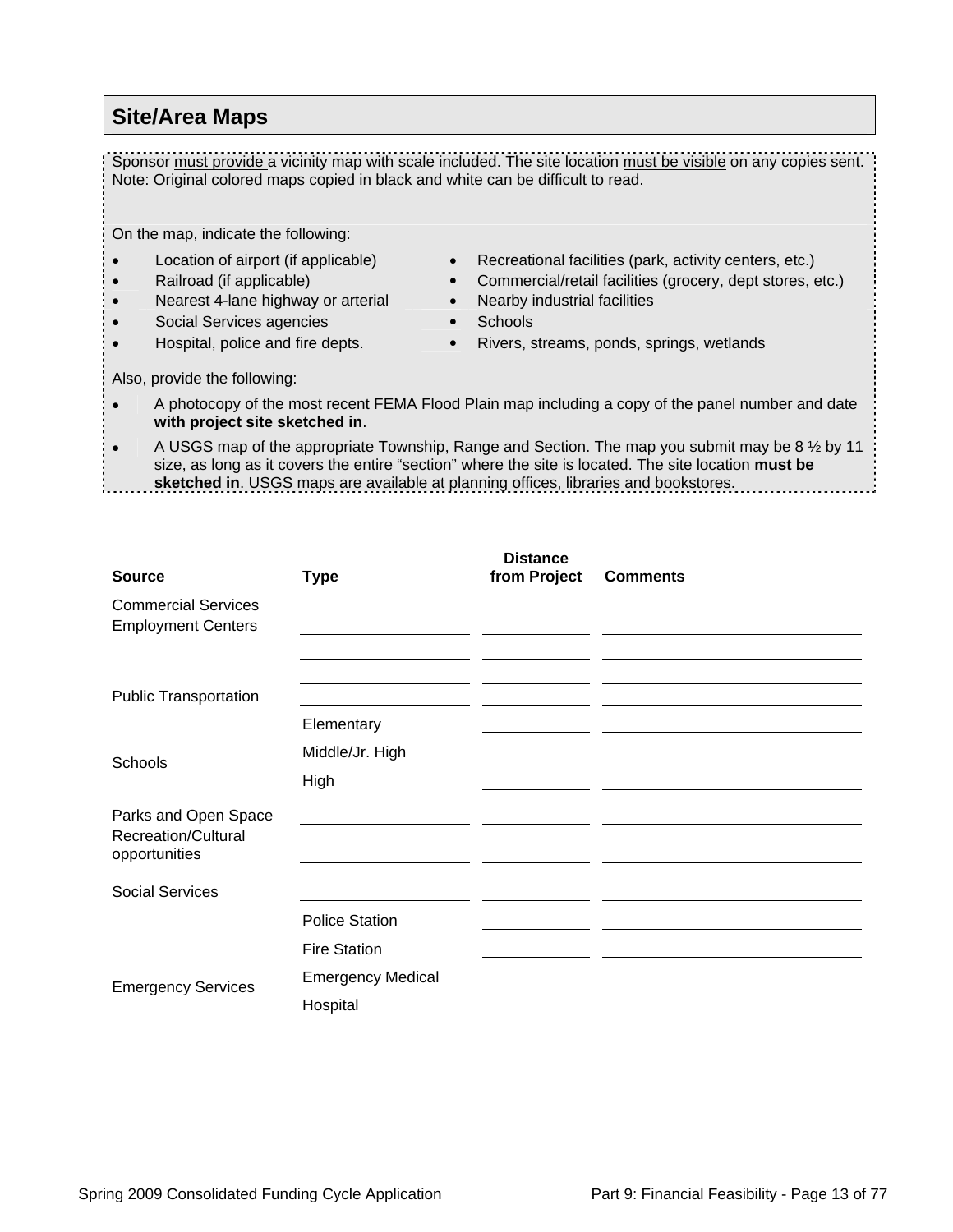# **Land Development**

|     | <b>Existing Structures on Site</b>                                                                                                                                                                                                                                                                                                                                                                                                                                                     | <b>Sourc</b><br>е |           |
|-----|----------------------------------------------------------------------------------------------------------------------------------------------------------------------------------------------------------------------------------------------------------------------------------------------------------------------------------------------------------------------------------------------------------------------------------------------------------------------------------------|-------------------|-----------|
| 1.  | Are there other structures on the site that will not be included in the CFC-funded<br>construction or rehabilitation?                                                                                                                                                                                                                                                                                                                                                                  | Yes               | FO<br>No  |
|     | If "yes," are there plans to demolish any or all of them? Describe all existing structures whether<br>commercial, residential, storage, etc. and any plans for them. Indicate if each building listed is occupied<br>or vacant.                                                                                                                                                                                                                                                        |                   |           |
|     | <b>Soil Suitability</b>                                                                                                                                                                                                                                                                                                                                                                                                                                                                | <b>Source</b>     |           |
|     |                                                                                                                                                                                                                                                                                                                                                                                                                                                                                        |                   | PS,FO     |
| 2.  | Is the site level or sloped?                                                                                                                                                                                                                                                                                                                                                                                                                                                           |                   |           |
| 3.  | If sloped, give the range of degrees of the slope.                                                                                                                                                                                                                                                                                                                                                                                                                                     |                   |           |
| 4.  | Are there any signs of unstable soils in the vicinity? (e.g. cracked foundations,<br>sinkholes)                                                                                                                                                                                                                                                                                                                                                                                        | Yes               | No        |
| 5.  | Are area soils highly erodible? Submit soil reports if available.                                                                                                                                                                                                                                                                                                                                                                                                                      | Yes               | <b>No</b> |
| 6.  | Describe soil type and bearing. Get soils type from Natural Resource Conservation Service (local county<br>jurisdiction).                                                                                                                                                                                                                                                                                                                                                              |                   |           |
|     | <b>Hazards</b>                                                                                                                                                                                                                                                                                                                                                                                                                                                                         | <b>Source</b>     |           |
|     |                                                                                                                                                                                                                                                                                                                                                                                                                                                                                        |                   | FO        |
| 7.  | Are any natural hazards apparent? (dangerous trees, sinkholes, ravines, valanche-<br>prone slopes, etc.)                                                                                                                                                                                                                                                                                                                                                                               | Yes               | No        |
| 8.  | If "yes", give details.                                                                                                                                                                                                                                                                                                                                                                                                                                                                |                   |           |
|     |                                                                                                                                                                                                                                                                                                                                                                                                                                                                                        |                   |           |
| 9.  | Are any of the following present: overgrown adjacent property, abandoned adjacent<br>buildings, unfenced commercial/industrial adjacent property, high pressure<br>petroleum or natural gas pipelines, irrigation canals, drainage ditches, old wells,<br>improperly screened street drains, deteriorated streets or sidewalks, adjacent<br>power substations, high voltage power transmission lines through or adjacent,<br>excessive vibration, odors, dust, field crops, livestock? | $\Box$ Yes        | No        |
| 10. | If "yes", give details.                                                                                                                                                                                                                                                                                                                                                                                                                                                                |                   |           |
|     |                                                                                                                                                                                                                                                                                                                                                                                                                                                                                        |                   |           |
|     |                                                                                                                                                                                                                                                                                                                                                                                                                                                                                        |                   |           |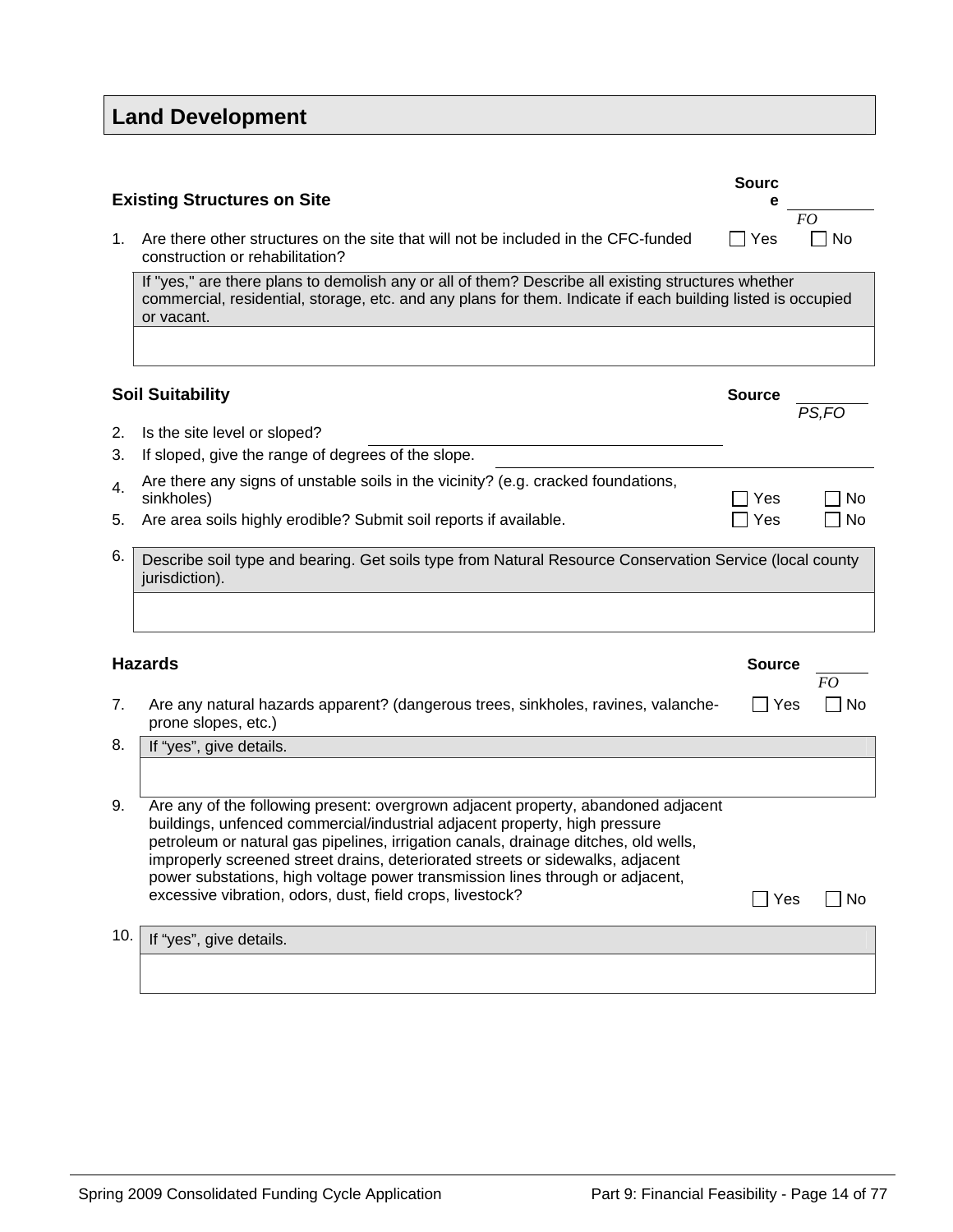|     | <b>Contamination Screening</b>                                                                                                                                                                                                                                                                                                                                                                                                        | <b>Source</b> | PS, FO, PL |
|-----|---------------------------------------------------------------------------------------------------------------------------------------------------------------------------------------------------------------------------------------------------------------------------------------------------------------------------------------------------------------------------------------------------------------------------------------|---------------|------------|
| 11. | If this is a rehabilitation project or the demolition of an existing structure is<br>contemplated, is there evidence of the presence of asbestos or lead-based<br>paint? (generally, lead-based paint can be found in most buildings constructed<br>prior to 1978).                                                                                                                                                                   | Yes           | <b>No</b>  |
| 12. | If "yes", describe the inspections made to identify these two hazards and results of inspections. If no<br>inspections have been made, are they planned?                                                                                                                                                                                                                                                                              |               |            |
|     |                                                                                                                                                                                                                                                                                                                                                                                                                                       |               |            |
| 13. | Has there been an "environmental due diligence" investigation of the site<br>performed (TSQ, Phase I or II, site characterization, etc.)?                                                                                                                                                                                                                                                                                             | ∐ Yes         | l No       |
| 14. | If "yes", is it available? (If available, only the executive summary and any<br>recommendations need to be submitted.)                                                                                                                                                                                                                                                                                                                | ∐ Yes         | No         |
|     | If no "environmental due diligence" investigation is available, answer the following questions:                                                                                                                                                                                                                                                                                                                                       |               |            |
| 15. | Is there evidence of contamination or potential contamination on immediately<br>adjacent properties (landfills, chemical storage facilities, service stations,<br>chemical processors, plating plants, dry cleaners, vehicle storage, wrecking or<br>repair businesses, underground storage tanks, drums, distressed soil or<br>vegetation, fill, contaminated wells, transformers, major transmission line,<br>adjacent substation)? | l Yes         | No         |
| 16. | If "yes", provide details.                                                                                                                                                                                                                                                                                                                                                                                                            |               |            |
|     |                                                                                                                                                                                                                                                                                                                                                                                                                                       |               |            |
| 17. | Is there evidence of contamination or potential contamination on site (drums,<br>chemical containers, distressed soil or vegetation, odors, accumulation of trash<br>or debris, contaminated wells, transformers, potential USTs [look for old<br>foundations, slabs, pipes in the ground])?                                                                                                                                          | $\exists$ Yes | No         |
| 18. | If "yes", provide details.                                                                                                                                                                                                                                                                                                                                                                                                            |               |            |
|     |                                                                                                                                                                                                                                                                                                                                                                                                                                       |               |            |
| 19. | Is there evidence of fill on site?                                                                                                                                                                                                                                                                                                                                                                                                    | Yes           | No         |
| 20. | If "yes", does documentation exist to demonstrate that the fill was engineered and is appropriate for the<br>intended use?                                                                                                                                                                                                                                                                                                            |               |            |
|     |                                                                                                                                                                                                                                                                                                                                                                                                                                       |               |            |
| 21. | Are all utilities presently at the site?                                                                                                                                                                                                                                                                                                                                                                                              | Yes           | No         |
| 22. | If "no", what needs to be brought to the site?                                                                                                                                                                                                                                                                                                                                                                                        |               |            |
|     |                                                                                                                                                                                                                                                                                                                                                                                                                                       |               |            |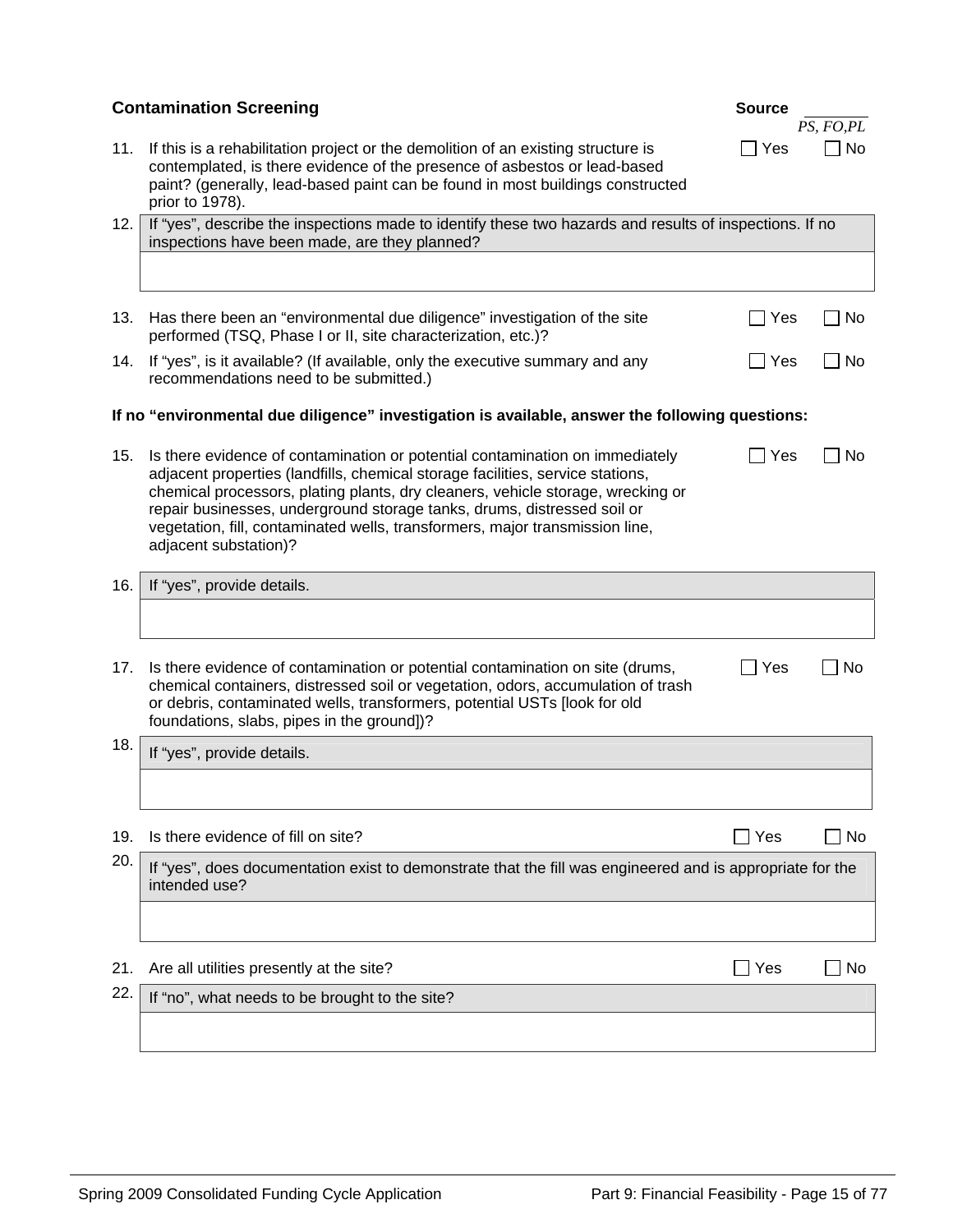| <b>Site Safety</b>                                                                                                                                       |                         |                                                                                                                                                                                                                                                                                                                                                                                                                                     |        |               | FO, PL    |  |  |
|----------------------------------------------------------------------------------------------------------------------------------------------------------|-------------------------|-------------------------------------------------------------------------------------------------------------------------------------------------------------------------------------------------------------------------------------------------------------------------------------------------------------------------------------------------------------------------------------------------------------------------------------|--------|---------------|-----------|--|--|
| List names, addresses and phone numbers of local officials and the date contacted regarding the following:                                               |                         |                                                                                                                                                                                                                                                                                                                                                                                                                                     |        |               |           |  |  |
|                                                                                                                                                          | <b>Site Safety</b>      | Name/Title:<br>Date: and the state of the state of the state of the state of the state of the state of the state of the state                                                                                                                                                                                                                                                                                                       | Phone: |               |           |  |  |
|                                                                                                                                                          |                         | Address:                                                                                                                                                                                                                                                                                                                                                                                                                            |        |               |           |  |  |
|                                                                                                                                                          |                         | Runway Clear Zones are areas immediately beyond the end of runways at civil airports. NO SITE IN A<br>RUNWAY CLEAR ZONE OR ACCIDENT POTENTIAL ZONE WILL BE APPROVED.                                                                                                                                                                                                                                                                |        |               |           |  |  |
| 23.                                                                                                                                                      |                         | Is the site located in a runway Clear Zone?                                                                                                                                                                                                                                                                                                                                                                                         |        | Yes           | No.       |  |  |
|                                                                                                                                                          |                         | Explosive and flammable hazards are above ground tanks that contain explosive or<br>flammable materials. Common examples are: commercial propane tanks, fuel oil<br>deports, gasoline storage, industrial solvent storage, refineries. Residential fuel oil<br>tanks of 100 gallons or less are excepted. Tanks that are currently empty but have not<br>been decommissioned and can legally be refilled will be considered 'live.' |        |               |           |  |  |
| 24.                                                                                                                                                      |                         | Are there any explosive or flammable above-ground tanks within line of sight of<br>any part of the proposed site?                                                                                                                                                                                                                                                                                                                   |        | Yes           | No.       |  |  |
| 25.                                                                                                                                                      |                         | Are there any explosive or flammable above-ground tanks within 500 feet of any<br>part of the proposed site shielded from line of sight by buildings but not<br>topography (buildings may or may not be an effective barrier, topography is an<br>effective barrier)?                                                                                                                                                               |        | Yes           | <b>No</b> |  |  |
| 26.                                                                                                                                                      |                         | If "yes" to either question 24 or 25, describe them and the distance from the site.                                                                                                                                                                                                                                                                                                                                                 |        |               |           |  |  |
|                                                                                                                                                          |                         |                                                                                                                                                                                                                                                                                                                                                                                                                                     |        |               |           |  |  |
| OHCS will contact applicants later for the detailed information necessary to complete HUD's site<br>requirements for projects near hazardous facilities. |                         |                                                                                                                                                                                                                                                                                                                                                                                                                                     |        |               |           |  |  |
| <b>Noise</b>                                                                                                                                             |                         |                                                                                                                                                                                                                                                                                                                                                                                                                                     |        |               |           |  |  |
|                                                                                                                                                          | <b>Effects of Noise</b> |                                                                                                                                                                                                                                                                                                                                                                                                                                     |        | <b>Source</b> | FO,PS, PL |  |  |
| 27.                                                                                                                                                      |                         | Is any part of the site within 15 miles of an airport with scheduled service<br>(passenger, cargo) or 2.5 miles of a military airport?<br>Check which type(s):<br>passenger/cargo<br>$\Box$ military<br>$\Box$                                                                                                                                                                                                                      |        | Yes           | No        |  |  |
| 28.<br>29.                                                                                                                                               |                         | Is any part of the site within 3,000 feet of a railroad?<br>Is any part of the site within 1,000 feet of a freeway or a busy road or highway?                                                                                                                                                                                                                                                                                       |        | Yes<br>Yes    | No<br>No  |  |  |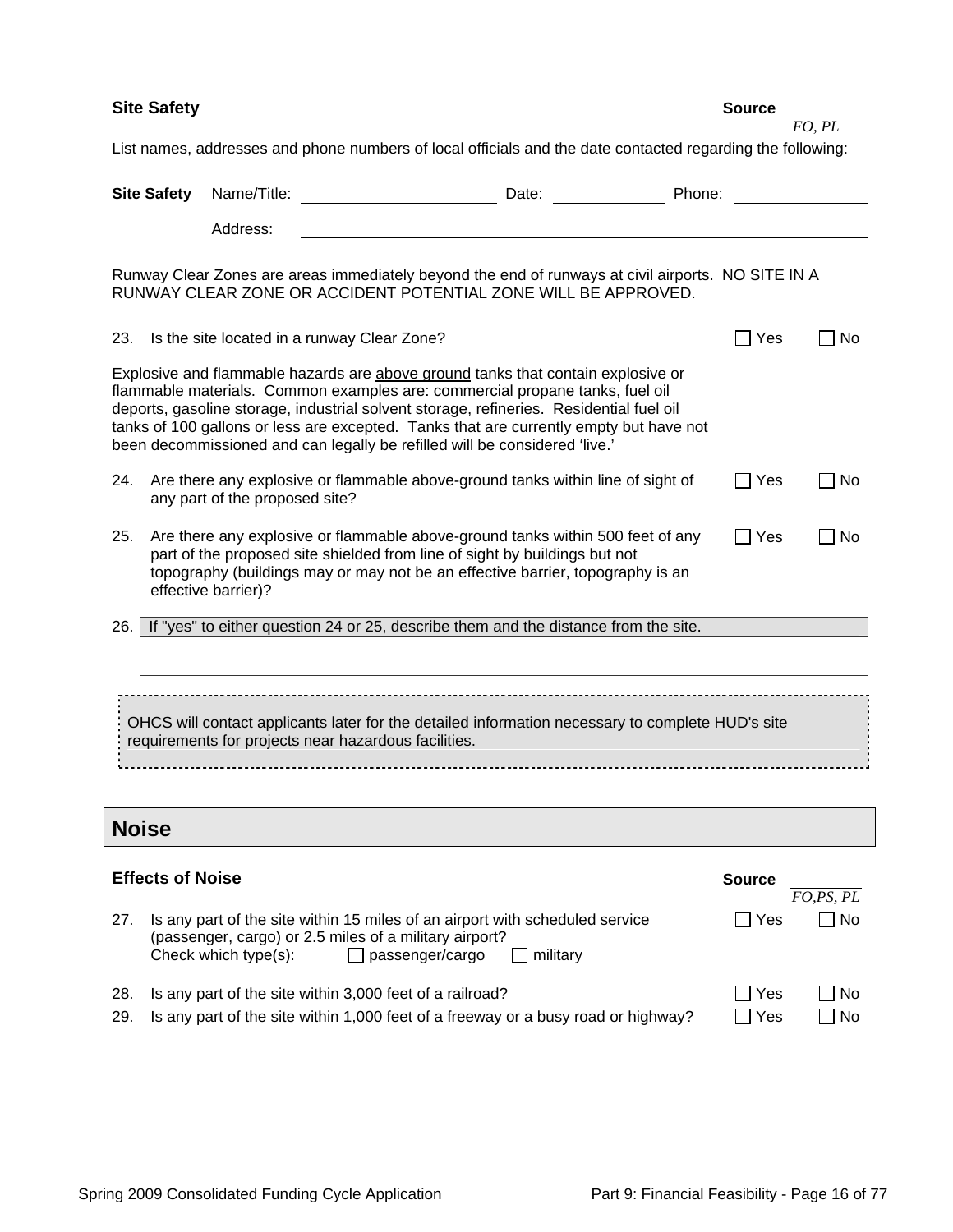- 30. Are any other noise generators located nearby (such as heavy industrial facilities, rail yards, shipyards, and fire stations)? Comment: Sites immediately adjacent to freeways and heavily traveled rail lines may not be acceptable. Most other sites will either be acceptable or acceptable with design mitigation to achieve the required interior standard.
- $31.$  If "yes," identify them and give their distance from the site.

### **Air Quality**

#### **Air Quality Screening Source**

- 32. Is the site subject to air quality impacts not generally shared with the entire community? (e.g., close proximity to freeway, gravel pit, pulp mill or other source generator or air pollution).
- 33. If "yes," please describe.

# **Historic and Preservation Values**

| <b>Historic Preservation Screening</b>            | <b>Source</b>    |
|---------------------------------------------------|------------------|
| PL, R1 appropriate sources for first 4 questions. | County assessor, |
|                                                   |                  |

**Every site**, whether bare land or scheduled for rehabilitation and/or demolition of existing buildings, must address the questions below. Identify the source of the information. Possible sources include SHPO, local historical societies, city and county planners.

| 34. | Is any part of the site in an established, eligible or proposed historic or<br>conservation district?                                                      | Yes | <b>No</b> |
|-----|------------------------------------------------------------------------------------------------------------------------------------------------------------|-----|-----------|
| 35. | Is the site or any structure on the site listed in a local historic or cultural<br>resources inventory or the National Register of Historic Places (NRHP)? | Yes | No.       |
| 36. | If "yes" on either question 34 or 35, please describe                                                                                                      |     |           |
|     |                                                                                                                                                            |     |           |
| 37. | Are any immediately adjacent sites or structures listed in a local historic or<br>cultural resource inventory or the NRHP?                                 | Yes | No        |
| 38. | If "yes," please describe.                                                                                                                                 |     |           |
|     |                                                                                                                                                            |     |           |

| Yes | l No |
|-----|------|
|-----|------|

*FO, PL* 

 $\Box$  Yes  $\Box$  No

*PL, R1 appropriate sources for first 4 questions. County assessor, current owner*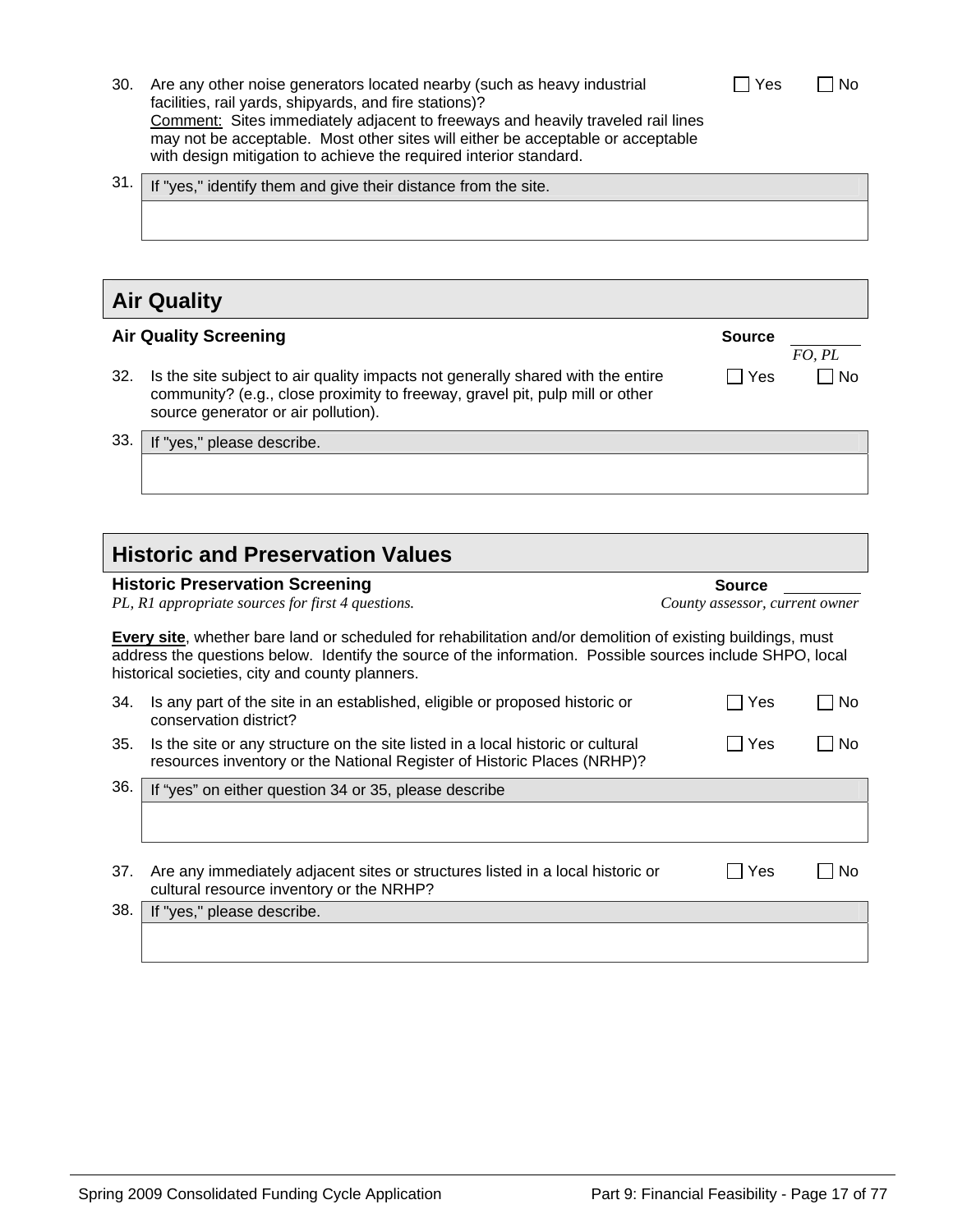| 39.                                                                                                                                                                                                                                                                                                                                                                                                                                                                                                                                                                                                                                                                                                                                                          | Are there any known or suspected archaeological resources on the site,<br>adjacent sites or in the vicinity?                                                                                                                                                                                                                                                                                                                                                                                           | ∏ No<br>Yes |                         |  |  |  |
|--------------------------------------------------------------------------------------------------------------------------------------------------------------------------------------------------------------------------------------------------------------------------------------------------------------------------------------------------------------------------------------------------------------------------------------------------------------------------------------------------------------------------------------------------------------------------------------------------------------------------------------------------------------------------------------------------------------------------------------------------------------|--------------------------------------------------------------------------------------------------------------------------------------------------------------------------------------------------------------------------------------------------------------------------------------------------------------------------------------------------------------------------------------------------------------------------------------------------------------------------------------------------------|-------------|-------------------------|--|--|--|
| 40.                                                                                                                                                                                                                                                                                                                                                                                                                                                                                                                                                                                                                                                                                                                                                          | Is the site located on any historical or currently owned Tribal lands?                                                                                                                                                                                                                                                                                                                                                                                                                                 |             | $\Box$ Yes<br>$\Box$ No |  |  |  |
| 41.                                                                                                                                                                                                                                                                                                                                                                                                                                                                                                                                                                                                                                                                                                                                                          | If "yes" to either #39 or #40, please describe.                                                                                                                                                                                                                                                                                                                                                                                                                                                        |             |                         |  |  |  |
|                                                                                                                                                                                                                                                                                                                                                                                                                                                                                                                                                                                                                                                                                                                                                              |                                                                                                                                                                                                                                                                                                                                                                                                                                                                                                        |             |                         |  |  |  |
|                                                                                                                                                                                                                                                                                                                                                                                                                                                                                                                                                                                                                                                                                                                                                              |                                                                                                                                                                                                                                                                                                                                                                                                                                                                                                        |             |                         |  |  |  |
| 42.                                                                                                                                                                                                                                                                                                                                                                                                                                                                                                                                                                                                                                                                                                                                                          | List the year(s) built of any structure(s) on the site:                                                                                                                                                                                                                                                                                                                                                                                                                                                |             |                         |  |  |  |
|                                                                                                                                                                                                                                                                                                                                                                                                                                                                                                                                                                                                                                                                                                                                                              | List names, addresses and phone numbers of persons or entities contacted for answers to above:                                                                                                                                                                                                                                                                                                                                                                                                         |             |                         |  |  |  |
|                                                                                                                                                                                                                                                                                                                                                                                                                                                                                                                                                                                                                                                                                                                                                              | Name/Title:<br>Date: <u>Date: Phone:</u>                                                                                                                                                                                                                                                                                                                                                                                                                                                               |             |                         |  |  |  |
| Address:                                                                                                                                                                                                                                                                                                                                                                                                                                                                                                                                                                                                                                                                                                                                                     |                                                                                                                                                                                                                                                                                                                                                                                                                                                                                                        |             |                         |  |  |  |
| Note to all applicants (regardless of funding requests):<br>If any building is 50 or more years old, include the following items with this application. Each individual<br>building over 50 years of age requires submission of these items separately:<br>Photographs, laser-copy photos, or color-printed digital images (no photocopies) of the targeted<br>building(s) or of the proposed site, showing architectural context of the project. The photos must<br>clearly show the entire building as well as the immediate surrounding neighborhood area.<br>A physical description, including date of construction, of any building affected by the project<br>completion. If alterations to the structures have been made, they need to be dated also. |                                                                                                                                                                                                                                                                                                                                                                                                                                                                                                        |             |                         |  |  |  |
|                                                                                                                                                                                                                                                                                                                                                                                                                                                                                                                                                                                                                                                                                                                                                              | <b>IMPORTANT: Note regarding HOME projects and SHPO:</b><br>For projects applying for HOME funding from OHCS, the above historic and preservation answers and<br>photos, as well as the description of the project, the address of the property and the site/locality maps<br>included with the Environmental Checklist will be forwarded to the State Historical Preservation Office<br>(SHPO) for approval on the project's behalf. Applicants should not forward these items to SHPO<br>themselves. |             |                         |  |  |  |
| However, if application is being made for HOME FUNDS from a source other than OHCS, applicants must<br>work with that HOME source regarding who will complete the SHPO process.                                                                                                                                                                                                                                                                                                                                                                                                                                                                                                                                                                              |                                                                                                                                                                                                                                                                                                                                                                                                                                                                                                        |             |                         |  |  |  |
|                                                                                                                                                                                                                                                                                                                                                                                                                                                                                                                                                                                                                                                                                                                                                              | List name, address and phone number of persons or entities contacted re: buildings over 50 years of age:                                                                                                                                                                                                                                                                                                                                                                                               |             |                         |  |  |  |
|                                                                                                                                                                                                                                                                                                                                                                                                                                                                                                                                                                                                                                                                                                                                                              |                                                                                                                                                                                                                                                                                                                                                                                                                                                                                                        |             |                         |  |  |  |
|                                                                                                                                                                                                                                                                                                                                                                                                                                                                                                                                                                                                                                                                                                                                                              | Address:                                                                                                                                                                                                                                                                                                                                                                                                                                                                                               |             |                         |  |  |  |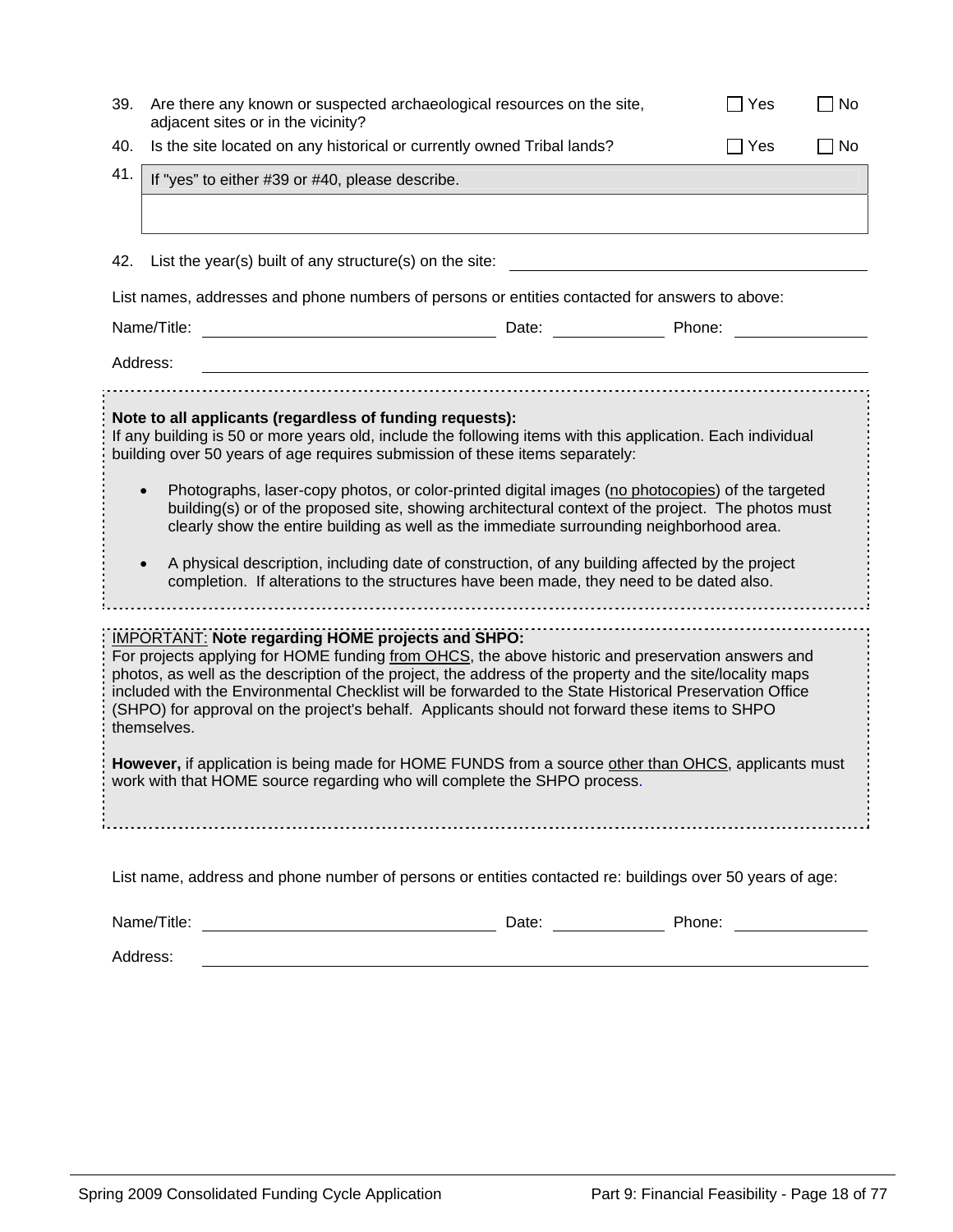### **Natural Resources**

|                                                                                                                                                                                                                                                                                                                                                                                                                                                                                                                                                                                                                                                                                                   | <b>Flood Plains</b>                                                                                                                                                                                                                                                                                                                                                                                                                                                                                                                | <b>Source</b> |           |  |  |
|---------------------------------------------------------------------------------------------------------------------------------------------------------------------------------------------------------------------------------------------------------------------------------------------------------------------------------------------------------------------------------------------------------------------------------------------------------------------------------------------------------------------------------------------------------------------------------------------------------------------------------------------------------------------------------------------------|------------------------------------------------------------------------------------------------------------------------------------------------------------------------------------------------------------------------------------------------------------------------------------------------------------------------------------------------------------------------------------------------------------------------------------------------------------------------------------------------------------------------------------|---------------|-----------|--|--|
|                                                                                                                                                                                                                                                                                                                                                                                                                                                                                                                                                                                                                                                                                                   |                                                                                                                                                                                                                                                                                                                                                                                                                                                                                                                                    |               | PL        |  |  |
|                                                                                                                                                                                                                                                                                                                                                                                                                                                                                                                                                                                                                                                                                                   | Federally supported construction activities are prohibited within the 100-year flood plain as mapped by the<br>Federal Emergency Management Agency (FEMA), except under limited circumstances. Federally supported<br>construction activities within the floodway are totally prohibited under any circumstances.                                                                                                                                                                                                                  |               |           |  |  |
| 43.<br>FEMA Map                                                                                                                                                                                                                                                                                                                                                                                                                                                                                                                                                                                                                                                                                   |                                                                                                                                                                                                                                                                                                                                                                                                                                                                                                                                    |               |           |  |  |
| 44.                                                                                                                                                                                                                                                                                                                                                                                                                                                                                                                                                                                                                                                                                               | Is any part of the site located within the 100-year flood plain according to the<br>FEMA map?                                                                                                                                                                                                                                                                                                                                                                                                                                      | $\Box$ Yes    | No        |  |  |
| 45.                                                                                                                                                                                                                                                                                                                                                                                                                                                                                                                                                                                                                                                                                               | Is any part of the site located within the floodway according to the FEMA map?                                                                                                                                                                                                                                                                                                                                                                                                                                                     | Yes           | No        |  |  |
| 46.                                                                                                                                                                                                                                                                                                                                                                                                                                                                                                                                                                                                                                                                                               | Will any off-site construction occur within the 100-year flood plain?                                                                                                                                                                                                                                                                                                                                                                                                                                                              | Yes           | No        |  |  |
|                                                                                                                                                                                                                                                                                                                                                                                                                                                                                                                                                                                                                                                                                                   | A copy of the applicable FEMA map panel must be submitted with the proposed site sketched in or<br>identified. Please use dark ink. Colored ink or markers do not photocopy well. If the panel is not printed, the<br>site is not in the flood plain. Local governments are required to have flood plain maps available.<br>For applications for which HOME is a requested source, in addition to answering the following, you<br>must submit documentation from participating local officials to back up their determinations for |               |           |  |  |
|                                                                                                                                                                                                                                                                                                                                                                                                                                                                                                                                                                                                                                                                                                   | questions 47 through 55.                                                                                                                                                                                                                                                                                                                                                                                                                                                                                                           |               |           |  |  |
|                                                                                                                                                                                                                                                                                                                                                                                                                                                                                                                                                                                                                                                                                                   | <b>Wetlands</b>                                                                                                                                                                                                                                                                                                                                                                                                                                                                                                                    | <b>Source</b> |           |  |  |
| HUD has defined wetlands as "only those designated wetland areas identified or delineated on maps<br>issued by the Fish and Wildlife Service of the U.S. Department of the Interior as areas that are inundated by<br>surface or ground water with a frequency sufficient to support, and under normal circumstances do or would<br>support, a prevalence of vegetative or aquatic life that requires saturated or seasonally saturated soil<br>conditions for growth or reproduction." The project site may also contain wetland designation areas from<br>state, county or local entities.<br>List name, address and phone number of local officials and the date contacted regarding wetlands: |                                                                                                                                                                                                                                                                                                                                                                                                                                                                                                                                    |               |           |  |  |
|                                                                                                                                                                                                                                                                                                                                                                                                                                                                                                                                                                                                                                                                                                   | Name/Title:<br>Phone:<br>Date:                                                                                                                                                                                                                                                                                                                                                                                                                                                                                                     |               |           |  |  |
|                                                                                                                                                                                                                                                                                                                                                                                                                                                                                                                                                                                                                                                                                                   | Address:                                                                                                                                                                                                                                                                                                                                                                                                                                                                                                                           |               |           |  |  |
| 47.                                                                                                                                                                                                                                                                                                                                                                                                                                                                                                                                                                                                                                                                                               | Has any part of the site (including off-site construction areas) been identified as potentially a<br>jurisdictional wetland by one of the following sources?<br>If jurisdictional wetlands are anywhere on the site or adjacent to the site, a site map showing an overlay<br>of the wetland area and the planned building(s) must be submitted. Use dark ink. Colored ink or<br>markers do not photocopy well.                                                                                                                    |               |           |  |  |
|                                                                                                                                                                                                                                                                                                                                                                                                                                                                                                                                                                                                                                                                                                   | <b>Source</b>                                                                                                                                                                                                                                                                                                                                                                                                                                                                                                                      |               |           |  |  |
|                                                                                                                                                                                                                                                                                                                                                                                                                                                                                                                                                                                                                                                                                                   | US Army Corp of Engineers                                                                                                                                                                                                                                                                                                                                                                                                                                                                                                          | Yes           | No        |  |  |
|                                                                                                                                                                                                                                                                                                                                                                                                                                                                                                                                                                                                                                                                                                   | Oregon Division of State Lands                                                                                                                                                                                                                                                                                                                                                                                                                                                                                                     | Yes           | No        |  |  |
|                                                                                                                                                                                                                                                                                                                                                                                                                                                                                                                                                                                                                                                                                                   | US Fish and Wildlife (Nat'l Wetlands Inventory Maps)                                                                                                                                                                                                                                                                                                                                                                                                                                                                               | Yes           |           |  |  |
|                                                                                                                                                                                                                                                                                                                                                                                                                                                                                                                                                                                                                                                                                                   |                                                                                                                                                                                                                                                                                                                                                                                                                                                                                                                                    |               | No        |  |  |
|                                                                                                                                                                                                                                                                                                                                                                                                                                                                                                                                                                                                                                                                                                   | Natural Resource Conservation Service (rural areas)                                                                                                                                                                                                                                                                                                                                                                                                                                                                                | Yes           | <b>No</b> |  |  |
|                                                                                                                                                                                                                                                                                                                                                                                                                                                                                                                                                                                                                                                                                                   | Local Planning Department (Goal 5 Inventories)                                                                                                                                                                                                                                                                                                                                                                                                                                                                                     | Yes           | <b>No</b> |  |  |
|                                                                                                                                                                                                                                                                                                                                                                                                                                                                                                                                                                                                                                                                                                   | <b>Wetlands Delineation consultant</b>                                                                                                                                                                                                                                                                                                                                                                                                                                                                                             | Yes           | <b>No</b> |  |  |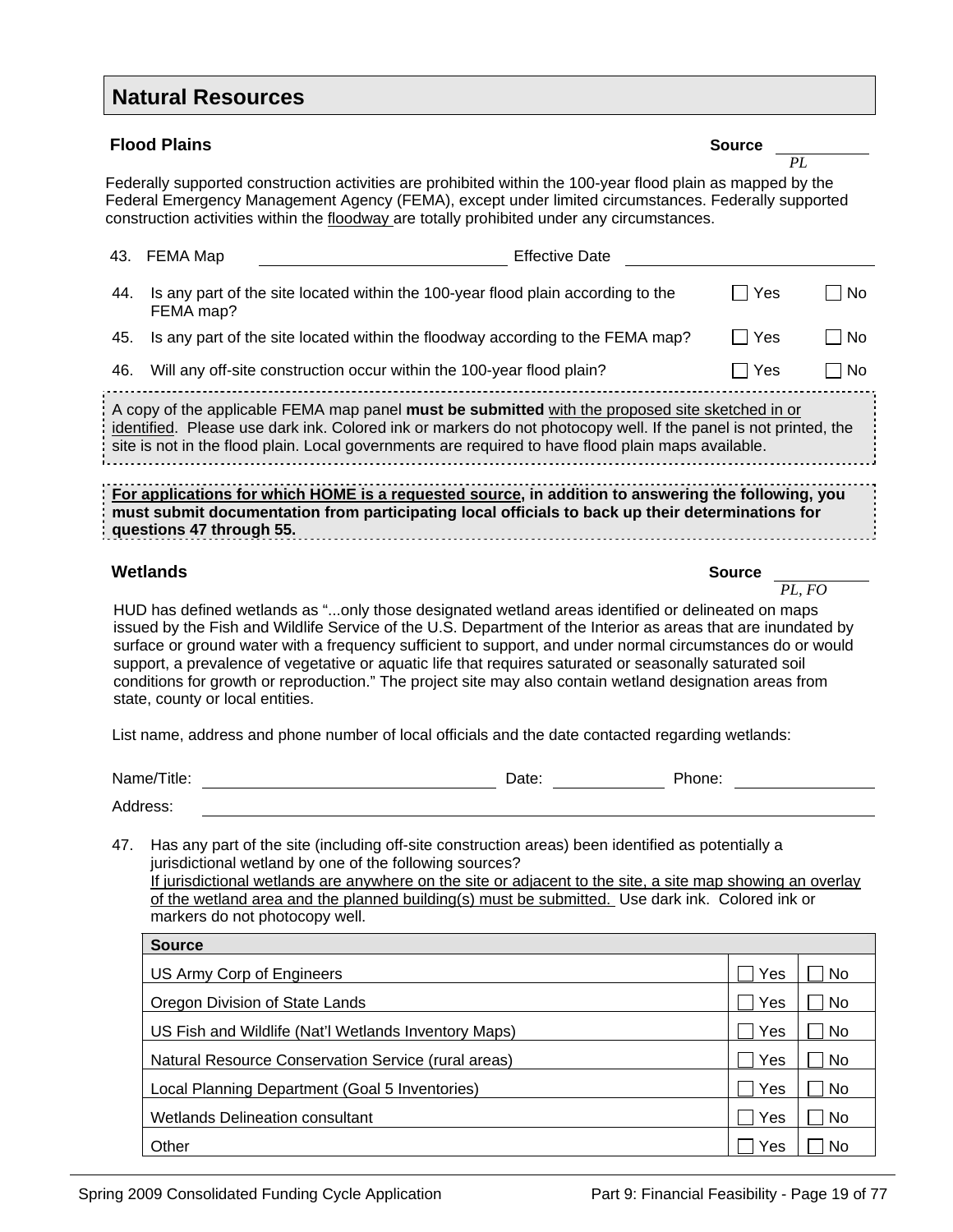Comment: The local planning department should be cognizant of any identification's made by the above authorities. Submit any documentation available concerning the wetland status of the site.

48. If potential jurisdictional wetlands have not been identified, does the site exhibit any of the following characteristics?

| <b>Characteristic</b>                                                                          |     |           |  |  |  |
|------------------------------------------------------------------------------------------------|-----|-----------|--|--|--|
| Wetland vegetation<br>(cattails, rushes, reeds, sedges, reed canary grass, creeping buttercup) | Yes | No.       |  |  |  |
| Hydric Soils (Soil Conservation Service Maps)                                                  | Yes | <b>No</b> |  |  |  |
| Seasonally saturated conditions                                                                | Yes | No.       |  |  |  |
| Water table within 18 inches of surface                                                        | Yes | No        |  |  |  |
| Wetland wildlife (ducks, salamanders, frogs, nutria, etc.                                      | Yes | No        |  |  |  |

#### Comments:

For sites which possess no potential wetland characteristics (such as building lots in established urban neighborhoods that are "high and dry,' desert sites with no water resources in the vicinity, or sites with no water resources in the vicinity that are un-vegetated or artificially planted [irrigation is a water resource], the above investigation may be cursory (an inquiry with the planning department and field observation).

If water resources are on site or adjacent, the planning department indicates potential for wetlands in the vicinity, any of the above characteristics are present or the public has raised wetlands as an issue, a more thorough examination is merited. The services of a qualified professional may be necessary. OHCS will not debate the delineation of any wetland (or the determination that no wetland is present) that has been documented as acceptable to the Oregon Division of State Lands

#### **Vegetation and Wildlife Source**

List names, addresses and phone numbers of local officials and the date contacted regarding vegetation and wildlife:

|     | Name/Title:<br>Date:<br>Phone:                                                                                                                                                                                                                                                                 |     |     |
|-----|------------------------------------------------------------------------------------------------------------------------------------------------------------------------------------------------------------------------------------------------------------------------------------------------|-----|-----|
|     | Address:                                                                                                                                                                                                                                                                                       |     |     |
| 49. | Have any endangered, threatened or candidate species (fish, animals, plants)<br>been identified in the quarter section of land surrounding the site? Use Oregon<br>State University's Oregon Natural Heritage Information Center for communities<br>with identified species within their UGBs. | Yes | No  |
| 50. | If "yes," provide details.                                                                                                                                                                                                                                                                     |     |     |
|     |                                                                                                                                                                                                                                                                                                |     |     |
| 51. | Have any endangered, threatened or candidate species of plants, fish or<br>animals been identified on the actual site? PL is appropriate source.                                                                                                                                               | Yes | No. |
| 52. | If "yes," provide details.                                                                                                                                                                                                                                                                     |     |     |
|     |                                                                                                                                                                                                                                                                                                |     |     |
| 53. | Has the locality identified the site or vicinity as wildlife habitat as part of its Goal<br>5 Inventory process? PL is appropriate source.                                                                                                                                                     | Yes | No. |

Spring 2009 Consolidated Funding Cycle Application Part 9: Financial Feasibility - Page 20 of 77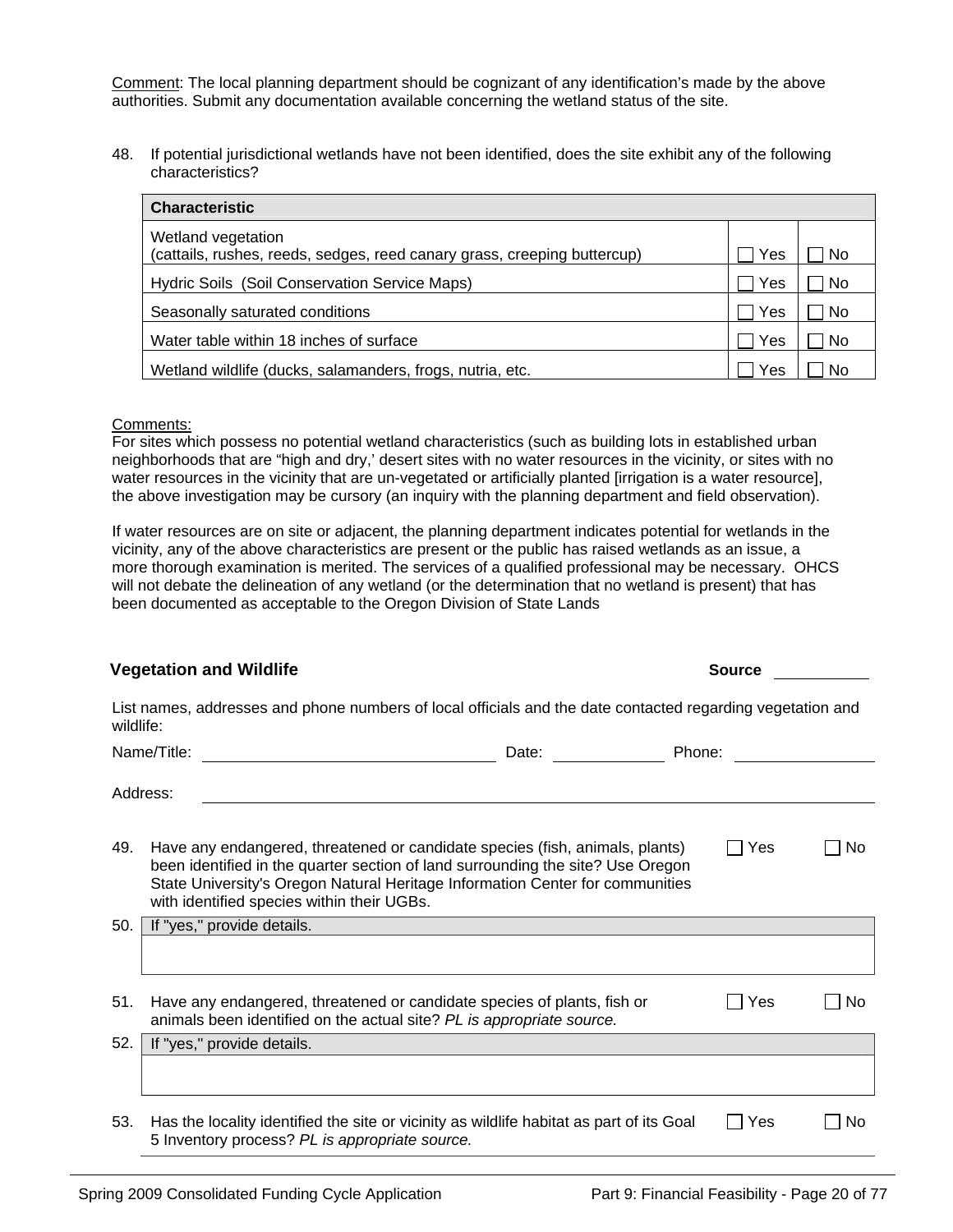54. If "

| 'ves." provide details. |  |
|-------------------------|--|

55. Describe the predominate ground cover and any wildlife observed. *FO is appropriate source.*

### **HOME and Risk Sharing Specific**

| If the project includes OHCS HOME funds or Risk Sharing Bond Financing, this section must be completed. |
|---------------------------------------------------------------------------------------------------------|
| If not, this section can be skipped.                                                                    |

List names, addresses and phone numbers of local officials and the date contacted regarding the following:

|     | <b>Public Water</b>                       | Name/Title:                            | Phone:<br>Date:<br><u> 1989 - Jan Samuel Barbara, politik eta politik eta politik eta politik eta politik eta politik eta politik e</u> |                         |
|-----|-------------------------------------------|----------------------------------------|-----------------------------------------------------------------------------------------------------------------------------------------|-------------------------|
|     |                                           | Address:                               |                                                                                                                                         |                         |
|     | <b>Public Sewer</b>                       | Name/Title:                            | Date:<br>Phone:                                                                                                                         |                         |
|     |                                           | Address:                               |                                                                                                                                         |                         |
|     | <b>Storm Sewer</b>                        | Name/Title:                            | Date:<br>Phone:                                                                                                                         |                         |
|     |                                           | Address:                               |                                                                                                                                         |                         |
|     | <b>Solid Waste</b>                        |                                        | <b>Source</b>                                                                                                                           |                         |
| 56. |                                           | Is garbage collection available?       | Yes                                                                                                                                     | FO, PS. PL<br><b>No</b> |
| 57. |                                           | If "yes," by commercial service?       | Yes                                                                                                                                     | No                      |
| 58. |                                           |                                        | Will curbside residential recycling be available to the proposed project?<br>□ Yes                                                      | No                      |
| 59. |                                           |                                        | Is construction waste recycling available in the community?<br>$\sqcap$ Yes                                                             | No                      |
|     | <b>Waste Water</b>                        |                                        | <b>Source</b>                                                                                                                           |                         |
|     |                                           |                                        |                                                                                                                                         | FO, PS. PL              |
| 60. |                                           | Is public sewer available at the site? | $\sqcap$ Yes                                                                                                                            | No                      |
| 61. | If "no," explain waste-water arrangements |                                        |                                                                                                                                         |                         |
|     |                                           |                                        |                                                                                                                                         |                         |
|     | <b>Storm Water</b>                        |                                        | <b>Source</b>                                                                                                                           |                         |
|     |                                           |                                        |                                                                                                                                         | FO, PS. PL              |
| 62. |                                           |                                        | Is public storm sewer available at the site?<br>Yes                                                                                     | <b>No</b>               |
| 63. |                                           |                                        | If "yes," is this a combined waste/storm sewer?<br>Yes<br>$\overline{\phantom{a}}$                                                      | <b>No</b>               |
| 64. |                                           |                                        | If public storm sewer is not available, how will storm water drainage be handled?                                                       |                         |
|     |                                           |                                        |                                                                                                                                         |                         |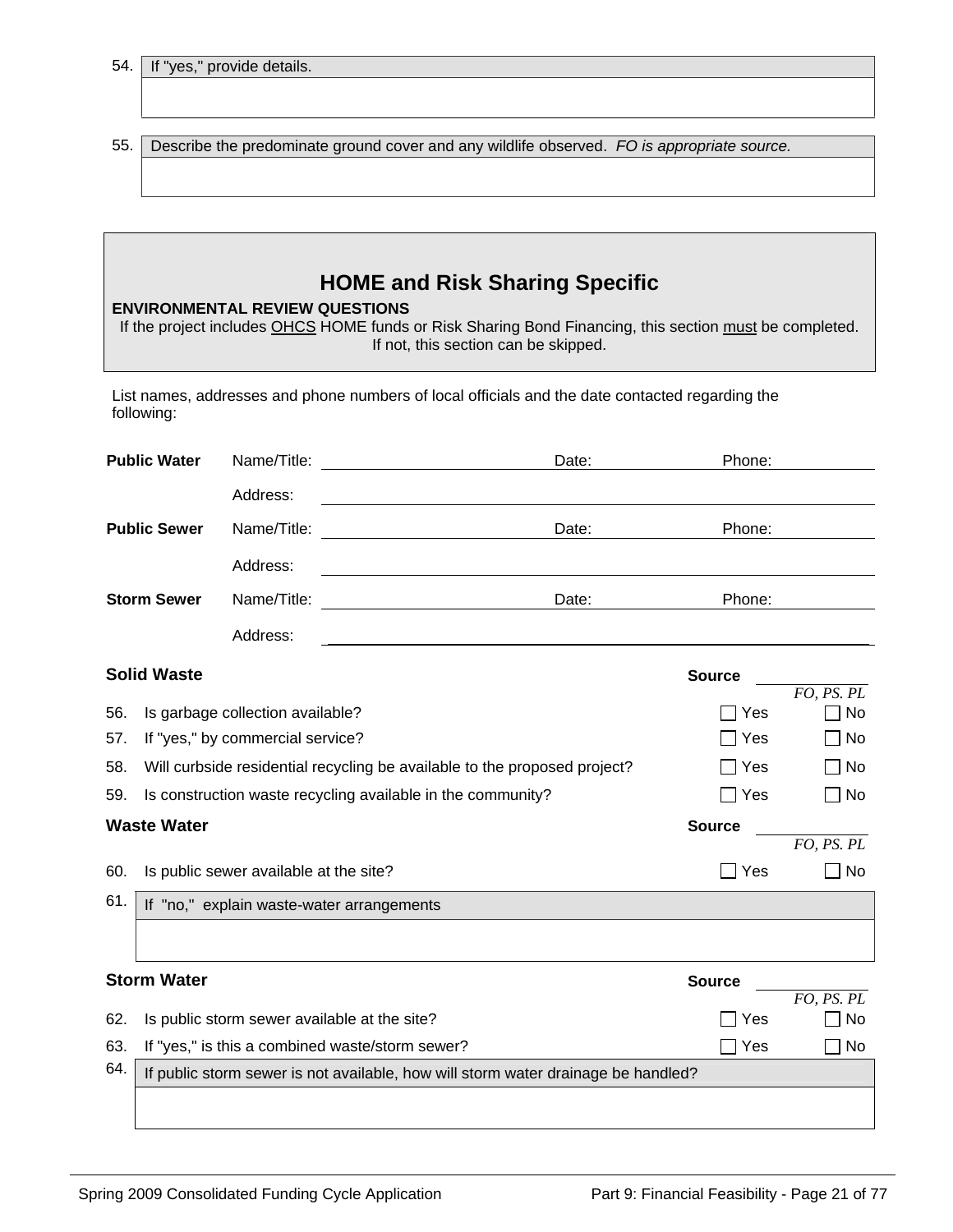| 65. | What will be the total square footage of impervious surfaces |
|-----|--------------------------------------------------------------|
|     | (roofs, parking areas, walkways) on the site:                |
|     |                                                              |

|     | <b>Nearby Water</b>                                                                                                                               | <b>Source</b>                                                                                           |            |  |  |
|-----|---------------------------------------------------------------------------------------------------------------------------------------------------|---------------------------------------------------------------------------------------------------------|------------|--|--|
|     |                                                                                                                                                   |                                                                                                         | FO, PS. PL |  |  |
| 66. | Are there rivers, creeks or lakes within a 2 mile radius of the proposed project?<br>(Ponds and irrigation canals are not necessary to consider). | ∏ Yes                                                                                                   | $\Box$ No  |  |  |
| 67. | with respect to the site would be helpful now, and will ultimately be required.                                                                   | If so, submit their official names and approximate distance from the site. A map showing their location |            |  |  |
|     |                                                                                                                                                   |                                                                                                         |            |  |  |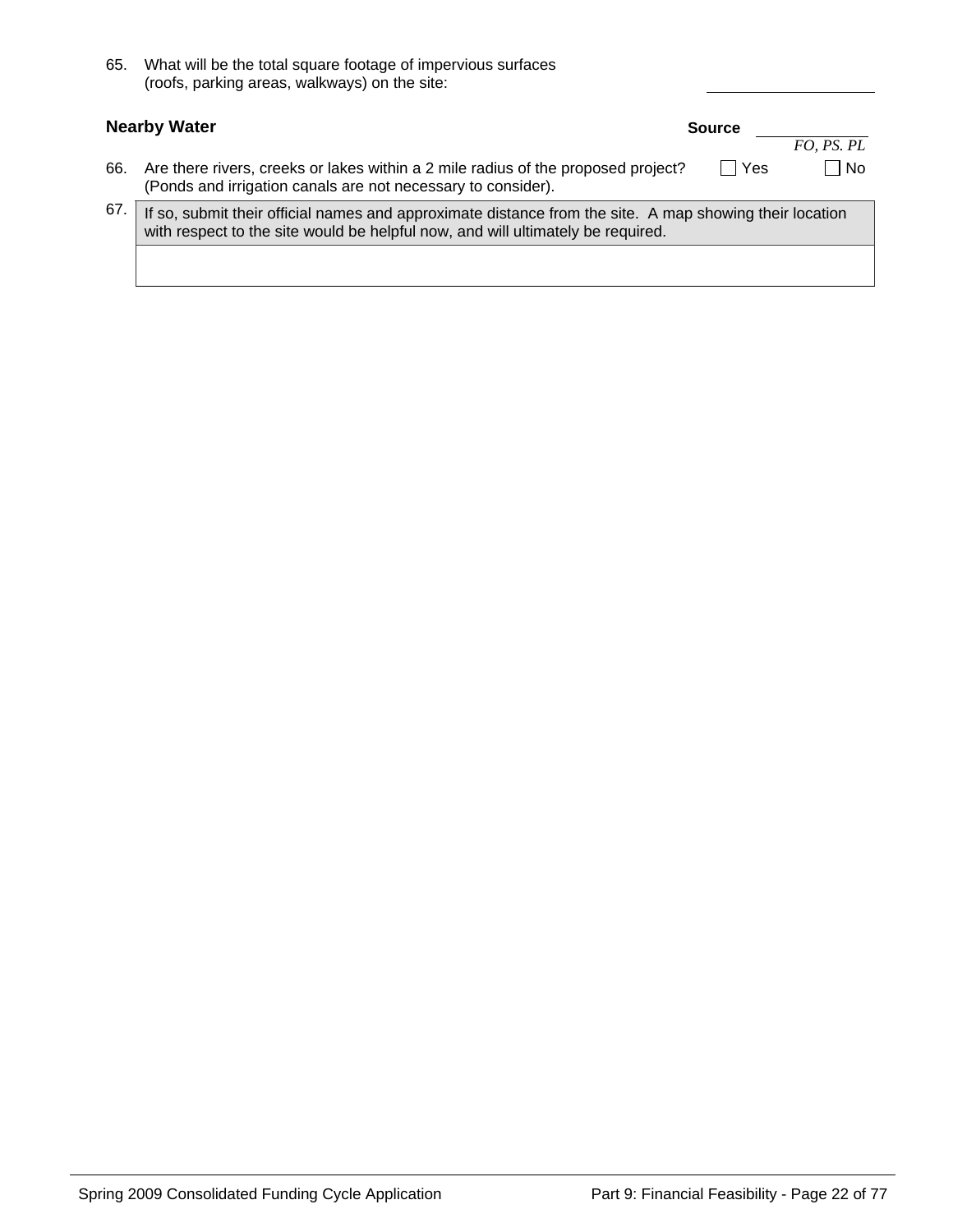### **Visitability Exemption Request**

| Sponsor:                                     |                                                                             |                               | Project Name: |                                       |  |  |
|----------------------------------------------|-----------------------------------------------------------------------------|-------------------------------|---------------|---------------------------------------|--|--|
|                                              | Site Address:                                                               |                               |               |                                       |  |  |
|                                              | Visitability Exemption Category (check all that apply). See OAR 813-310-080 |                               |               |                                       |  |  |
|                                              |                                                                             | <b>Topographical Concerns</b> |               | <b>Funding Conflicts</b>              |  |  |
|                                              |                                                                             | <b>Undue Costs</b>            |               | <b>Undue Constraints</b>              |  |  |
|                                              |                                                                             | Initial Project Rejection     |               | <b>Community and Design Standards</b> |  |  |
|                                              | Community Powder Room / Adaptable Powder Rooms in each Visitable Unit       |                               |               |                                       |  |  |
| <b>Number of Units Requesting Exemption:</b> |                                                                             |                               |               |                                       |  |  |
|                                              | Full Exemption:<br>Partial Exemption:                                       |                               |               |                                       |  |  |

Describe the circumstances relating to the exemption request. Be as specific as possible. Use other sheets and provide documentation drawings, cost information or other data as necessary. Be sure to provide justification for each exemption category requested.

If the exemption request is based upon conflicting community design standards, provide a written statemen below stating whether it would be reasonably possible to obtain from the local government an exemption from the local design standard.

Describe the effect the requested exemption would have on visitability for the mobility impaired.

| Please refer any questions regarding your Visitability Exemption Request to:<br>John Czarnecki, OHCS Architect<br>503-986-0972<br>email: john.czarnecki@hcs.state.or.us |              |                |  |  |  |  |
|-------------------------------------------------------------------------------------------------------------------------------------------------------------------------|--------------|----------------|--|--|--|--|
| Approved                                                                                                                                                                | Not Approved | Not Applicable |  |  |  |  |
| Name                                                                                                                                                                    |              | Date           |  |  |  |  |
| Title                                                                                                                                                                   |              |                |  |  |  |  |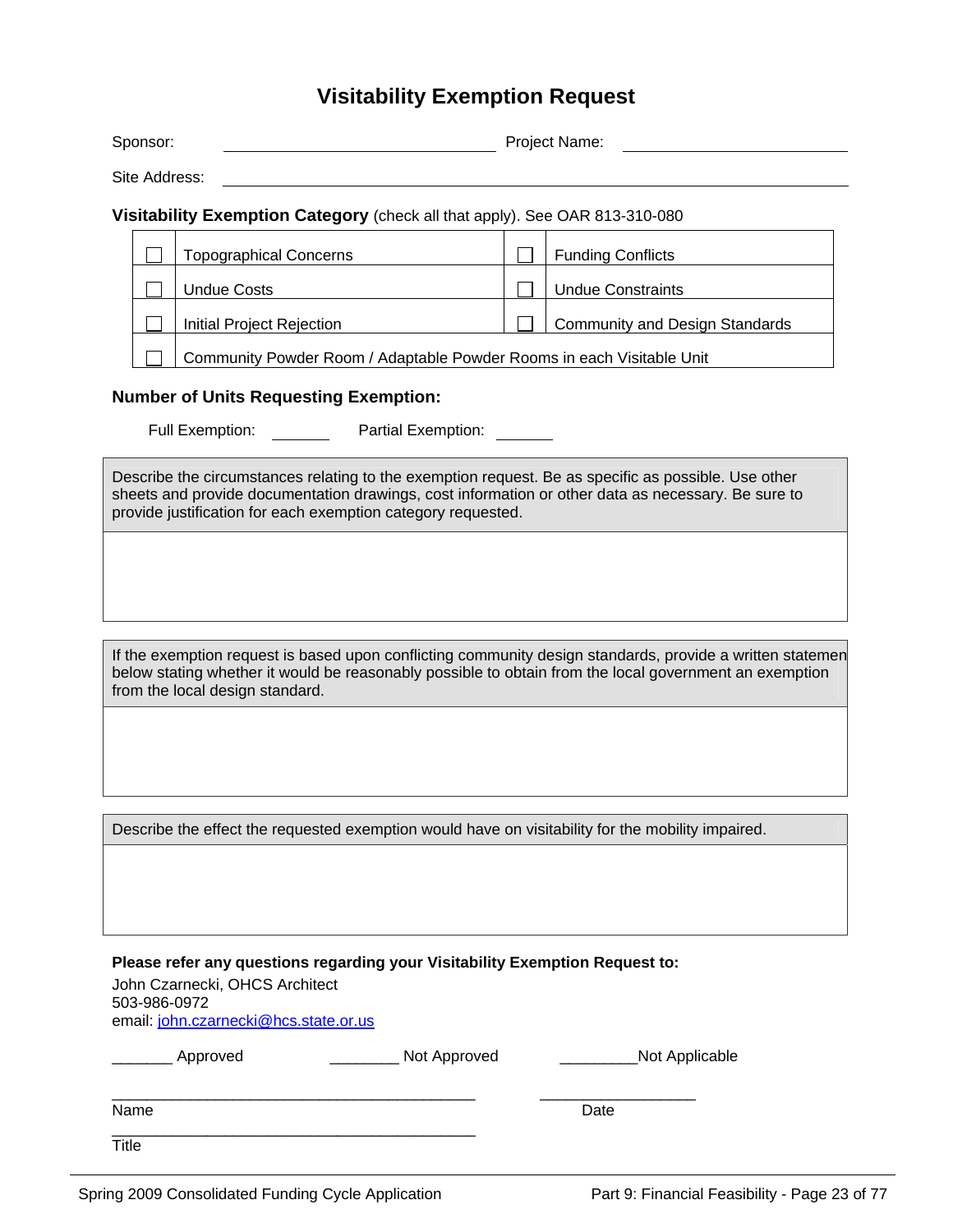### **Request for Exemption from Minimum or Maximum Unit Floor Area Requirements**

**Including Requests for Single-Level Two Bedroom /Two-Bath Designs** 

| $\overline{\phantom{0}}$ | ום זי |
|--------------------------|-------|
| Snonsor                  | Name  |
| ____                     |       |
|                          |       |

Site Address:

List which Minimum or Maximum Unit Floor Area Limitation(s) your project is unable to meet. Include the location and number of specific units affected:

Describe the reason(s) why the Minimum or Maximum Limitation(s) cannot be met in this/these particular unit design(s):

Describe the specific reasons it is necessary to include two full baths in your two-bedroom unit design(s):

**Please refer any questions regarding your Exemption Request to:** 

John Czarnecki, OHCS Architect 503-986-0972 email: [john.czarnecki@hcs.state.or.us](mailto:john.czarnecki@hcs.state.or.us)

|  | Approvec |
|--|----------|
|  |          |

\_\_\_\_\_\_\_ Approved \_\_\_\_\_\_\_\_ Not Approved \_\_\_\_\_\_\_\_\_Not Applicable

 $\frac{1}{2}$  ,  $\frac{1}{2}$  ,  $\frac{1}{2}$  ,  $\frac{1}{2}$  ,  $\frac{1}{2}$  ,  $\frac{1}{2}$  ,  $\frac{1}{2}$  ,  $\frac{1}{2}$  ,  $\frac{1}{2}$  ,  $\frac{1}{2}$  ,  $\frac{1}{2}$  ,  $\frac{1}{2}$  ,  $\frac{1}{2}$  ,  $\frac{1}{2}$  ,  $\frac{1}{2}$  ,  $\frac{1}{2}$  ,  $\frac{1}{2}$  ,  $\frac{1}{2}$  ,  $\frac{1$ 

Name Date **Date** 

**Title** 

\_\_\_\_\_\_\_\_\_\_\_\_\_\_\_\_\_\_\_\_\_\_\_\_\_\_\_\_\_\_\_\_\_\_\_\_\_\_\_\_\_\_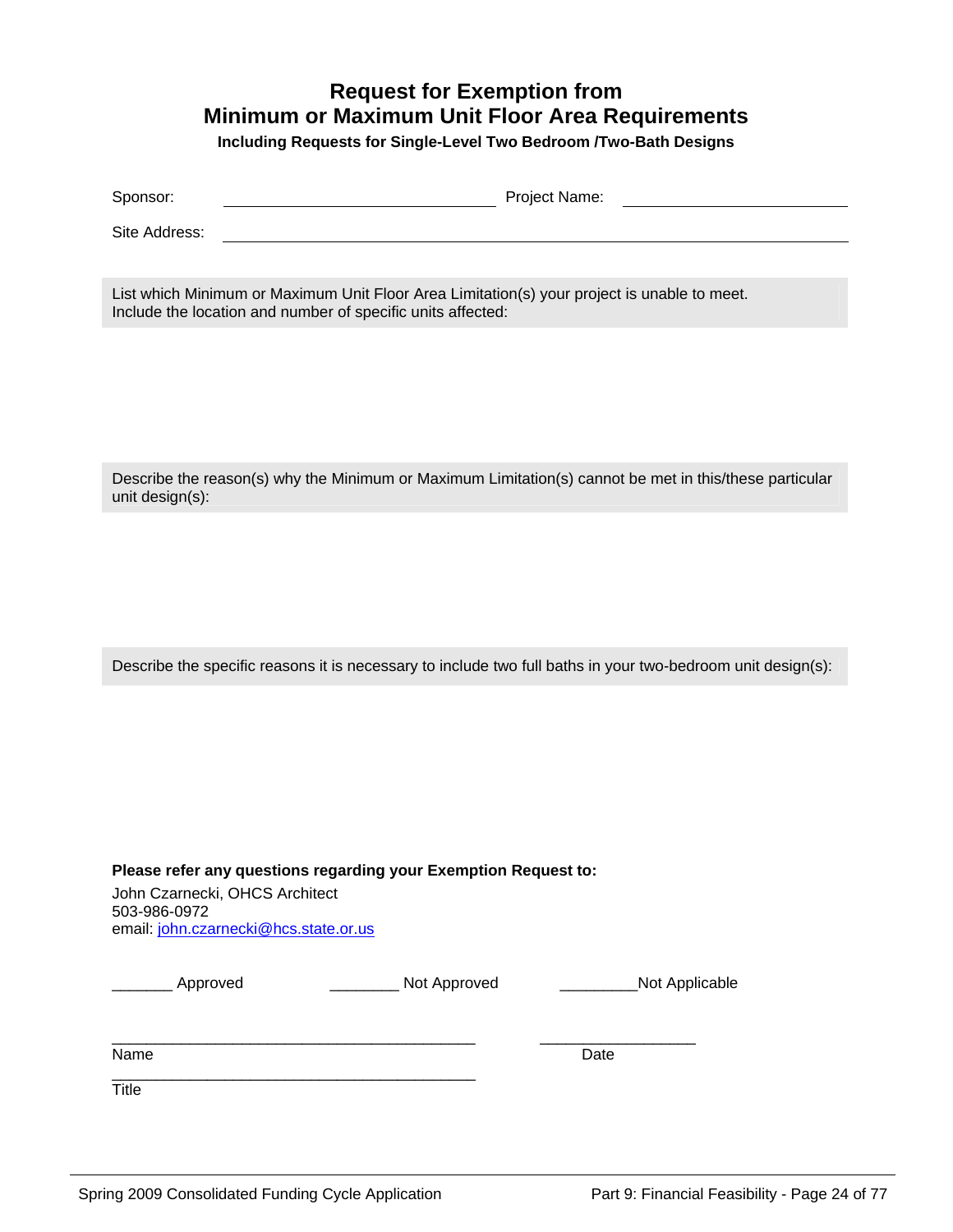Attach Architectural Plans or Rehabilitation documents here.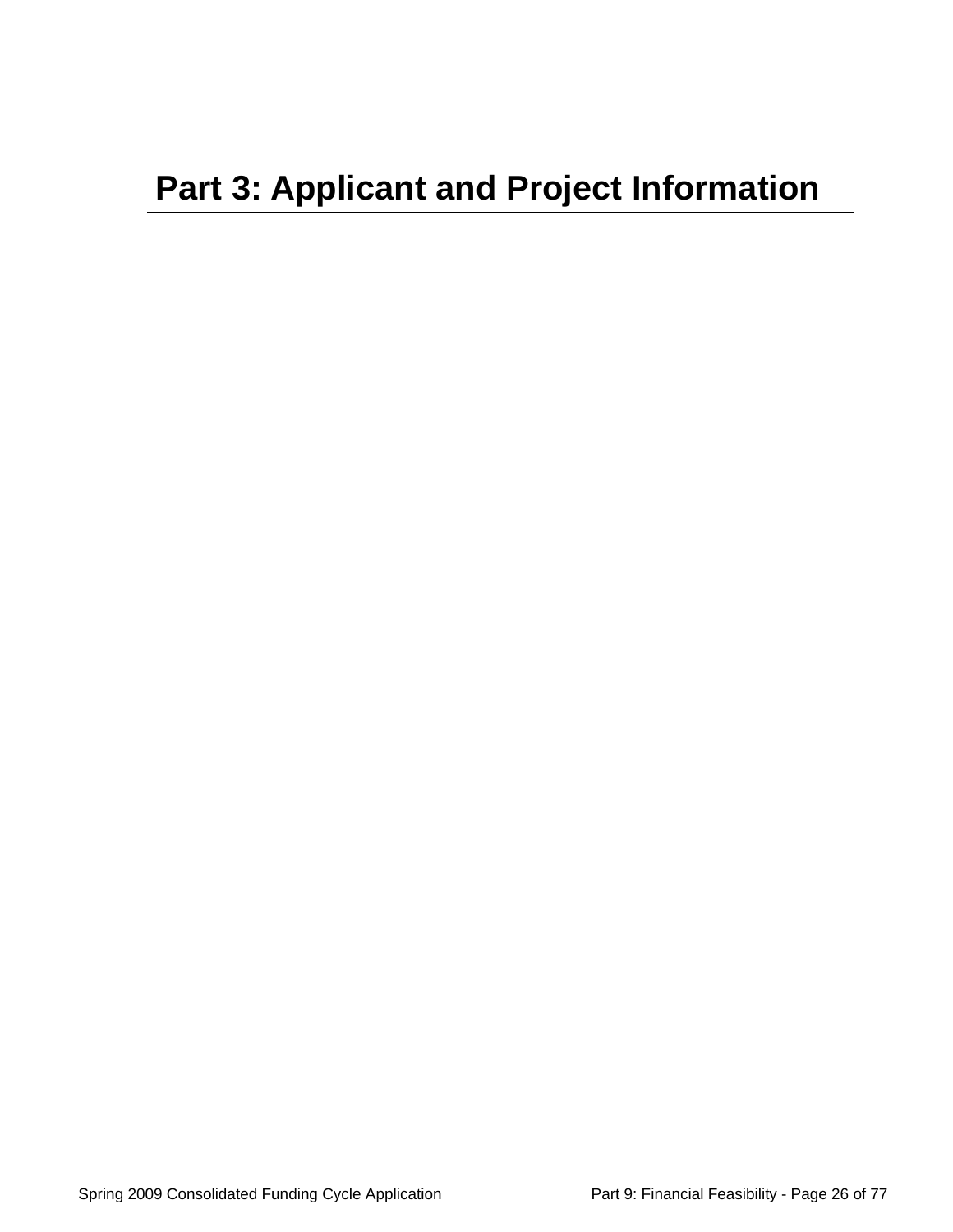# **Applicant Data**

| <b>Applicant</b><br><b>Business Name:</b><br>Contact:<br>Street:<br>City/St/Zip:<br>Phone:<br>Fax:<br>E-mail: |                                           | <b>Co-Applicant</b><br><b>Business Name:</b><br>Contact:<br>Street:<br>City/St/Zip:<br>Phone:<br>Fax:<br>E-mail: |                          |       |
|---------------------------------------------------------------------------------------------------------------|-------------------------------------------|------------------------------------------------------------------------------------------------------------------|--------------------------|-------|
| Applicant Type ("X" box)                                                                                      |                                           | Co-Applicant ("X" box)                                                                                           |                          |       |
| For Profit                                                                                                    | <b>Housing Authority</b>                  | For Profit                                                                                                       | <b>Housing Authority</b> |       |
| Nonprofit<br><b>CHDO</b>                                                                                      | <b>Local Government</b>                   | Nonprofit<br><b>CHDO</b>                                                                                         | <b>Local Government</b>  |       |
|                                                                                                               | <b>Ownership Entity (LP, LLC, etc.)</b>   | <b>Consultant</b> (if applicable)                                                                                |                          |       |
| <b>Business Name:</b>                                                                                         |                                           | <b>Business Name:</b>                                                                                            |                          |       |
| Contact:                                                                                                      |                                           | Contact:                                                                                                         |                          |       |
| <b>Street</b>                                                                                                 |                                           | Street:                                                                                                          |                          |       |
| City/St/Zip:                                                                                                  |                                           | City/St/Zip:                                                                                                     |                          |       |
| Phone:                                                                                                        |                                           | Phone:                                                                                                           |                          |       |
| Fax:                                                                                                          |                                           | Fax:                                                                                                             |                          |       |
| E-mail:                                                                                                       |                                           | E-mail:                                                                                                          |                          |       |
|                                                                                                               | All correspondence should be directed to: |                                                                                                                  |                          |       |
| <b>Business Name:</b>                                                                                         |                                           | Title:                                                                                                           |                          |       |
| Contact:                                                                                                      |                                           | Phone:                                                                                                           |                          |       |
| <b>Street</b>                                                                                                 |                                           | Fax:                                                                                                             |                          |       |
| City/St/Zip:                                                                                                  |                                           | E-mail:                                                                                                          |                          |       |
|                                                                                                               | Non-Profit Information: (if applicable)   |                                                                                                                  | Yes $(x)$                | No(x) |

| Do the By-laws set forth the development of affordable housing as a purpose? |        |
|------------------------------------------------------------------------------|--------|
| Is the project a for-profit / non-profit join venture?                       | $\Box$ |
| Is the project consistent with the organization's Strategic/Business Plan?   | $\Box$ |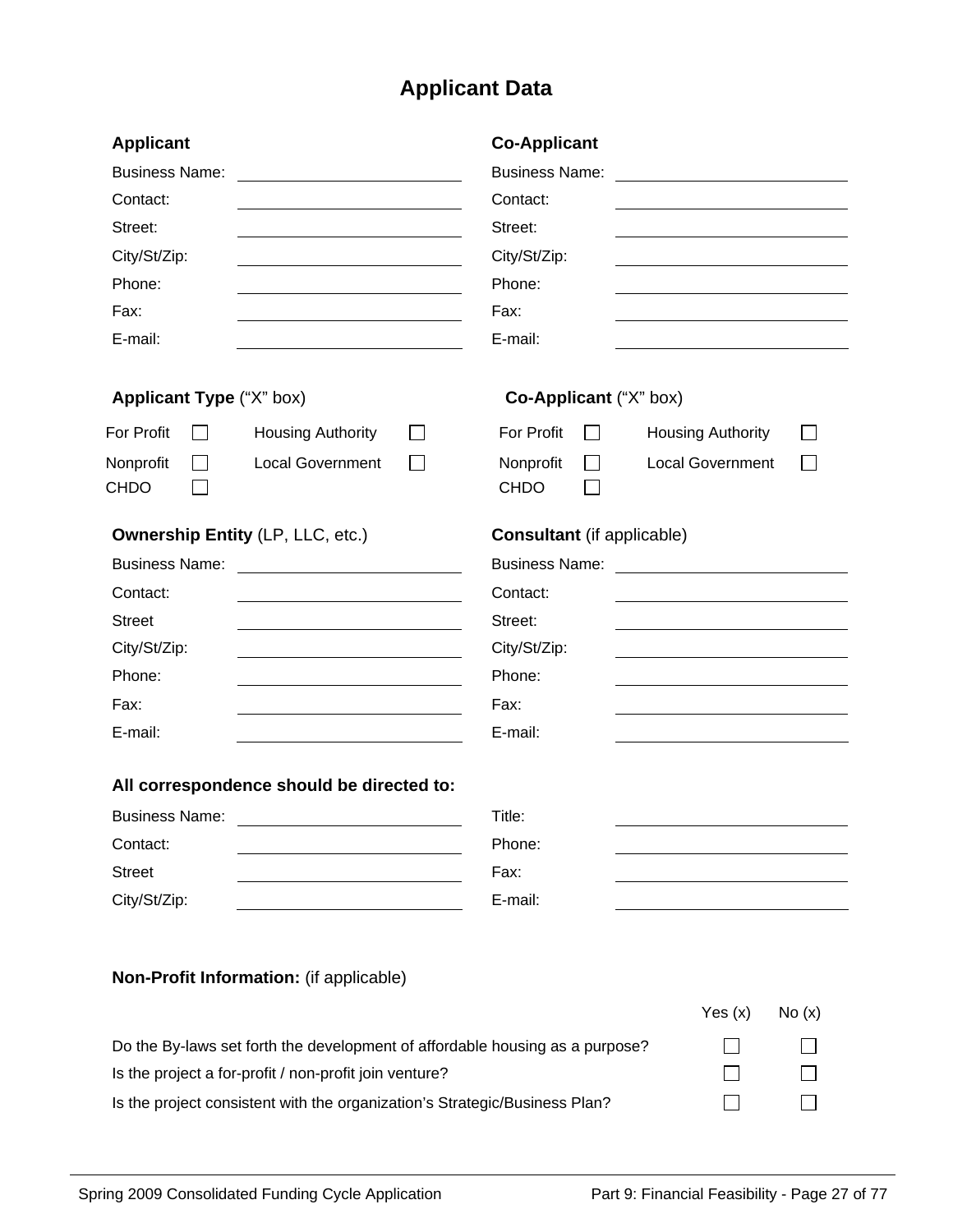### **Development Team Information**

| <b>Contractor Firm:</b> |        |         |
|-------------------------|--------|---------|
| <b>Contact Name:</b>    | Phone: | E-Mail: |
|                         |        |         |
| <b>Architect Firm:</b>  |        |         |
| <b>Contact Name:</b>    | Phone: | E-Mail: |
|                         |        |         |
| Tax Attorney Firm:      |        |         |
| <b>Contact Name:</b>    | Phone: | E-Mail: |
|                         |        |         |
| Tax Acct Firm:          |        |         |
| <b>Contact Name:</b>    | Phone: | E-Mail: |
|                         |        |         |
| Syndicator Firm:        |        |         |
| <b>Contact Name:</b>    | Phone: | E-Mail: |
|                         |        |         |
| Prop Mgmt Firm:         |        |         |
| <b>Contact Name:</b>    | Phone: | E-Mail: |
|                         |        |         |
| Turnkey Developer:      | Phone: | E-Mail: |
| Other:                  | Phone: | E-Mail: |

Define all direct or indirect financial or other identity of interest members of the development team may have with other members of the development team. (See instructions section for a discussion of this question.)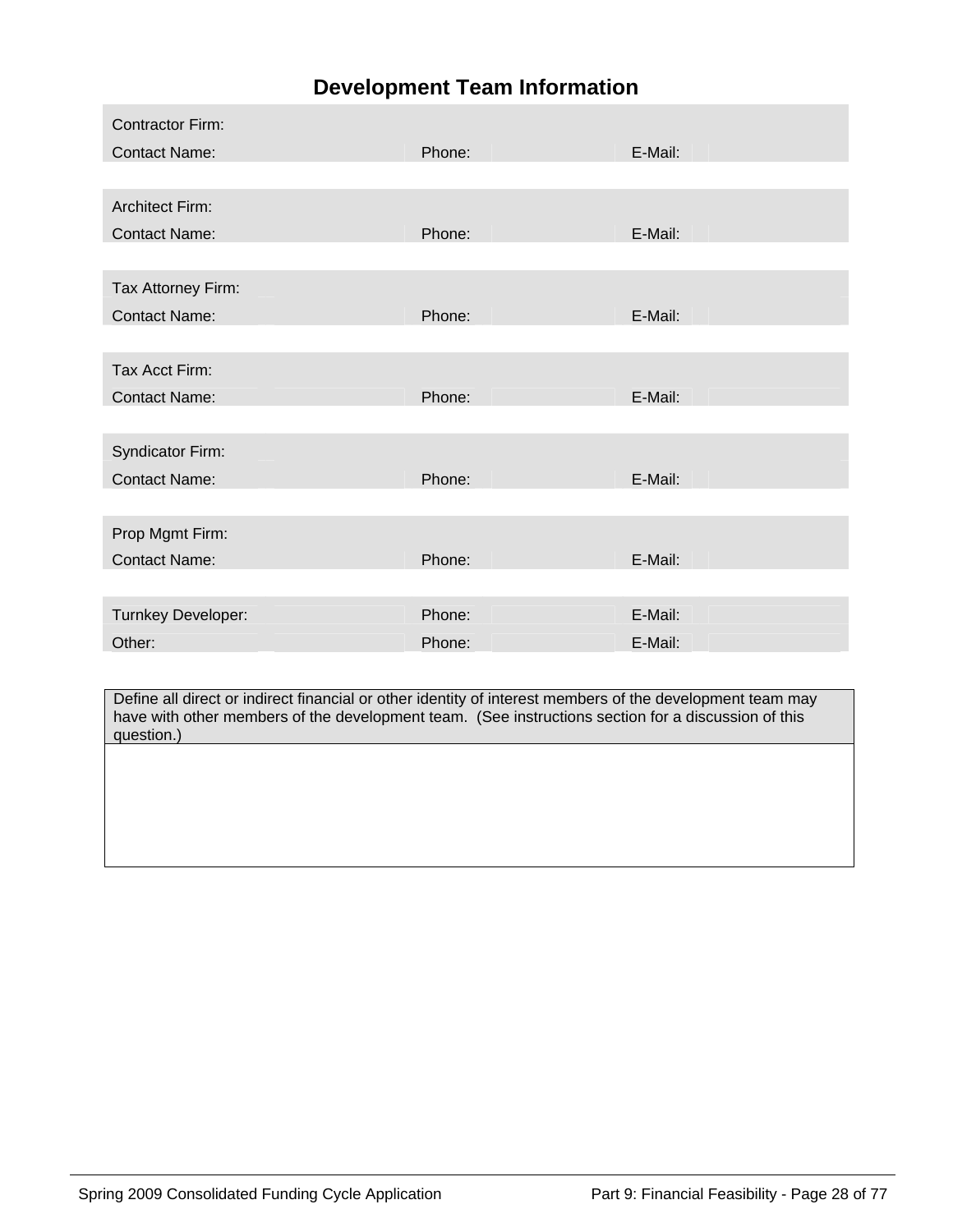# **Project Data**

| Project Name:                                                                                                                                                                                                                                                                                                                                                                                                                                                                                                                                                                                                                                                                                                |               |           |                             |                     |                                                      |  |
|--------------------------------------------------------------------------------------------------------------------------------------------------------------------------------------------------------------------------------------------------------------------------------------------------------------------------------------------------------------------------------------------------------------------------------------------------------------------------------------------------------------------------------------------------------------------------------------------------------------------------------------------------------------------------------------------------------------|---------------|-----------|-----------------------------|---------------------|------------------------------------------------------|--|
| Project Address:                                                                                                                                                                                                                                                                                                                                                                                                                                                                                                                                                                                                                                                                                             |               |           |                             |                     |                                                      |  |
|                                                                                                                                                                                                                                                                                                                                                                                                                                                                                                                                                                                                                                                                                                              | <b>Street</b> |           | City                        | Zip Code            | County                                               |  |
| Legislative Districts: U.S. House                                                                                                                                                                                                                                                                                                                                                                                                                                                                                                                                                                                                                                                                            |               |           | <b>State Senate</b>         |                     | <b>State House</b>                                   |  |
| Note: To find the project's district numbers visit http://www.leg.state.or.us/findlegsltr/findset.htm                                                                                                                                                                                                                                                                                                                                                                                                                                                                                                                                                                                                        |               |           |                             |                     |                                                      |  |
| <b>OHCS-Based Funding Requests</b>                                                                                                                                                                                                                                                                                                                                                                                                                                                                                                                                                                                                                                                                           |               |           |                             |                     |                                                      |  |
| Sources of Funds                                                                                                                                                                                                                                                                                                                                                                                                                                                                                                                                                                                                                                                                                             |               | \$ Amount | <b>Grant Request</b><br>(x) | Loan Request<br>(x) | Recipient will loan to<br>limited partnership<br>(x) |  |
| <b>Trust Fund</b>                                                                                                                                                                                                                                                                                                                                                                                                                                                                                                                                                                                                                                                                                            |               |           |                             |                     |                                                      |  |
| <b>HOME</b>                                                                                                                                                                                                                                                                                                                                                                                                                                                                                                                                                                                                                                                                                                  |               |           |                             |                     |                                                      |  |
| LIWP (Weatherization)                                                                                                                                                                                                                                                                                                                                                                                                                                                                                                                                                                                                                                                                                        |               |           |                             |                     |                                                      |  |
| OAHTC (loan amount)                                                                                                                                                                                                                                                                                                                                                                                                                                                                                                                                                                                                                                                                                          |               |           |                             |                     |                                                      |  |
| LIHTC (annual allocation)                                                                                                                                                                                                                                                                                                                                                                                                                                                                                                                                                                                                                                                                                    |               |           |                             |                     |                                                      |  |
| List all other OHCS resources (non-CFC) you have received,<br>or will apply for, for this project, including any loans,<br>Farmworker Housing Tax Credits, Oregon Rural Rehab loan,<br>etc:<br>Number of Years of Affordability:<br>Applicant is applying under the following OHCS set-asides: (See<br>complete definitions of the populations which qualify and additional<br>details about set-asides in the "Resources Available and Allocation<br>of Funds" and "OHCS Performance Measurements and<br>Check all that apply<br>Preferences" sections of the Application).<br>(X)<br>Housing for the developmentally disabled<br>Preservation<br>Homeless, chronically homeless or at risk of homelessness |               |           |                             |                     |                                                      |  |
| Designation of BETC Credit: (Check one box)                                                                                                                                                                                                                                                                                                                                                                                                                                                                                                                                                                                                                                                                  |               |           |                             |                     |                                                      |  |
| Will be pursuing BETC                                                                                                                                                                                                                                                                                                                                                                                                                                                                                                                                                                                                                                                                                        |               |           |                             |                     |                                                      |  |
| Will not be pursuing BETC - OHCS may pursue                                                                                                                                                                                                                                                                                                                                                                                                                                                                                                                                                                                                                                                                  |               |           |                             |                     |                                                      |  |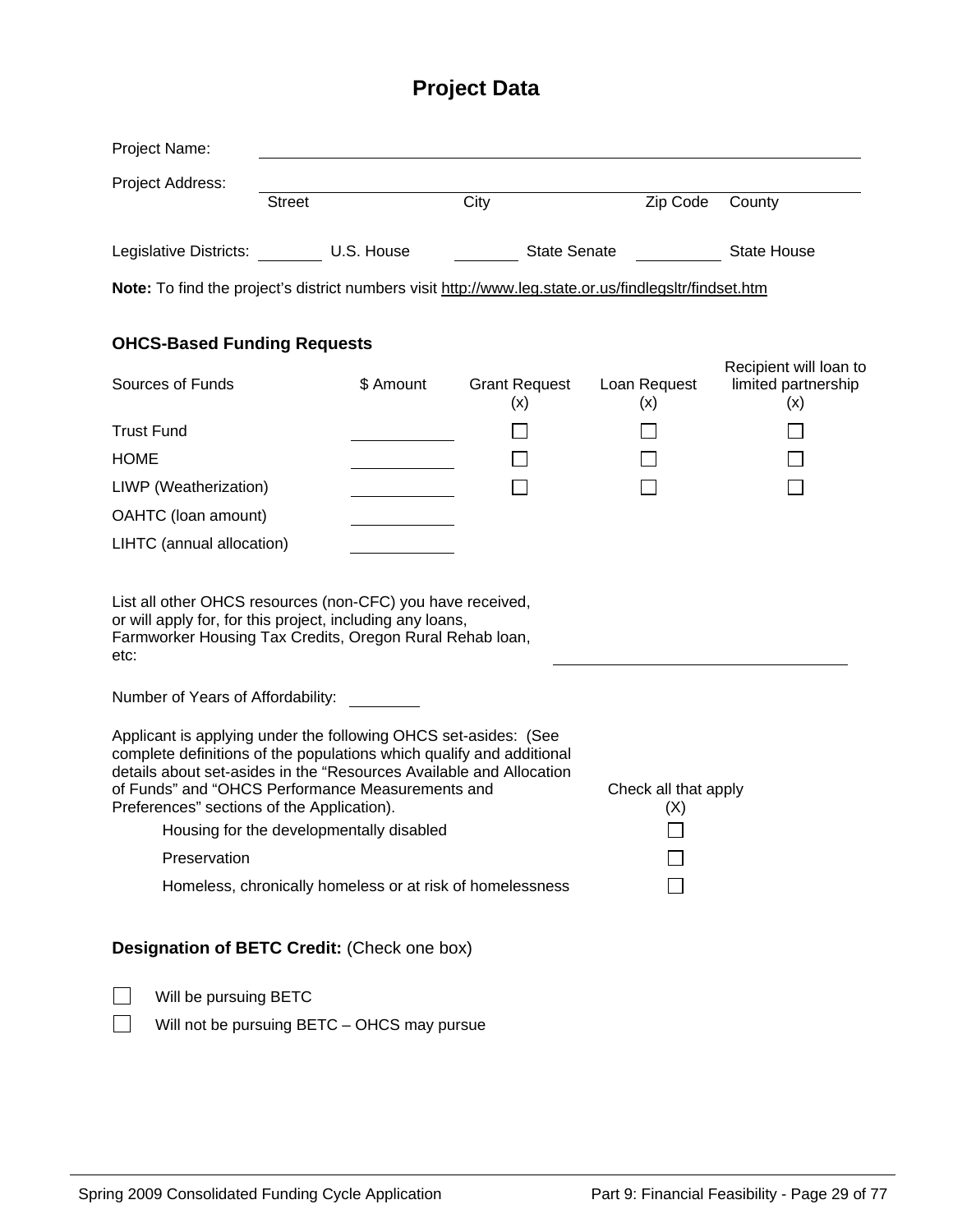#### **Project Type:** (Check all boxes which apply)

| <b>New Construction</b><br>Acquisition<br>Rehabilitation | <b>Homeless Shelter</b><br><b>Transitional Housing</b><br><b>Permanent Housing</b> |
|----------------------------------------------------------|------------------------------------------------------------------------------------|
| If rehabilitation, year built                            | Group Home<br>No. of residents                                                     |
| Vacant                                                   | <b>Modular Units</b>                                                               |
| Occupied                                                 | <b>Assisted Living Facility</b>                                                    |
| Multi-Family Rental Housing                              | Independent Elderly                                                                |
| Single-Family Rental Housing                             | <b>Congregate Elderly</b>                                                          |

|                                                                                                    | Yes(x) | No(x)  |
|----------------------------------------------------------------------------------------------------|--------|--------|
| Will the operation of this housing be licensed through the Dept. of Human<br>Services?             |        |        |
| Are the residential units available to the general public within the population you're<br>serving? |        | $\Box$ |

#### **Target Population**

| Indicate number of units per target population type. (Complete all boxes which apply.) |                                      |  |  |  |
|----------------------------------------------------------------------------------------|--------------------------------------|--|--|--|
| Family                                                                                 | Persons in Alcohol and Drug Recovery |  |  |  |
| <b>Frail Elderly</b>                                                                   | Children $(0 - 21$ years)            |  |  |  |
| Independent Elderly                                                                    | Youth $(17 – 21$ years)              |  |  |  |
| <b>Homeless</b>                                                                        | Persons with HIV/AIDS                |  |  |  |
| Veterans                                                                               | Victims of Domestic Violence         |  |  |  |
| Persons with a presence of a disability with services<br>designed to assist:           | Previously Incarcerated              |  |  |  |
| Physically disabled                                                                    | Other (please describe):             |  |  |  |
| Developmentally disabled                                                               | Other (please describe):             |  |  |  |
| Psychiatrically disabled                                                               | Farm workers                         |  |  |  |
|                                                                                        |                                      |  |  |  |

| Indicate number of units in which the listed feature is provided. (may be double counted) |                                                  |  |                                                              |  |
|-------------------------------------------------------------------------------------------|--------------------------------------------------|--|--------------------------------------------------------------|--|
|                                                                                           | Visitable                                        |  | <b>Permanent Supportive Housing</b>                          |  |
|                                                                                           | Alcohol and drug free                            |  | Adaptable for the physically disabled                        |  |
|                                                                                           | Fully accessible to the physically disabled      |  | Units with high speed internet access,<br>wired or wireless. |  |
|                                                                                           | Number of beds, i.e., group home or<br>dormitory |  | Number of internet stations in<br>community building         |  |
|                                                                                           | <b>Transitional housing</b>                      |  |                                                              |  |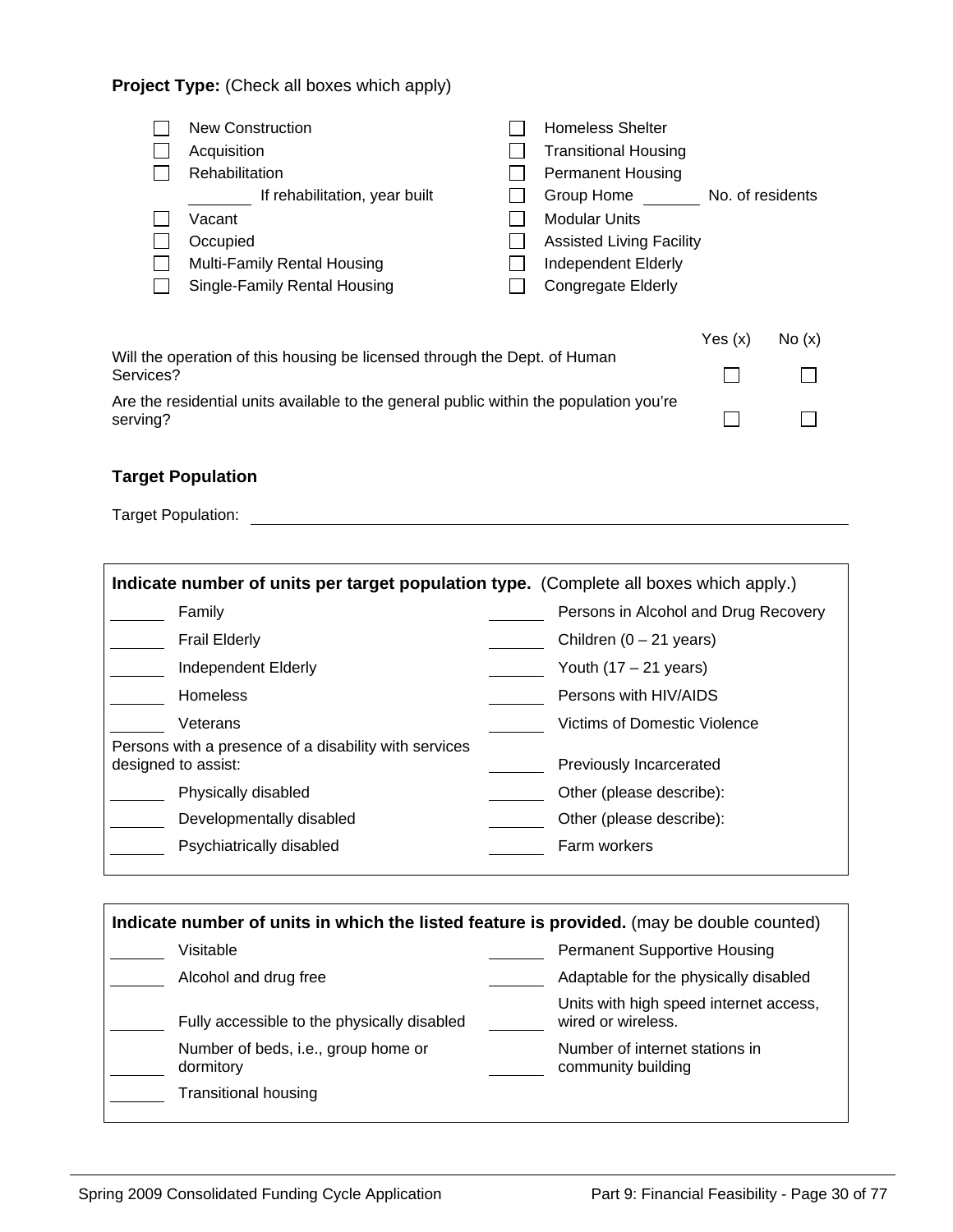## **Unit Type and Funding Program Designation**

| <b>Residential only</b>                       |                                                                      |                                |                                                  |                                                                                       |               |                                                                             |       |                                                                                       |                            |
|-----------------------------------------------|----------------------------------------------------------------------|--------------------------------|--------------------------------------------------|---------------------------------------------------------------------------------------|---------------|-----------------------------------------------------------------------------|-------|---------------------------------------------------------------------------------------|----------------------------|
|                                               | Number of Units Designated As                                        |                                |                                                  |                                                                                       |               |                                                                             |       |                                                                                       |                            |
|                                               | Unit Type*                                                           | Total No.<br>of Units**        | <b>OHCS</b><br><b>HOME</b>                       | <b>LIHTC</b><br>Note: Manager unit(s) must be included in this table.                 | Trust<br>Fund | <b>LIWP</b>                                                                 | Other | Actual<br>Square<br>Footage<br>of Unit                                                | Total<br>Square<br>Footage |
| Manager's<br>Unit $(s)$<br>Total by<br>Column |                                                                      |                                |                                                  |                                                                                       |               |                                                                             |       |                                                                                       |                            |
|                                               |                                                                      |                                |                                                  |                                                                                       |               |                                                                             |       |                                                                                       |                            |
| Common<br>Areas<br>Areas                      | Commercial                                                           |                                |                                                  |                                                                                       |               |                                                                             |       |                                                                                       |                            |
| Other                                         |                                                                      |                                |                                                  |                                                                                       |               |                                                                             |       |                                                                                       |                            |
|                                               |                                                                      |                                |                                                  |                                                                                       |               |                                                                             |       | <b>Total Floor Area</b>                                                               |                            |
|                                               |                                                                      | ** Group Homes = 1 unit        |                                                  | * Unit Type can be abbreviated - Group Home, SRO, 0 bdr, 1 bdr, 2 bdr, 3 bdr, etc.    |               |                                                                             |       |                                                                                       |                            |
|                                               | If there is a Manager unit, what is its size? (1 bdrm, 2 bdrm, etc.) |                                |                                                  |                                                                                       |               |                                                                             |       |                                                                                       |                            |
|                                               | If the manager unit is income-qualified, what is the AMI %?          |                                |                                                  |                                                                                       |               |                                                                             |       |                                                                                       |                            |
|                                               | List other units designated for operations or management. (how many) |                                |                                                  |                                                                                       |               |                                                                             |       |                                                                                       |                            |
|                                               | Unit Type by<br>bedroom size:                                        | Complete the Rent Table below. | <b>Number of</b><br>units by<br>bedroom<br>size: | <b>Percent of Median</b><br>Income as adjusted<br>for family size will<br>not exceed: |               | <b>Rents not to exceed</b><br>the following<br>percent of median<br>income: |       | <b>Project based rental</b><br>assistance is<br>available for these<br>units (Yes/No) |                            |

i.e. 2 bedroom i.e. 8 i.e. 50% i.e. 50% i.e. Yes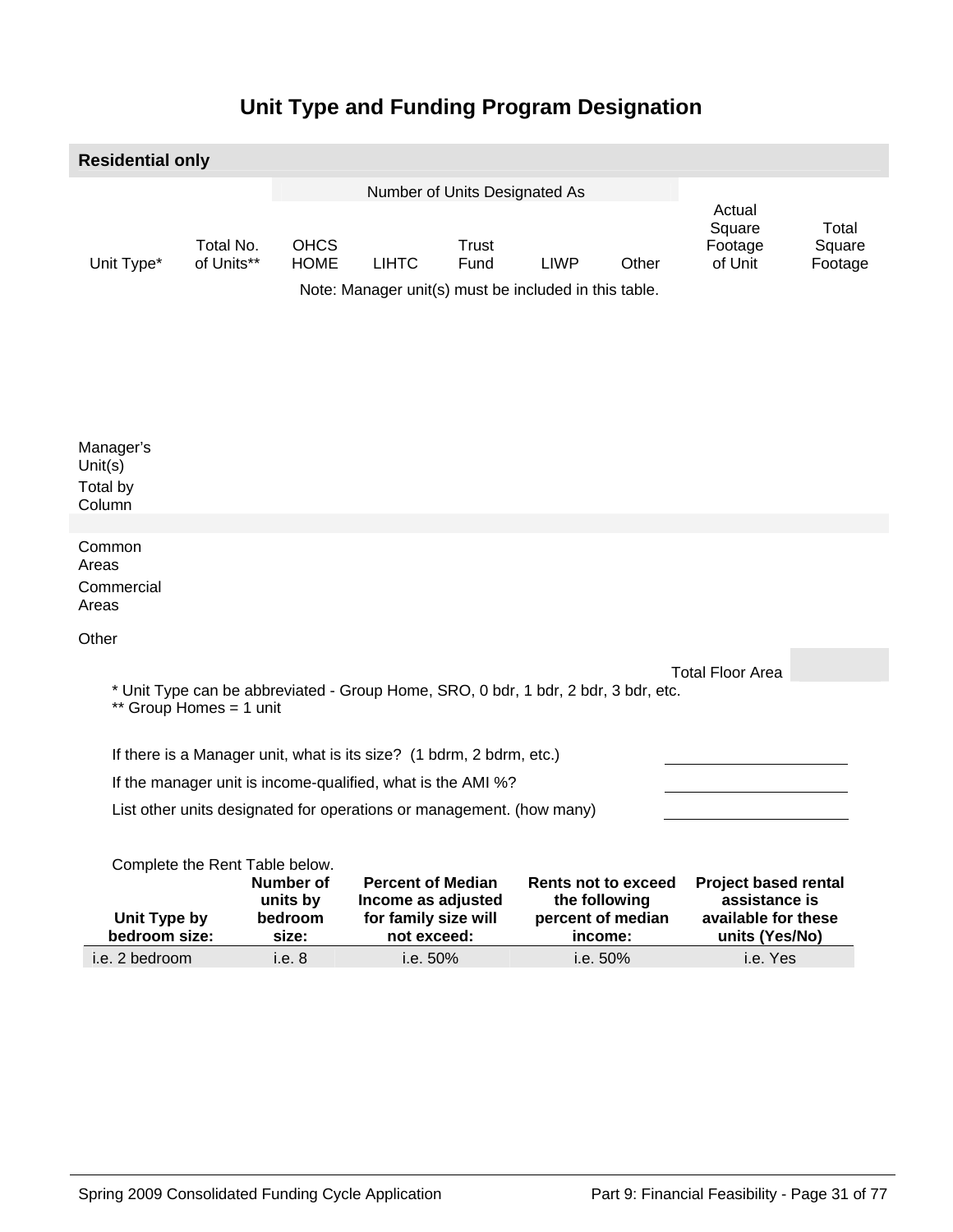If the income limitation percentage of the household residing in the unit is not equal to the proposed rental percentage charge, then provide an explanation why.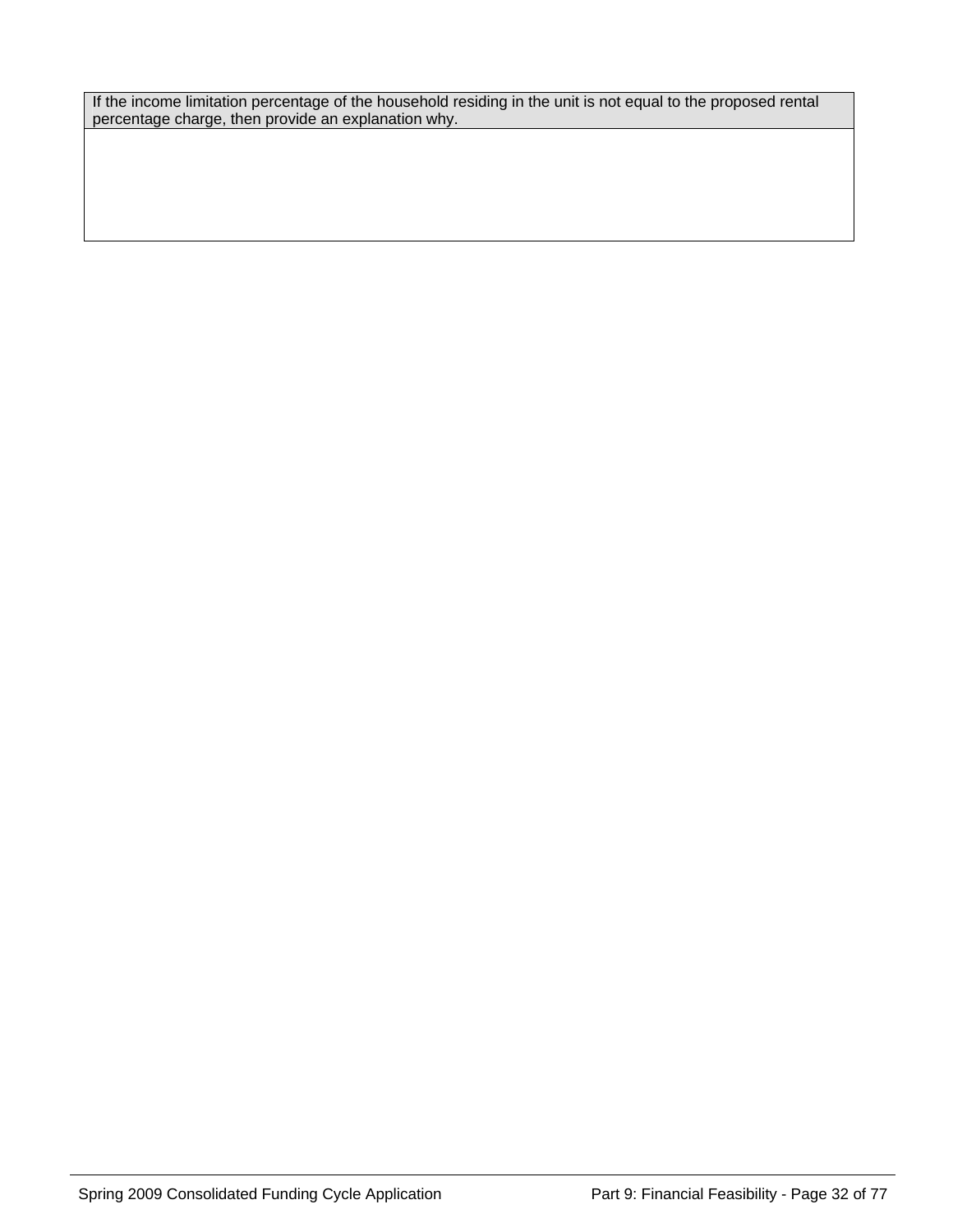# **Site and Building Information**

Note: Green building features are addressed in the Self-Scored Section.

| Size of site: (one acre = $43,560$ square feet)                                                                     |                                                                    |                                                                                                                                                                                                                                                                           |     |     |  |  |  |
|---------------------------------------------------------------------------------------------------------------------|--------------------------------------------------------------------|---------------------------------------------------------------------------------------------------------------------------------------------------------------------------------------------------------------------------------------------------------------------------|-----|-----|--|--|--|
| Acres:                                                                                                              |                                                                    | or Square Feet:                                                                                                                                                                                                                                                           |     |     |  |  |  |
| Number of residential buildings<br>Number of residential floors<br>Total no. of code required parking spaces        | Code-required ratio of parking spaces to units is:                 | Number of non-residential buildings<br>Number of non-residential floors<br>Number of proposed parking spaces                                                                                                                                                              |     |     |  |  |  |
|                                                                                                                     |                                                                    |                                                                                                                                                                                                                                                                           | Yes | No. |  |  |  |
| Are all utilities presently at site?                                                                                |                                                                    |                                                                                                                                                                                                                                                                           |     |     |  |  |  |
|                                                                                                                     | If no, what needs to be brought to the site?                       | <u> 1980 - Jan Barat, prima al II-lea (b. 1980)</u>                                                                                                                                                                                                                       |     |     |  |  |  |
| Will the project have a community room or common area?<br>Will the project have commercial space?<br>tract of land? | Will there be a use or rental fee for these spaces?                | Will the project offer a public facility? (i.e.: day care or community policing station)<br>Will the public facility be available on a preference basis to project residents?<br>If project consists of more than 1 building or type of use, are they located on the same |     |     |  |  |  |
| <b>Adjacent Land Uses:</b>                                                                                          | North of site:<br>South of site:<br>East of site:<br>West of site: |                                                                                                                                                                                                                                                                           |     |     |  |  |  |
| <b>Building Type: (See Instructions)</b><br>Indicate number of buildings                                            |                                                                    | <b>Building Construction Characteristics:</b><br>Foundation: Indicate number of buildings                                                                                                                                                                                 |     |     |  |  |  |
| <b>Single Story Building</b>                                                                                        |                                                                    | Slab-on-grade                                                                                                                                                                                                                                                             |     |     |  |  |  |
| <b>Garden Style Building</b>                                                                                        |                                                                    | Crawl space                                                                                                                                                                                                                                                               |     |     |  |  |  |
| <b>Elevator Building</b>                                                                                            |                                                                    | <b>Basement</b>                                                                                                                                                                                                                                                           |     |     |  |  |  |
|                                                                                                                     | Non-elevator Multi-Story Building                                  | Piling                                                                                                                                                                                                                                                                    |     |     |  |  |  |
| Row house / town house                                                                                              |                                                                    | Other:                                                                                                                                                                                                                                                                    |     |     |  |  |  |
| <b>Corridor Building</b>                                                                                            |                                                                    |                                                                                                                                                                                                                                                                           |     |     |  |  |  |
| Other:                                                                                                              | <u> 1989 - Johann Harry Barn, mars ar breist fan de Fryske k</u>   |                                                                                                                                                                                                                                                                           |     |     |  |  |  |
|                                                                                                                     |                                                                    | SRO units include the following items in the unit: (check all that apply)                                                                                                                                                                                                 |     |     |  |  |  |
| <b>Toilet</b>                                                                                                       |                                                                    | Shower                                                                                                                                                                                                                                                                    |     |     |  |  |  |
| <b>Sink</b>                                                                                                         |                                                                    | Bath tub                                                                                                                                                                                                                                                                  |     |     |  |  |  |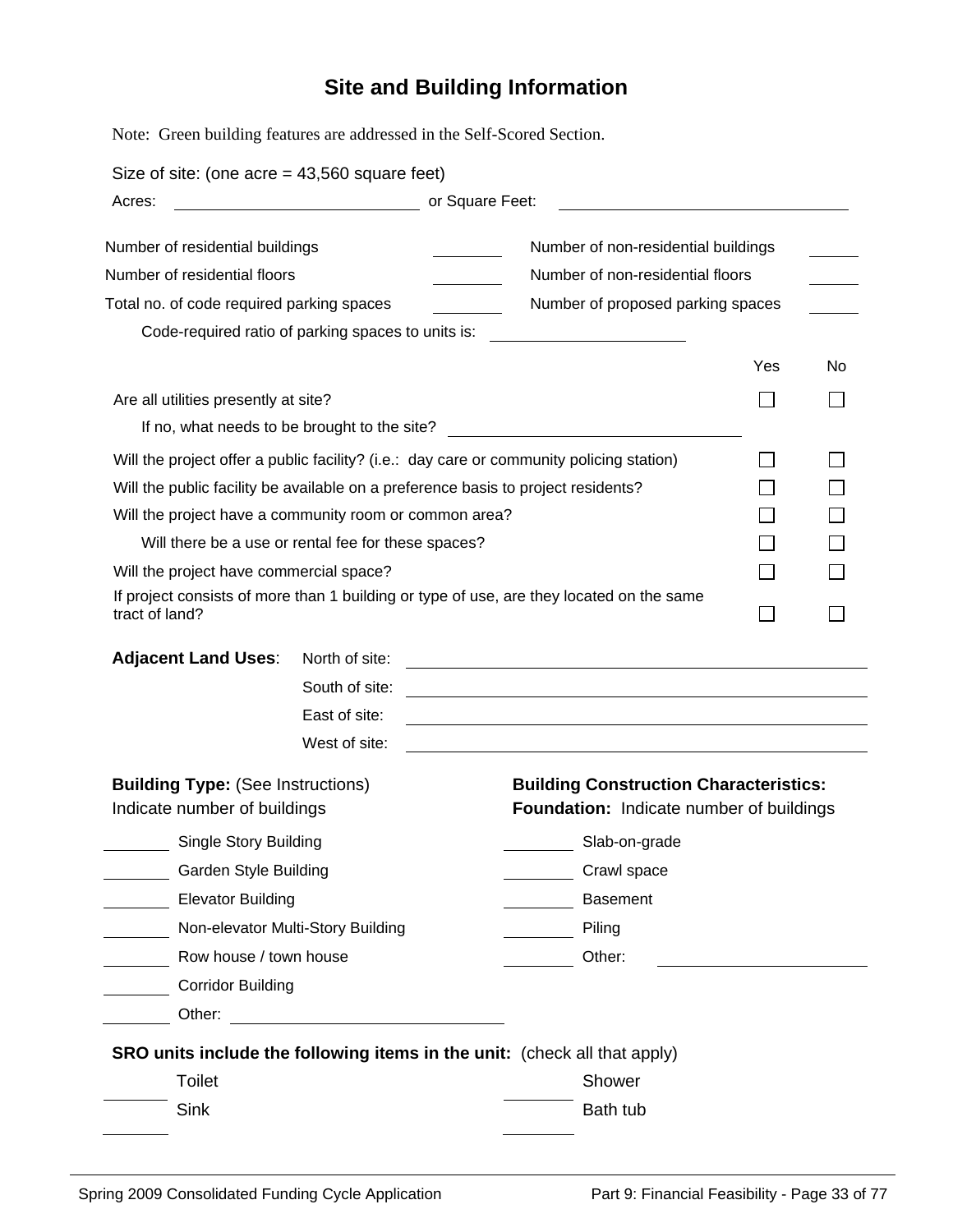|                             | <b>Ground Floor Construction: Indicate</b><br>number of buildings          | buildings              | <b>Upper Floor Construction: Indicate number of</b>                                                                                                                                                                            |  |  |
|-----------------------------|----------------------------------------------------------------------------|------------------------|--------------------------------------------------------------------------------------------------------------------------------------------------------------------------------------------------------------------------------|--|--|
|                             | Wood/light gauge metal                                                     | Wood/light gauge metal |                                                                                                                                                                                                                                |  |  |
|                             | Concrete                                                                   | Concrete               |                                                                                                                                                                                                                                |  |  |
|                             | <b>Steel Frame</b>                                                         | Steel Frame            |                                                                                                                                                                                                                                |  |  |
|                             | ___ Other: _________________________                                       |                        | Other: Other: Web and the Communication of the Communication of the Communication of the Communication of the Communication of the Communication of the Communication of the Communication of the Communication of the Communi |  |  |
| buildings                   | Roof Construction: Indicate number of                                      |                        | <b>Exterior Walls: Indicate number of buildings</b>                                                                                                                                                                            |  |  |
|                             | Wood/light gauge metal                                                     |                        | Wood or fiber cement siding                                                                                                                                                                                                    |  |  |
|                             | Concrete                                                                   |                        | Pre-fab panel                                                                                                                                                                                                                  |  |  |
|                             | <b>Steel Frame</b>                                                         |                        | Masonry                                                                                                                                                                                                                        |  |  |
|                             |                                                                            |                        | Other:                                                                                                                                                                                                                         |  |  |
|                             | Planned Project Elements to be Incorporated: (Check all boxes which apply) |                        |                                                                                                                                                                                                                                |  |  |
|                             | <b>Separate Community Building</b>                                         |                        | <b>Front Porch</b>                                                                                                                                                                                                             |  |  |
|                             | Community Room in Residential Building                                     |                        | Other:<br><u> Alexandria de la contrada de la contrada de la contrada de la contrada de la contrada de la contrada de la c</u>                                                                                                 |  |  |
|                             | Structured Parking # Spaces                                                |                        |                                                                                                                                                                                                                                |  |  |
|                             | Surface Parking # Spaces                                                   |                        |                                                                                                                                                                                                                                |  |  |
|                             | Underground Parking # Spaces                                               |                        | <b>Flooring</b>                                                                                                                                                                                                                |  |  |
|                             | Common Laundry Room                                                        |                        | Carpet                                                                                                                                                                                                                         |  |  |
|                             | Common Kitchen                                                             |                        | Vinyl                                                                                                                                                                                                                          |  |  |
|                             | Common Restrooms (other than Community Rm)                                 |                        | Wood                                                                                                                                                                                                                           |  |  |
|                             | Playground                                                                 |                        | Ceramic Tile                                                                                                                                                                                                                   |  |  |
|                             | <b>Exterior Security Locked Building</b>                                   |                        | Other:<br><u> 1989 - Johann Barn, mars ann an t-Amhain ann an t-Amhain an t-Amhain an t-Amhain an t-Amhain an t-Amhain an t-</u>                                                                                               |  |  |
| $\Box$                      | Garden Plots                                                               |                        |                                                                                                                                                                                                                                |  |  |
|                             | On-site Leasing Office                                                     |                        | <b>Heating/Cooling/Venting</b>                                                                                                                                                                                                 |  |  |
|                             | 24-Hr. Manager on site                                                     |                        | <b>Building-wide Central Ventilation</b>                                                                                                                                                                                       |  |  |
|                             | Secure Outdoor Storage Space                                               |                        | Individual Unit Ventilation                                                                                                                                                                                                    |  |  |
|                             | In-unit Storage Space                                                      |                        | Hydronic                                                                                                                                                                                                                       |  |  |
|                             | Range/oven in unit                                                         |                        | <b>Natural Gas</b>                                                                                                                                                                                                             |  |  |
|                             | Washer/dryer in unit                                                       |                        | Heat Pump                                                                                                                                                                                                                      |  |  |
| $\mathcal{L}_{\mathcal{A}}$ | Washer/dryer hook-up in unit                                               |                        | Electric resistance heating                                                                                                                                                                                                    |  |  |
|                             | Patio/Balcony for each unit                                                |                        | <b>Central Air Conditioning</b>                                                                                                                                                                                                |  |  |
|                             | Refrigerator in unit                                                       |                        | Window Air Conditioning                                                                                                                                                                                                        |  |  |
|                             | Microwave in unit                                                          |                        | <b>Radiant Heating</b>                                                                                                                                                                                                         |  |  |
|                             | Dishwasher in unit                                                         |                        | Forced Air                                                                                                                                                                                                                     |  |  |
|                             | Garbage Disposal                                                           |                        | Thru-Wall HVAC                                                                                                                                                                                                                 |  |  |
| L.                          | Ceiling Fan                                                                |                        | Other:                                                                                                                                                                                                                         |  |  |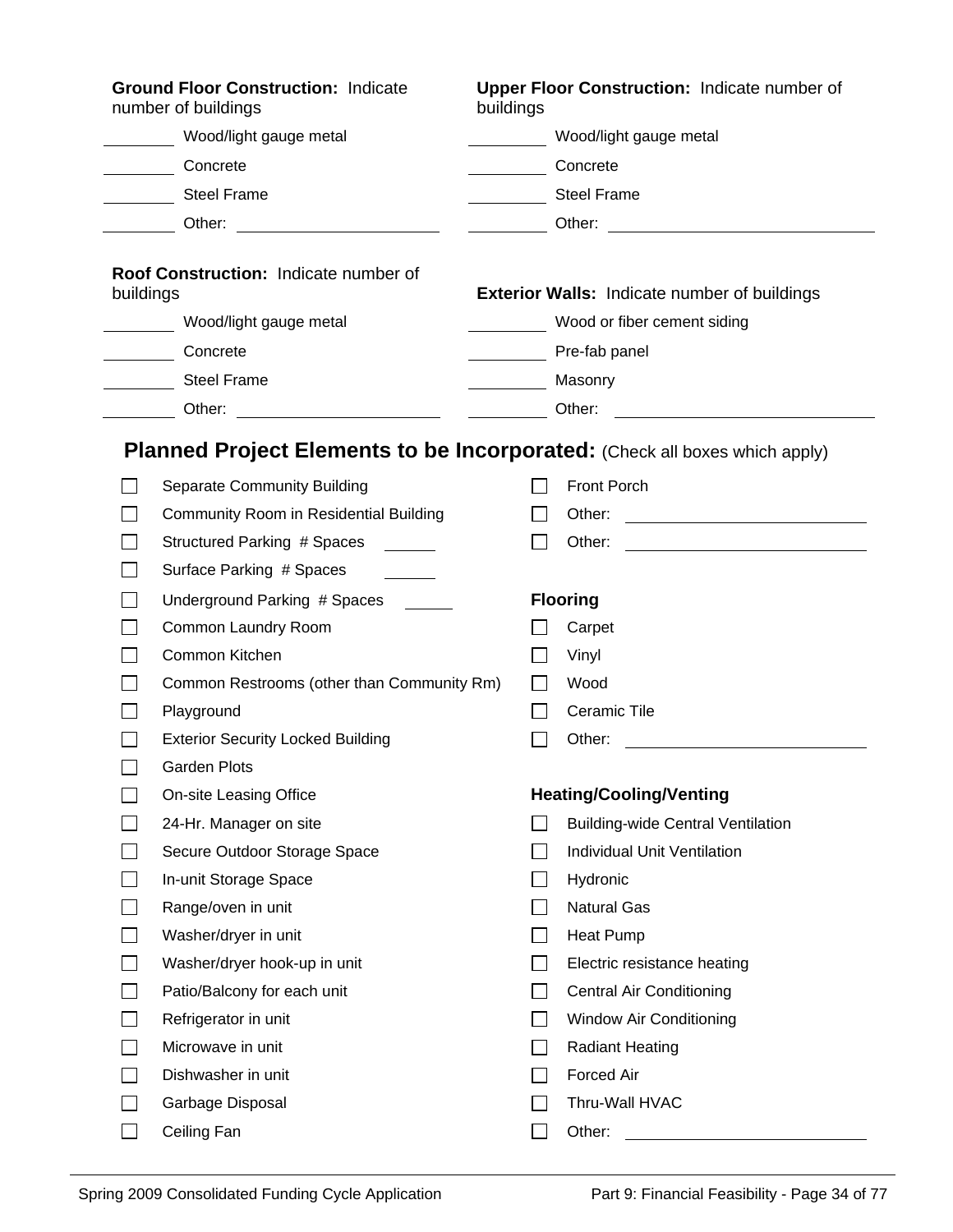**Please carefully read the Instructions Section before responding to this question.**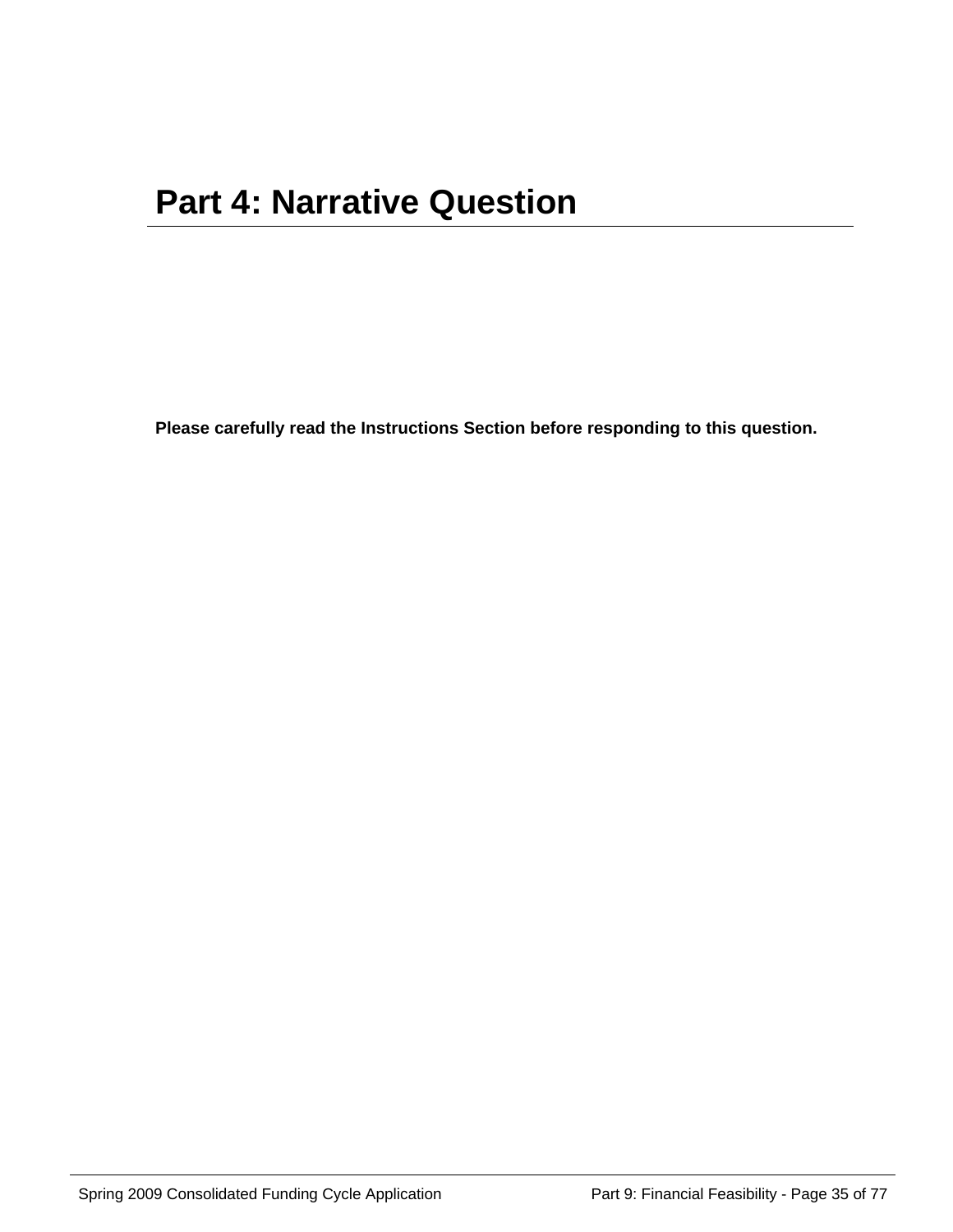Maximum of three typed pages in response to this question. Read the instructions carefully before beginning.

#### **Sponsor's Summary of Project**.

Provide a brief summary of the project. Include all information that is important for the reviewer to know about the project and population(s) to be served.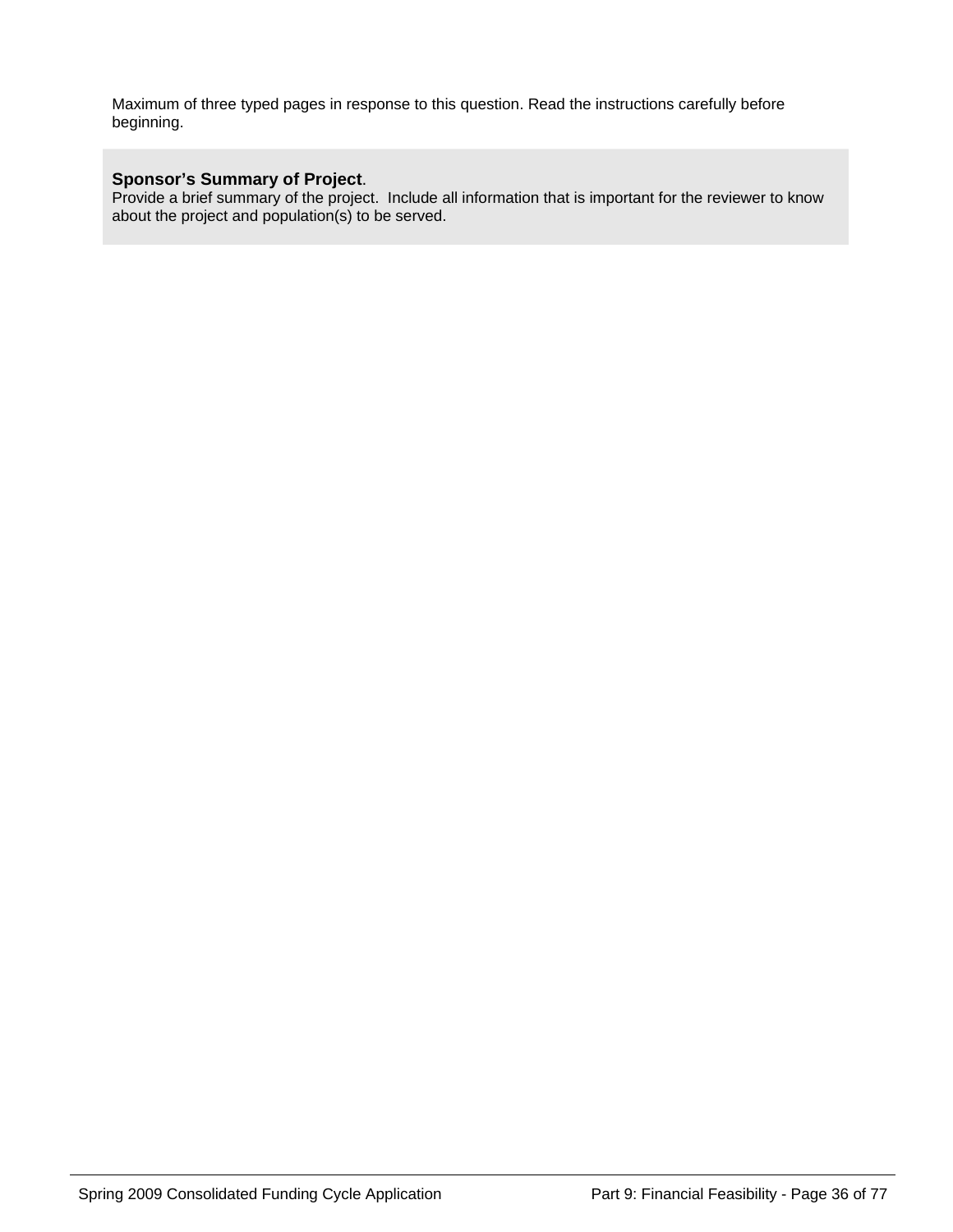NOTE: The cost analysis or document from which cost estimates are based must be provided with the application along with other documents submitted as verification of points scored. However, attach the cost verification in the Construction Cost Section of the application, not in the Self-Scored Section.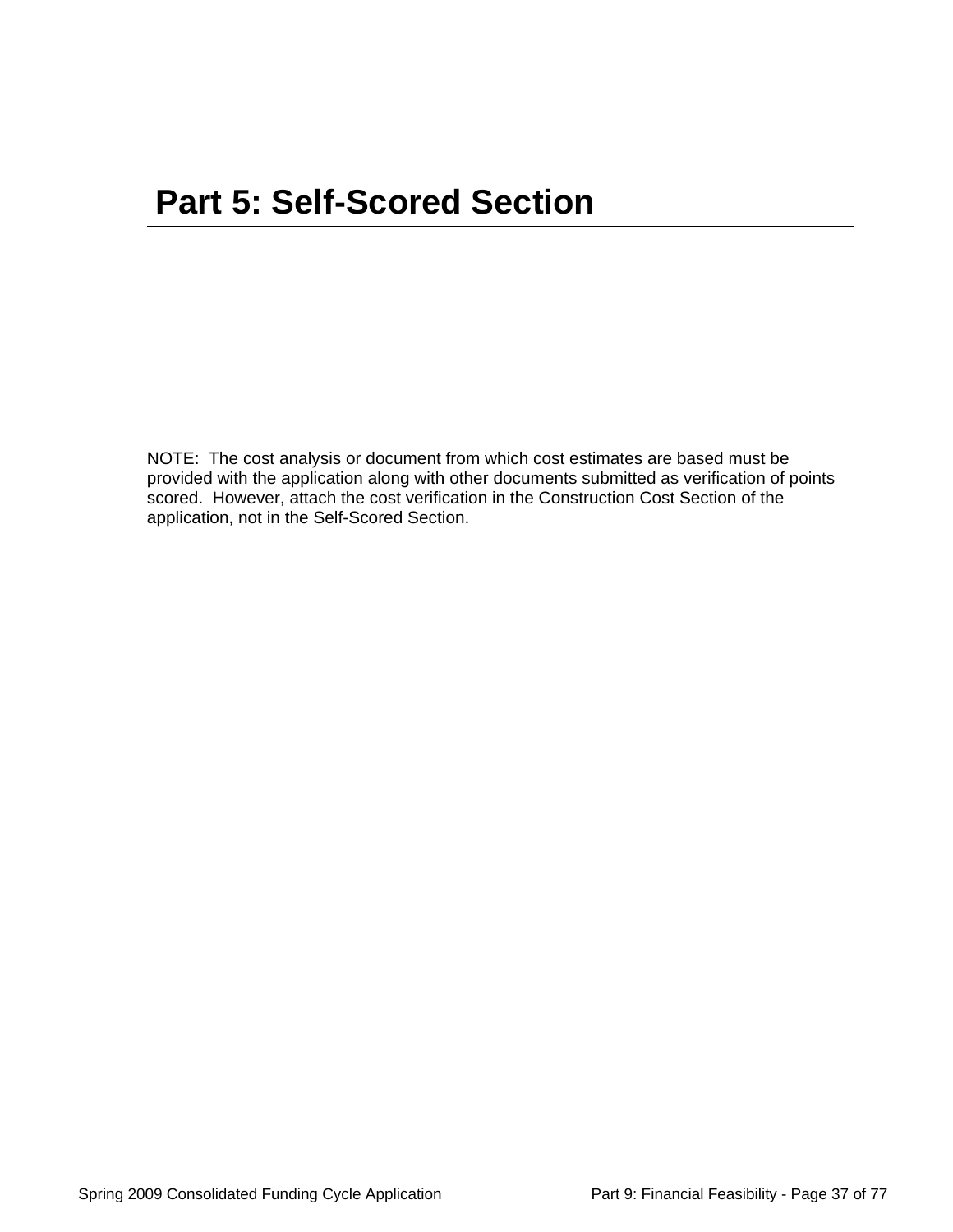Place Excel Self-Scored Section, "Needs" Scoring Worksheet and Green Building Worksheet(s) Here.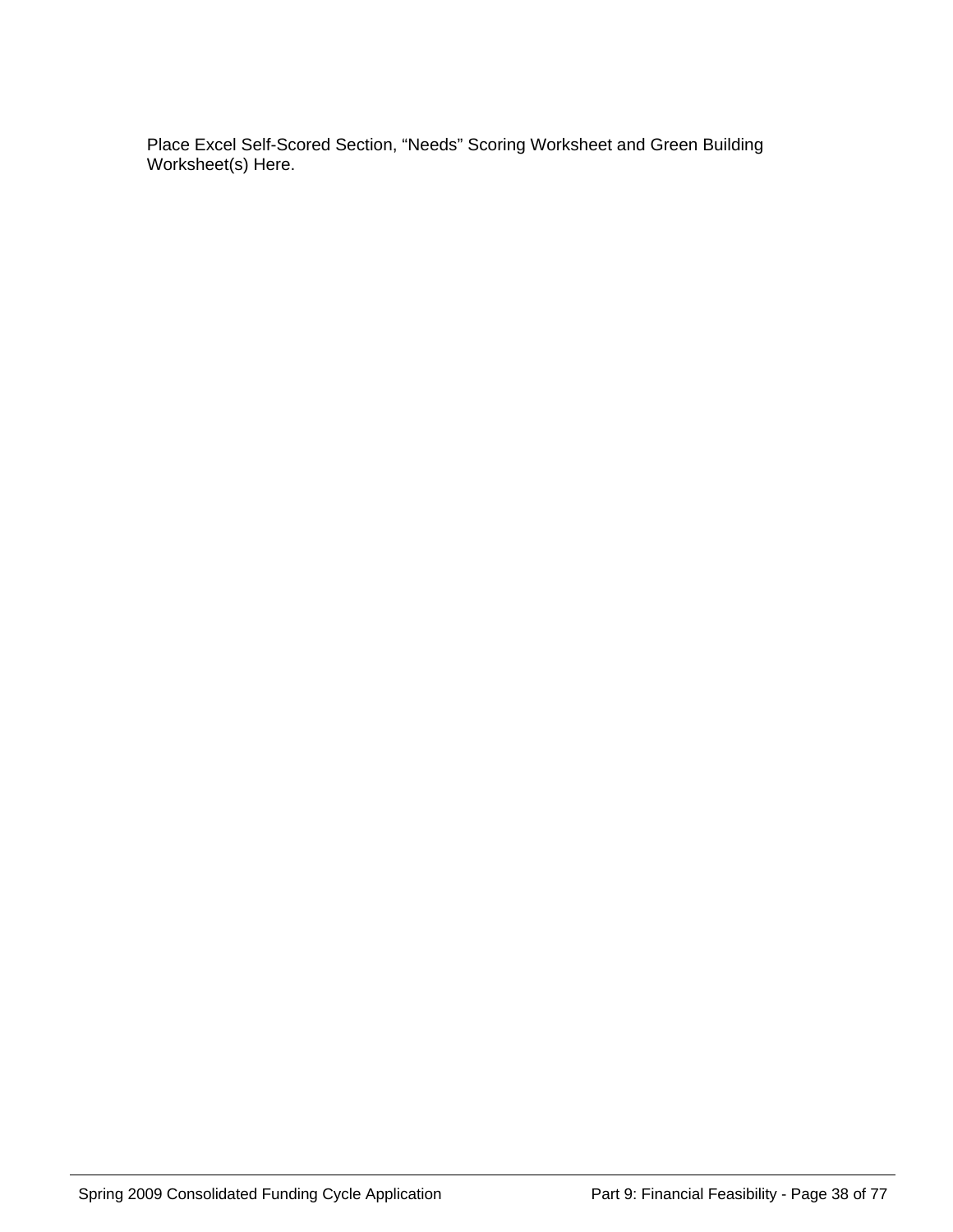### **Request for Reassignment of Target Population Priority**

| <b>Requesting Organization:</b>                                   |        |
|-------------------------------------------------------------------|--------|
| Submitted by:                                                     | Date:  |
| Contact E-mail:                                                   | Phone: |
| Project Name:                                                     |        |
| Project Address:                                                  |        |
| Target Population according to Priority definitions on next page: |        |
| <b>Current Priority Level:</b>                                    |        |
| Proposed Priority Level:                                          |        |

Explain why the population (s) you want to provide housing for should be considered a Priority \_\_\_\_\_ (1, 2, or 3). Discuss how the population(s) meets at least one of the definitions of a Priority population (see next page), using defensible data.

List each of the data sources you used to arrive at your conclusions in Question #1. Document the source(s) of the data you propose using. Include the justification for using this data.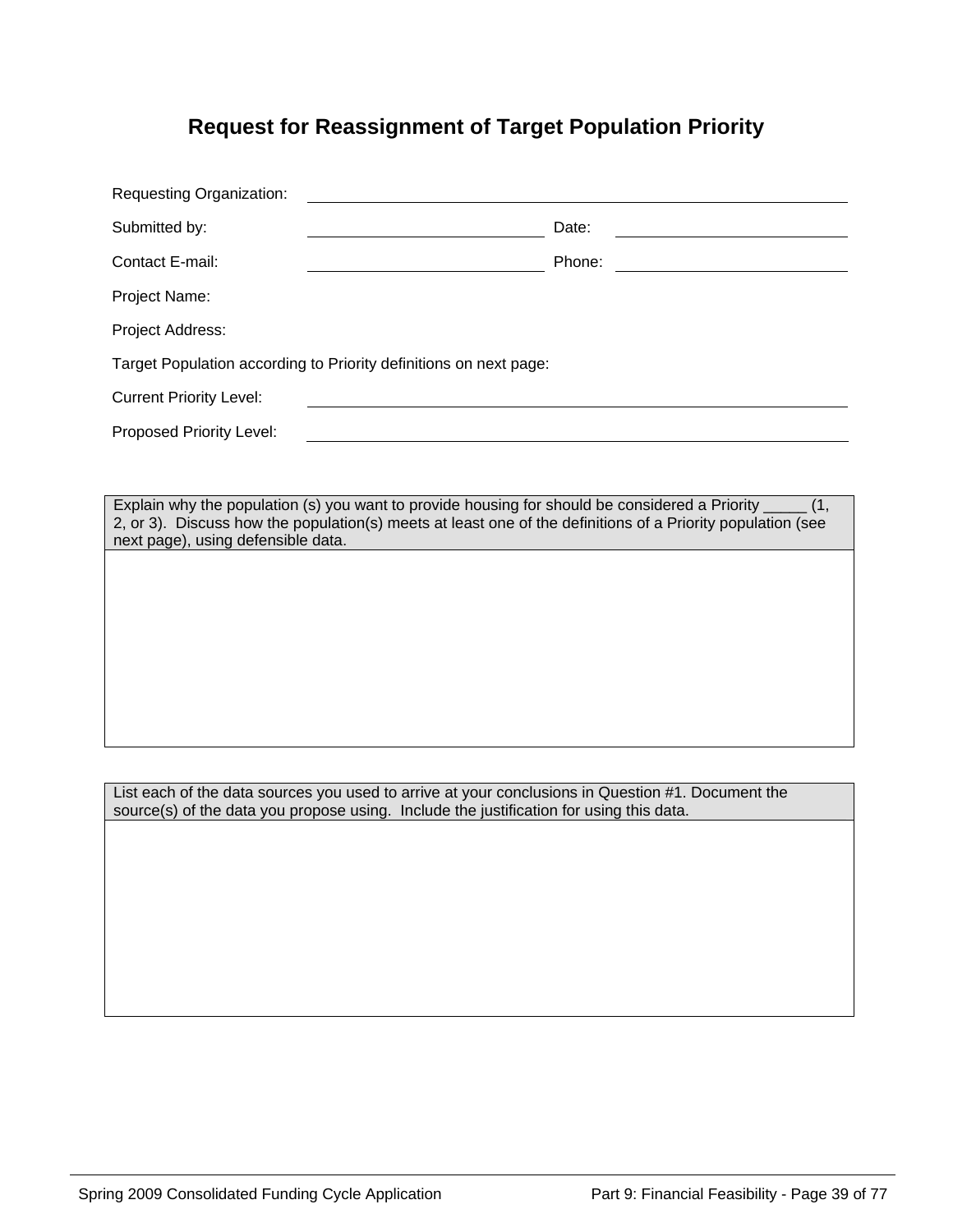| <b>OHCS DETERMINATION:</b> |  |
|----------------------------|--|
|----------------------------|--|

|  |  |  |  | <b>Proposed Priority Population</b> |
|--|--|--|--|-------------------------------------|
|  |  |  |  |                                     |

**Approved as Priority** Level 1, 2 or 3 Not Approved

| Comments:  |                                       |  |
|------------|---------------------------------------|--|
|            |                                       |  |
|            |                                       |  |
|            |                                       |  |
| Signed by: |                                       |  |
|            | Policy, Planning and Research Section |  |
| Date:      |                                       |  |
|            |                                       |  |
|            |                                       |  |

This form must be completed and provided to your RAD at least two weeks before the CFC application submittal deadline. The request will be either approved or denied and returned to you.

### **Priority Population Definitions**

Priority 1 populations are defined as:

- 1) being designated by OHCS as a top priority need for all regions of the state. There are currently two populations and one project type designated as Priority 1 for all locations. They are:
	- a. Homeless and Chronically Homeless, or
	- b. Preservation projects which have been financed by HUD or RD and which have an existing rental assistance contract with HUD or RD for at least 25% of the project units; or
- 2) a special need group whose housing needs have been addressed in the community at a rate significantly lower than the those of other groups: or
- 3) renter households (earning 30-60% median income that are rent burdened (spending more than 30% of their income on housing) at rates higher than the state value: or
- 4) any acquisition rehabilitation project in a location where workforce housing priority is 2 or 3.

Priority 2 populations are defined as:

- 1) a special need group whose housing needs have been addressed in the community at a rate above those of the Priority 1 need groups within that county; or
- 2) renter households earning 30-60% median income that are rent burdened (spending more than 30% of their income on housing) at index rates 0.88-1.00 which translates into slightly below the state rate of rent burden.

Priority 3 populations are defined as:

- 1) a special need group whose housing needs have been addressed in the community at rates significantly higher than those of Priority 1 need groups and at rates that are also higher than Priority 2 population groups: or
- 2) renter households earning 30-60% median income that are rent burdened (spending more than 30% of their income on housing) at index rates below 0.88 which translates into lower than the state rate of rent burden.
- NOTE: The Department may make an exception for any project with committed federal funds for development which also includes operating or rental assistance funding.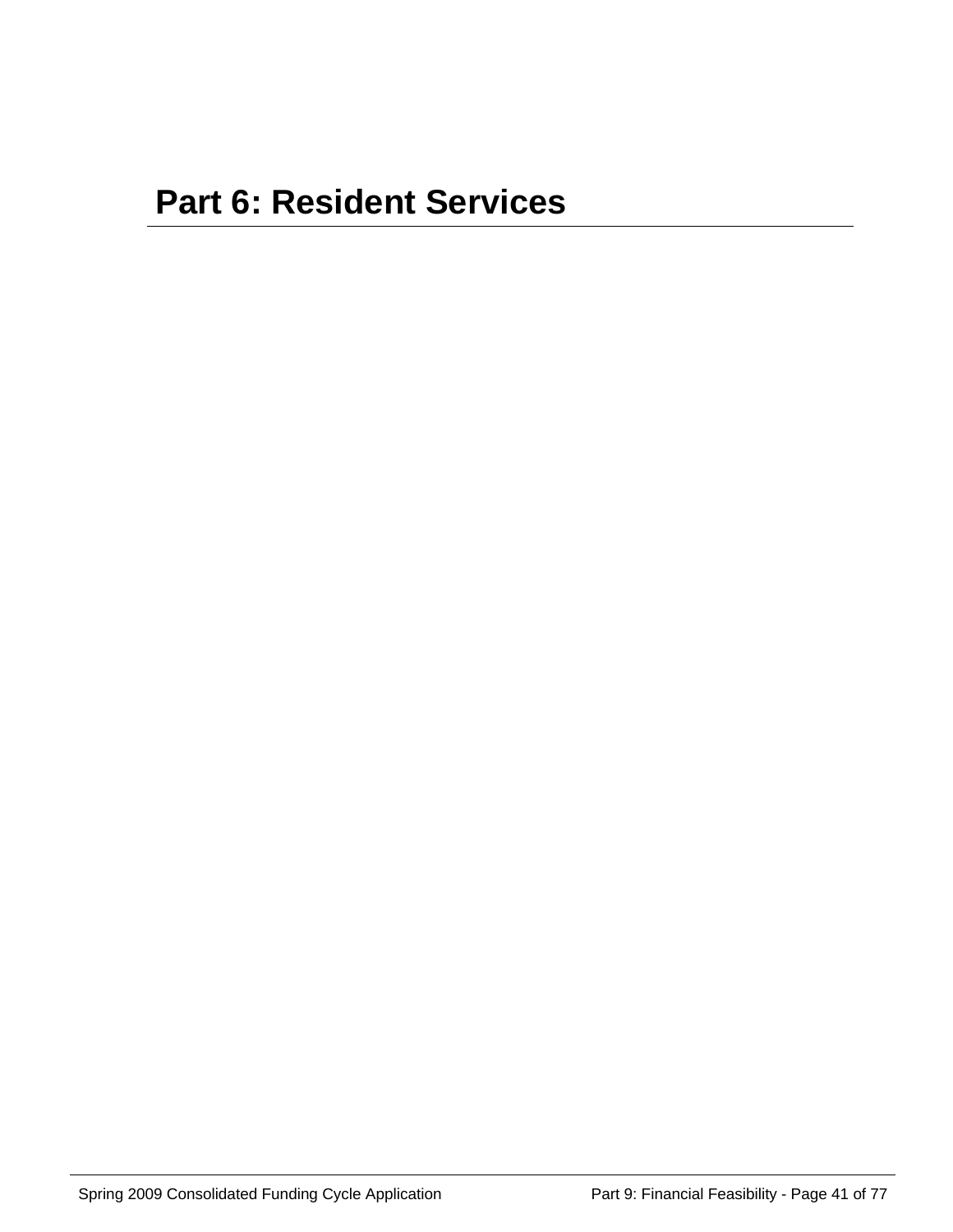### **Resident Services Description**

**Describe the specific resident services that will be provided or coordinated for the tenants of this project.** Why are these services appropriate for the tenants? List any actual or proposed contractual agreements with local service providers. Describe how resident services will be coordinated with ongoing property management of the project.

Complete the Table below:

### **Description of Proposed Resident Services**

| <b>Type of Resident Service</b> | Who will provide or coordinate | Anticipated outcome or goal |
|---------------------------------|--------------------------------|-----------------------------|
|                                 |                                |                             |
|                                 |                                |                             |
|                                 |                                |                             |
|                                 |                                |                             |
|                                 |                                |                             |
|                                 |                                |                             |
|                                 |                                |                             |
|                                 |                                |                             |
|                                 |                                |                             |
|                                 |                                |                             |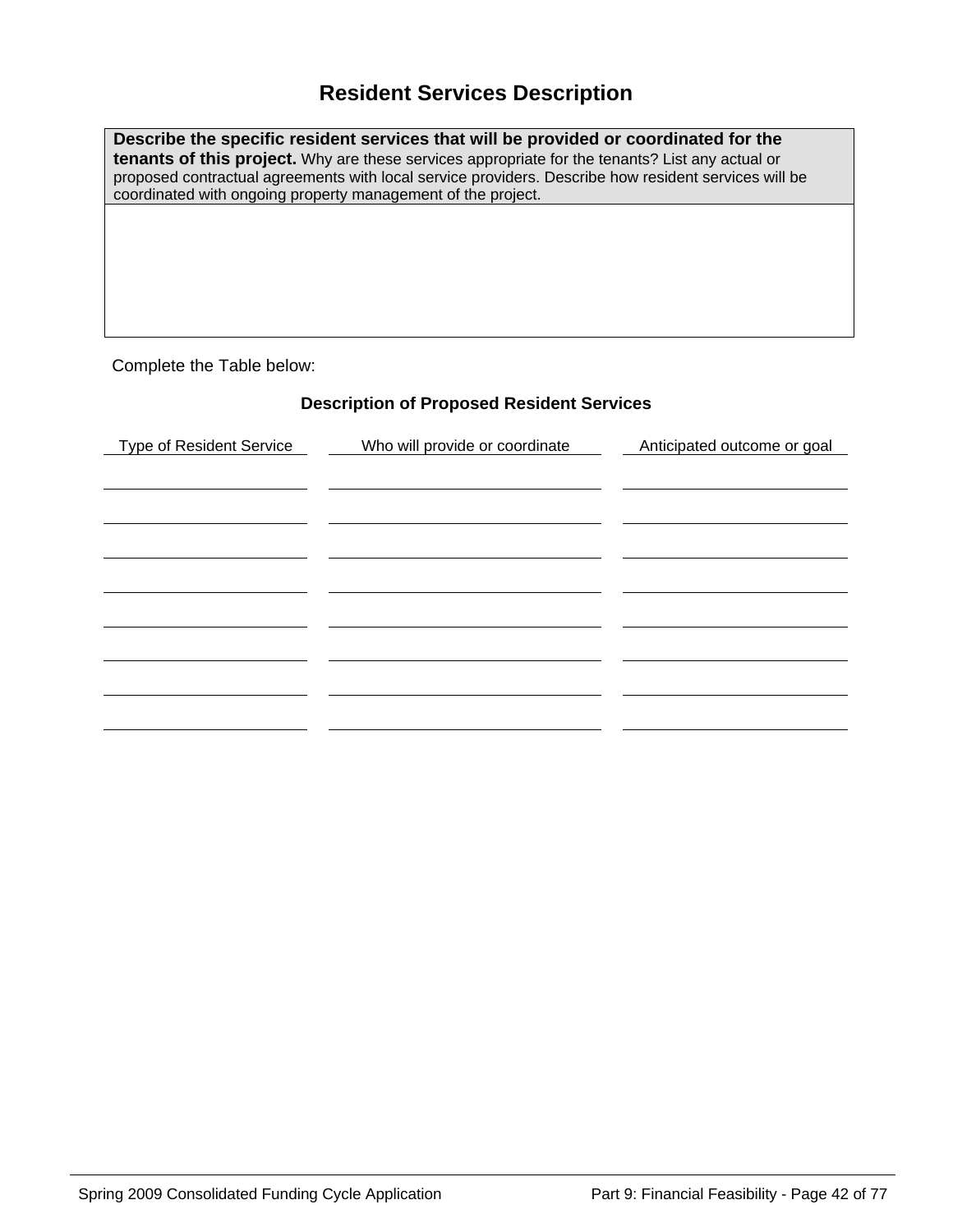Note: LIHTC Third Party Market Analysis instructions are included in the Instructions Section.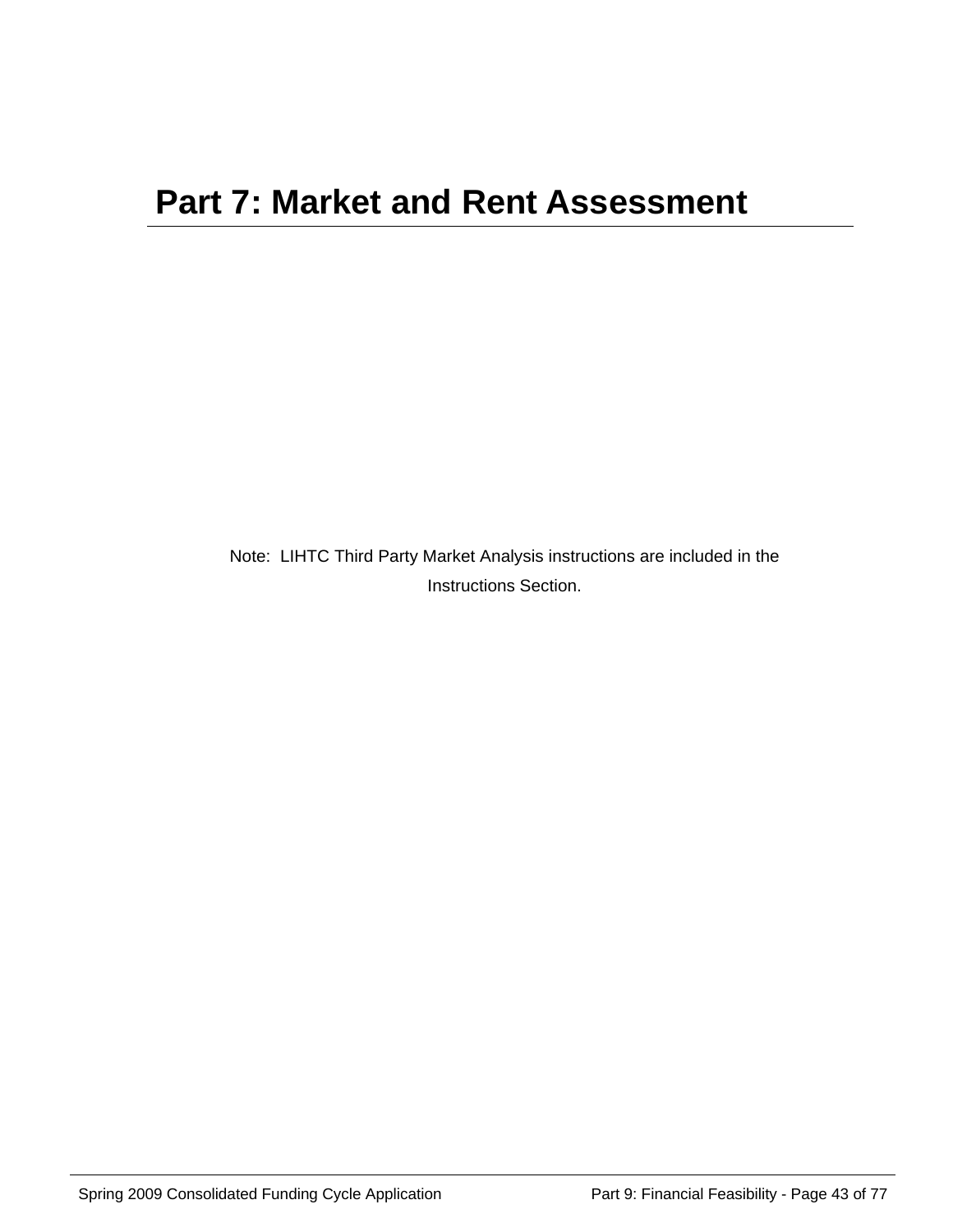### **Summary of Demand for Group Home**

**Describe the data that confirms a group home serving the designated population is needed in the community, and that there will be sufficient demand to keep all of the home's bedrooms consistently rented to the targeted population throughout the period of affordability.**  (Read Instructions Section carefully before answering. Limit response to two pages maximum.)

**Describe how this project is consistent with the priorities and objectives of the state or local jurisdiction's consolidated plan and other community planning processes.** (e.g. urban renewal district plan, community development plans, public housing agency plans, OMNIPLAN, etc.)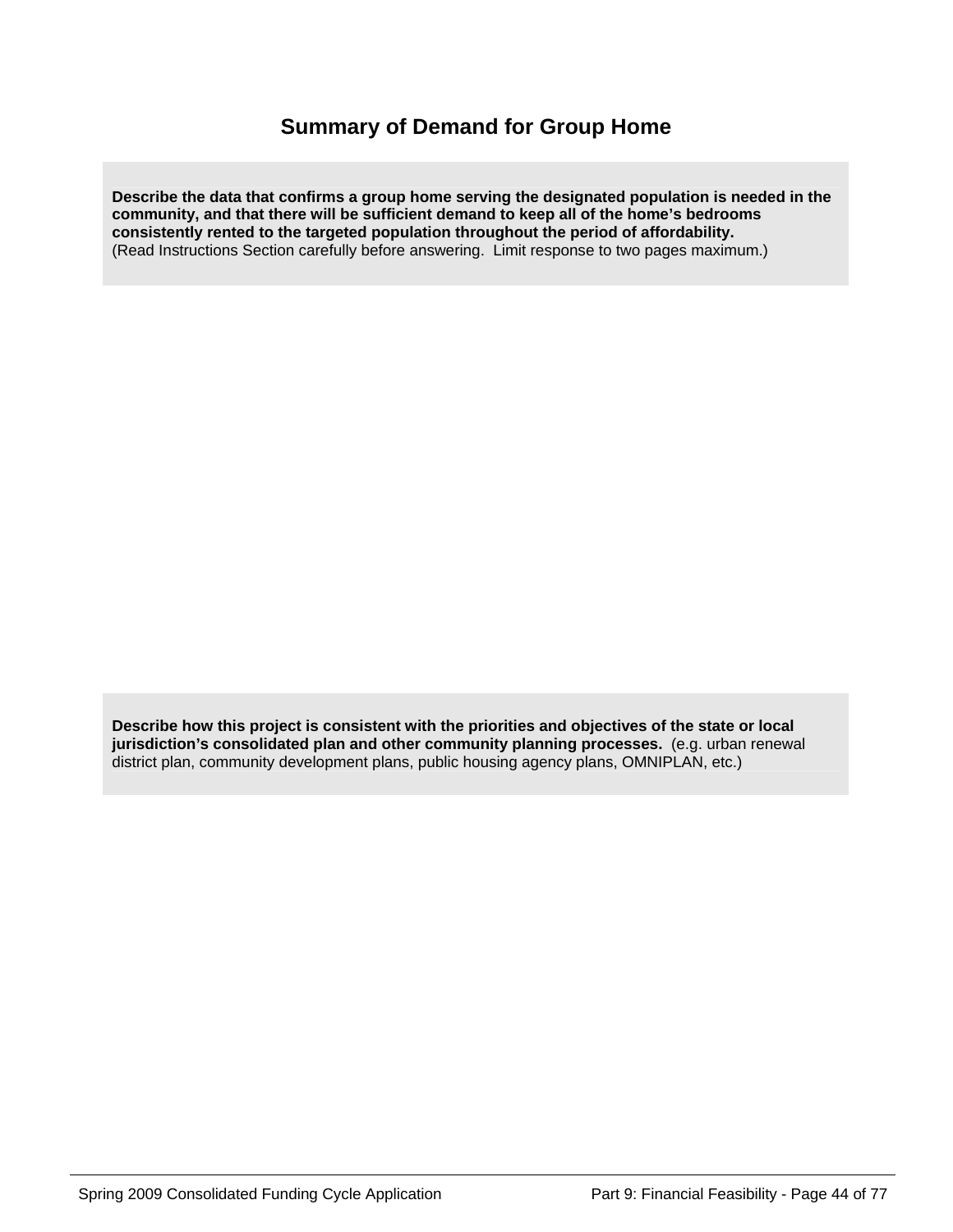### **Summary Special Needs Market Assessment**

**Describe the Primary Market Area (PMA)**, which is the geographic boundary encompassing the prospective tenants. Support your reasoning for selecting this area

**Specifically identify the target population**. What is the population(s) targeted (DD, CMI, A&D, other)? What are the household sizes? What are the income ranges (\$ and % MFI) of the population served at the subject project?

**Describe how this project is consistent with the priorities and objectives of the state or local jurisdiction's consolidated plan and other community planning processes.** (e.g. urban renewal district plan, community development plans, public housing agency plans, OMNIPLAN, etc.)

**Quantify the target special needs population and the specific housing needs.** Precisely identify how many targeted special needs persons are in the PMA. Identify how many households are in this population, which are income qualified for your project. What unit types (group home, studios, 1, 2 bedrooms) are needed for these household sizes?

**Describe the competition for this project in the market area.** How many existing Special Needs units (include all ages) are currently present in the PMA that would compete with the project? Where is the population currently residing? How many units are proposed or in the pipeline that could compete with your project?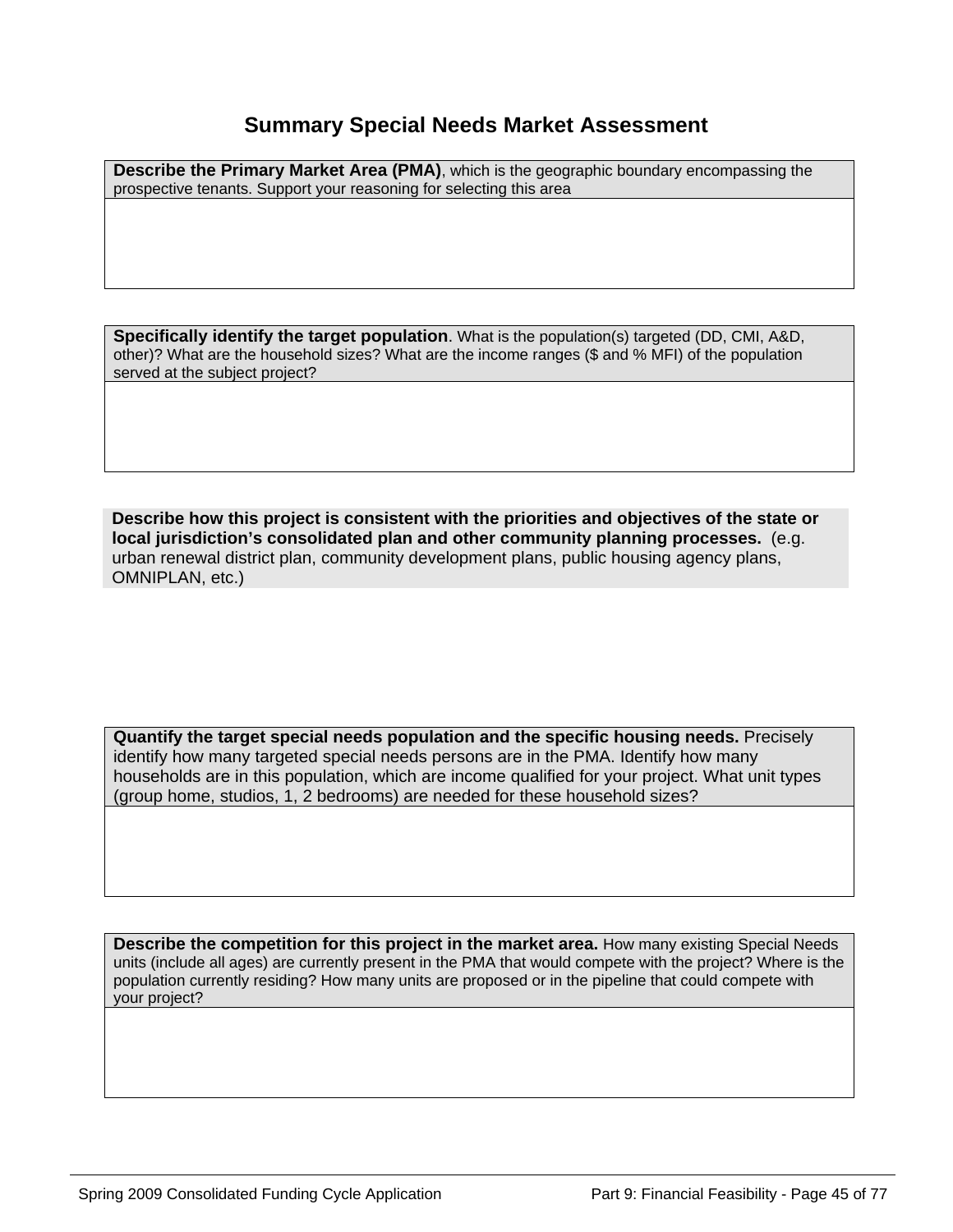**Review the estimated marginal (unmet) demand and capture rate for your project as calculated on the excel table to confirm it represents the data discussed above.** Estimate the number of qualified households that would actually move into your project and provide reasonable support for your figures. Narratively state the conclusions from the table. If any additional discussion is needed, be very short and concise.

#### **Briefly discuss three additional demand indicators for the project and conclude this**

**section.** These other indicators include vacancy, wait lists (current and updated), and anecdotal data from market participants such as other service providers and managers. Discuss these variables as indicators of demand for the subject. Include all of the competitive complexes. What is the current vacancy rate of similar units in the PMA?

**Precisely describe how individual unit rent is established for the project and how it compares with similar projects housing the same population.** This analysis assumes tenants do not have incomes applicable to typical rental analysis. Therefore, how project rental income will be derived is critical. Describe the typical tenant's income and where it comes from. If tenants are on SSI, limited income with a voucher, or if the rent is supplied by another funding source, describe how the unit rents are derived from these sources. How do funding trends impact these rents? If tenants were not living in the subject project, where would they go? Compare other similar projects' rents to the proposed affordable project rents. Justify how and why the project rents are applicable to the subject project.

### **Attach Excel Special Needs Market Assessment Workbook – Page 1.**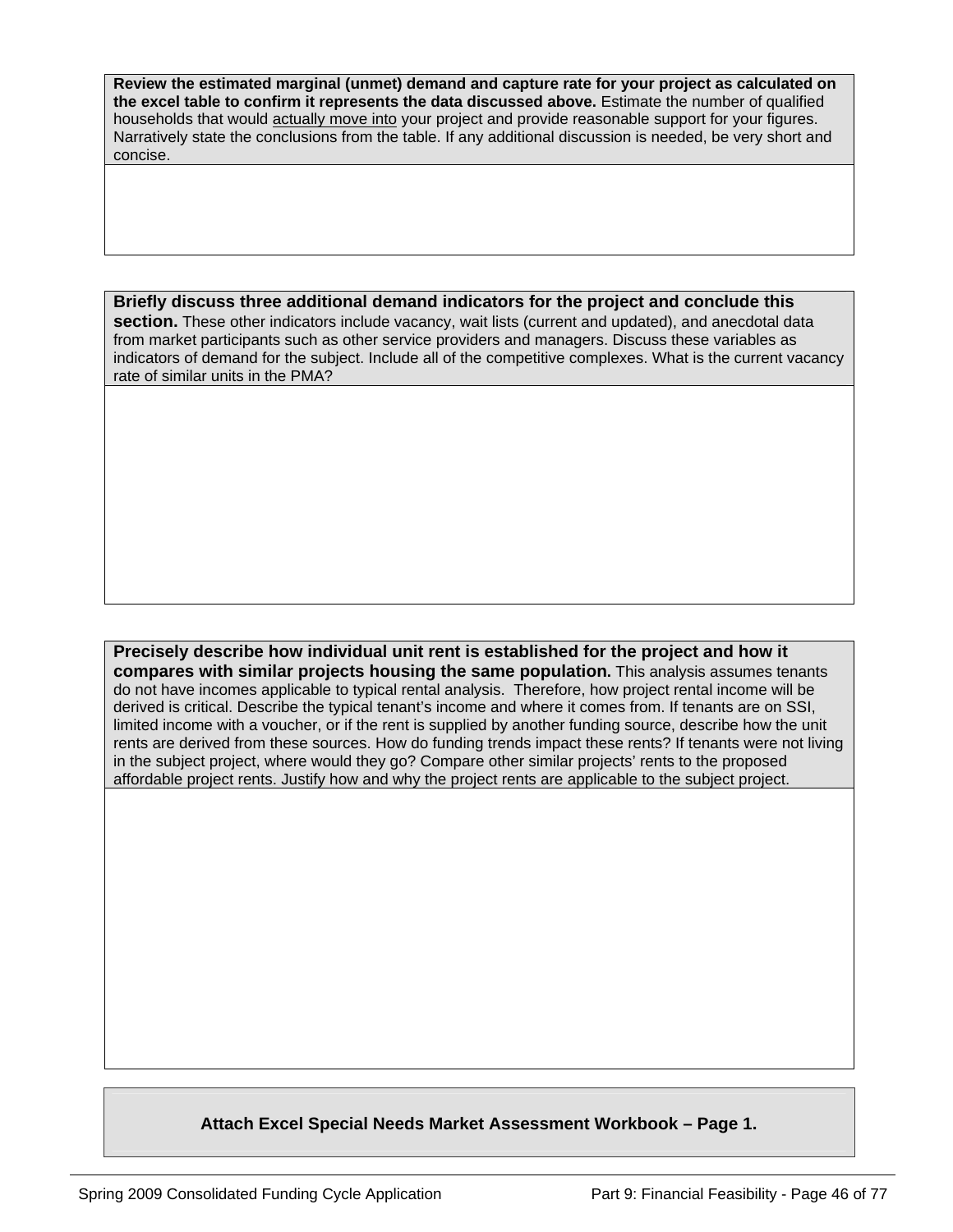### **General Market Assessment**

Please answer all of the following:

### **Specifically identify the target population.**

- What specific population(s) is your project targeting (i.e. general family, seniors, farm workers)?
- What are the usual household sizes (number of persons per household) of this target population?
- What are the median family income levels in both percent (i.e. 40-50-60%) and income (i.e. \$19,655 to \$24,307) of the target population households?

#### **Briefly discuss the following regional or local (city or county) economic variables and trends, and their impacts on demand for your project.**

- **Population**: What are the most recent population and growth trends (positive, negative, stable) and do these recent trends indicate increased demand? What is the trend for the next 3 to 5 years?
- **Income**: What are the personal income trends for the area?
- **Employment:** Are employment trends indicating increased demand for this project?
- **Other:** Are there any additional regional economic variables impacting the success of this project?

#### **Define and describe the Primary Market Area (PMA), which is the geographic boundary encompassing the prospective tenants.**

- **Primary Market Area**: Describe the geographic boundaries of the primary market area and the reasoning for selecting these boundaries.
- **Secondary Market Area**: Do not include a secondary market area unless a compelling and defensible argument is presented for additional project capture from this area.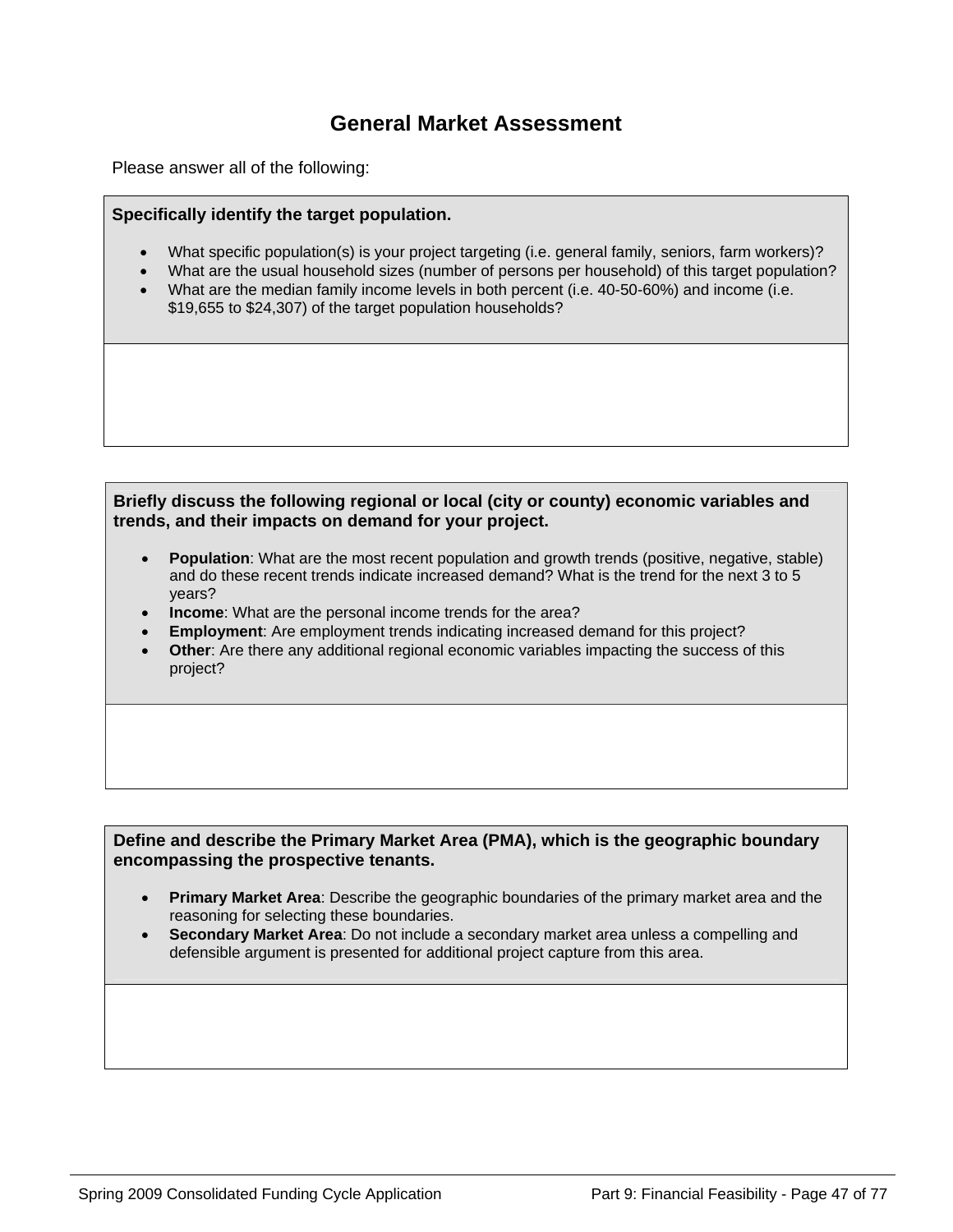#### **Qualify the specific housing needs of the target population.**

• Based on the above household sizes, what unit types (i.e. 1, 2, 3-bedroom units) are required for the household sizes targeted? (Use 1.5 persons per bedroom for analysis)

**Describe how this project is consistent with the priorities and objectives of the state or local jurisdiction's consolidated plan and other community planning processes.** (e.g. urban renewal district plan, community development plans, public housing agency plans, OMNIPLAN, etc.)

### **Describe the competition for this project in the market area.**

- Identify the existing market and affordable projects (and the number of units) in the PMA that would compete directly with this project.
- Identify the number of planned, proposed, or under construction projects (both market and affordable) and number of units in the development pipeline that will compete directly with the proposed project in the foreseeable future?
- Analyze and describe the impact of the proposed project on existing older projects and units in the PMA, which have similar or lower, rent levels as those proposed for the project.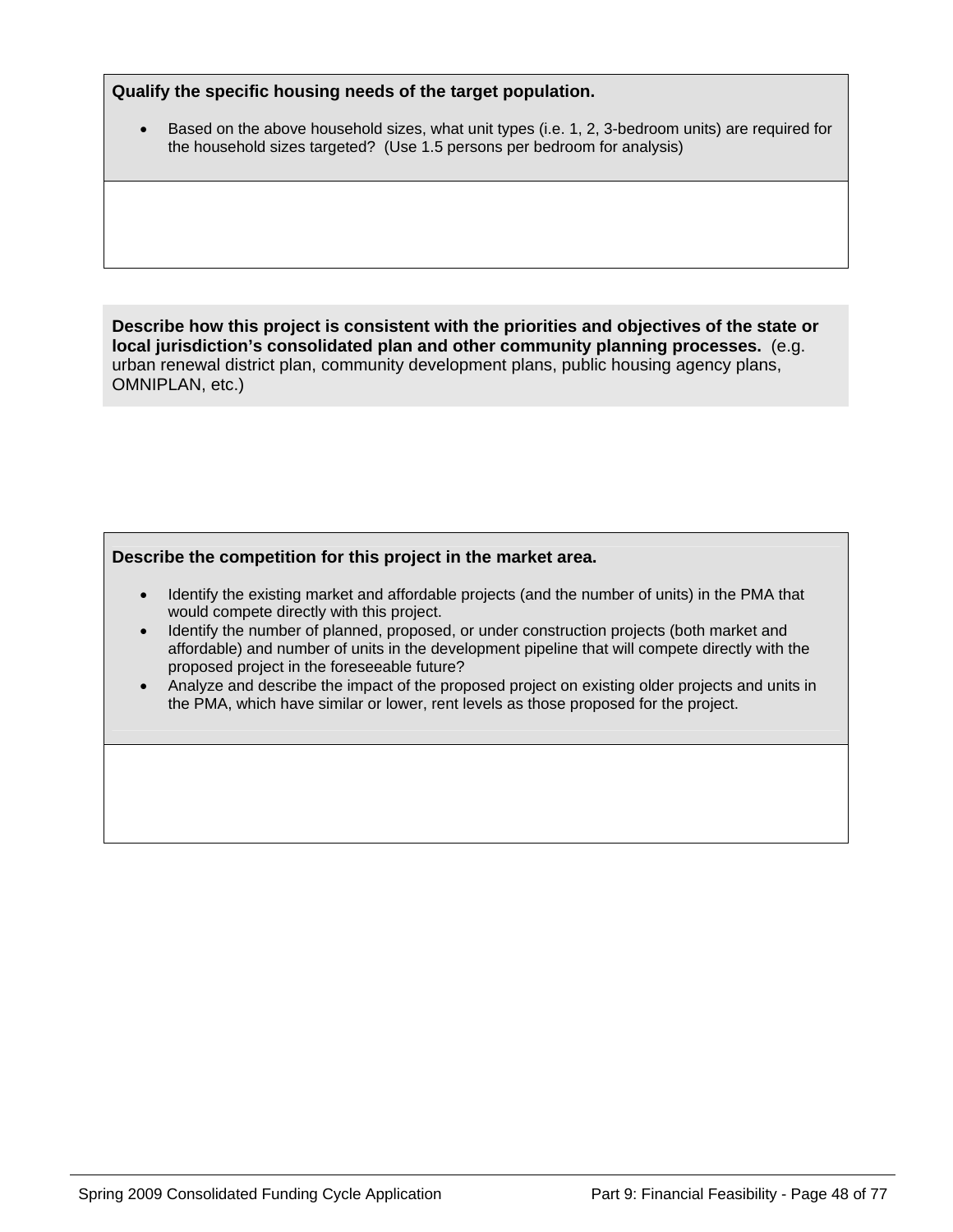**Discuss the following five demand indicators from the market and conclude what these are indicating for your project's demand.** 

- **Vacancy**: What are current affordable and market-rate project physical vacancies and recent vacancy trends indicating about the demand for this project, both project and unit type? Insert vacancy data into the following table "Average Vacancy Rates".
- **Rental Concessions**: Are rent concessions present or absent in your PMA and what does this indicate about current demand?
- **Absorption Data**: If any projects in the area are undergoing absorption (lease-up), what do the rates of absorption indicate about demand, as well as demand by unit type?
- **Wait Lists**: How many households with the same income bands as the proposed project are on existing project wait lists, as well as the housing authority's wait lists. What does this indicate for demand by unit type? Segregate these household figures by both income bands and unit types.
- **Anecdotal Data**: During your interviews with market participants, such as onsite managers, what is the anecdotal data indicating about demand for your project and its unit types?

### **Conclude the estimated demand for your project.**

Using the above regional and PMA data, existing and proposed (pipeline) supply data, combined with data analyzed from the five demand indicators, conclude with a reasonable and compelling argument for the project's demand in the marketplace. This demand should consider current needs as well as those forecast into the foreseeable future.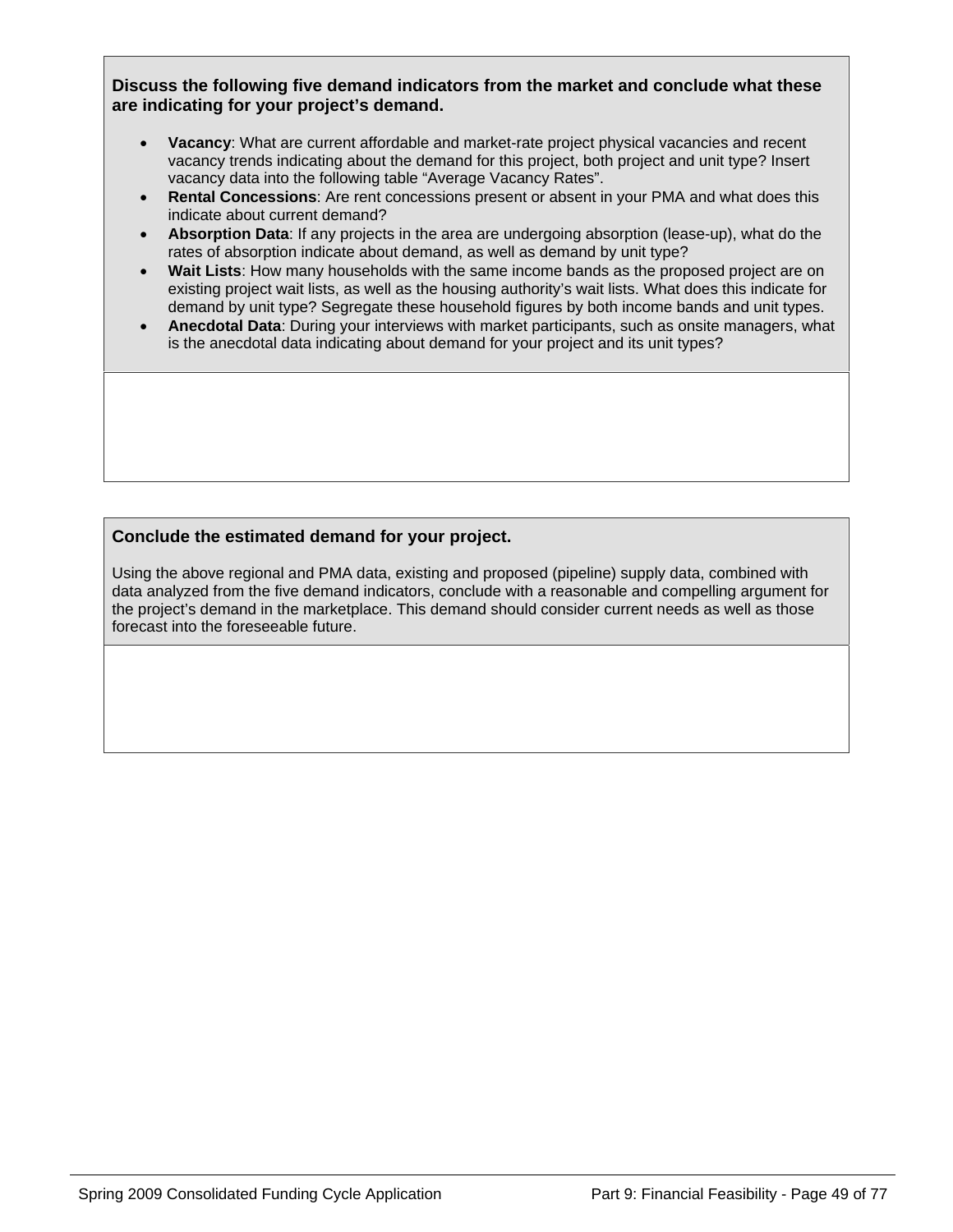| <b>Specified</b> |              | <b>Market Rate Complexes</b> |                |              | <b>Affordable Complexes</b> |                |
|------------------|--------------|------------------------------|----------------|--------------|-----------------------------|----------------|
| <b>Unit</b>      | <b>Total</b> | No. Units                    | <b>Vacancy</b> | Total        | No. Units                   | <b>Vacancy</b> |
| <b>Type</b>      | <b>Units</b> | Vacant                       | Rate           | <b>Units</b> | <b>Vacant</b>               | Rate           |
| SRO              |              |                              |                |              |                             |                |
| Studio           |              |                              |                |              |                             |                |
| Bedroom<br>1     |              |                              |                |              |                             |                |
| 2 Bedroom        |              |                              |                |              |                             |                |
| 3 Bedroom        |              |                              |                |              |                             |                |
| 4 Bedroom        |              |                              |                |              |                             |                |
| Group            |              |                              |                |              |                             |                |
| Total            |              |                              |                |              |                             |                |

| <b>Rent Comparison Chart</b>                                                                  |         |                                       |                     |                                             |       |                 |       |
|-----------------------------------------------------------------------------------------------|---------|---------------------------------------|---------------------|---------------------------------------------|-------|-----------------|-------|
| <b>Project Units</b>                                                                          |         | <b>Market Rate</b><br><b>Projects</b> |                     | <sup>1</sup> Comparable Affordable Projects |       |                 |       |
|                                                                                               |         | <b>Similar Age Projects</b>           |                     | Rents @ 50% MFI                             |       | Rents @ 60% MFI |       |
| Apartment                                                                                     | Project | No. of                                | <sup>2</sup> Market | No. of                                      |       | No. of          |       |
| Type                                                                                          | Rents   | Units                                 | Rents               | Units                                       | Rents | Units           | Rents |
| <b>SRO</b>                                                                                    |         |                                       |                     |                                             |       |                 |       |
| Studio                                                                                        |         |                                       |                     |                                             |       |                 |       |
| 1 Bedroom                                                                                     |         |                                       |                     |                                             |       |                 |       |
| 2 Bedroom                                                                                     |         |                                       |                     |                                             |       |                 |       |
| 3 Bedroom                                                                                     |         |                                       |                     |                                             |       |                 |       |
| 4 Bedroom                                                                                     |         |                                       |                     |                                             |       |                 |       |
| Group                                                                                         |         |                                       |                     |                                             |       |                 |       |
| Insert data only for the units targeted for your project, place a NA in those not applicable. |         |                                       |                     |                                             |       |                 |       |

**1 Do not include any affordable units whose rent subsidy raises rents above fair market levels, i.e. some Section 202, Section 811, Section 236 or RD rental assistance contracts or agreements.** 

**2 Insert the concluded estimated market rent for each project unit type.** 

### **Third Party Market Analysis**

See Market and Rent Assessment portion of the Instructions Section.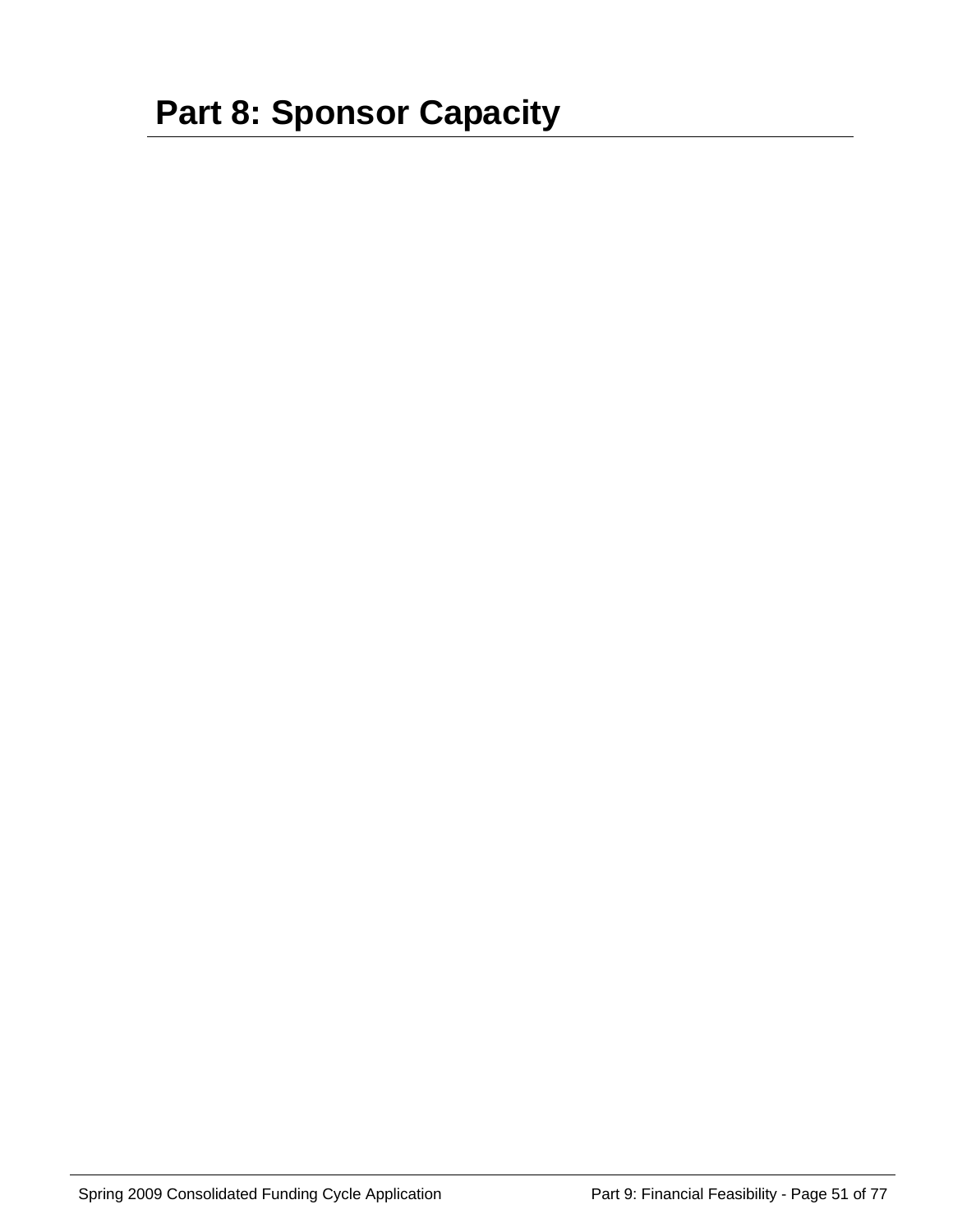### **Sponsor Capacity**

Describe your experience and capacity to own, develop or sponsor this project:

List all projects (a maximum of five) you have completed (project is in operation) in the last five years using the OHCS funding source(s) you are requesting for this project:

□ None

**Project Name** City

**Target Population** 

**OHCS Sources(s)** 

List all projects (a maximum of five) you have completed in the last five years using other funding source(s), including both commercial and residential ventures: (Do not include projects listed above.)

□ None

**Project Name City** 

**Target Population or Use** 

**Non-OHCS Sources(s)**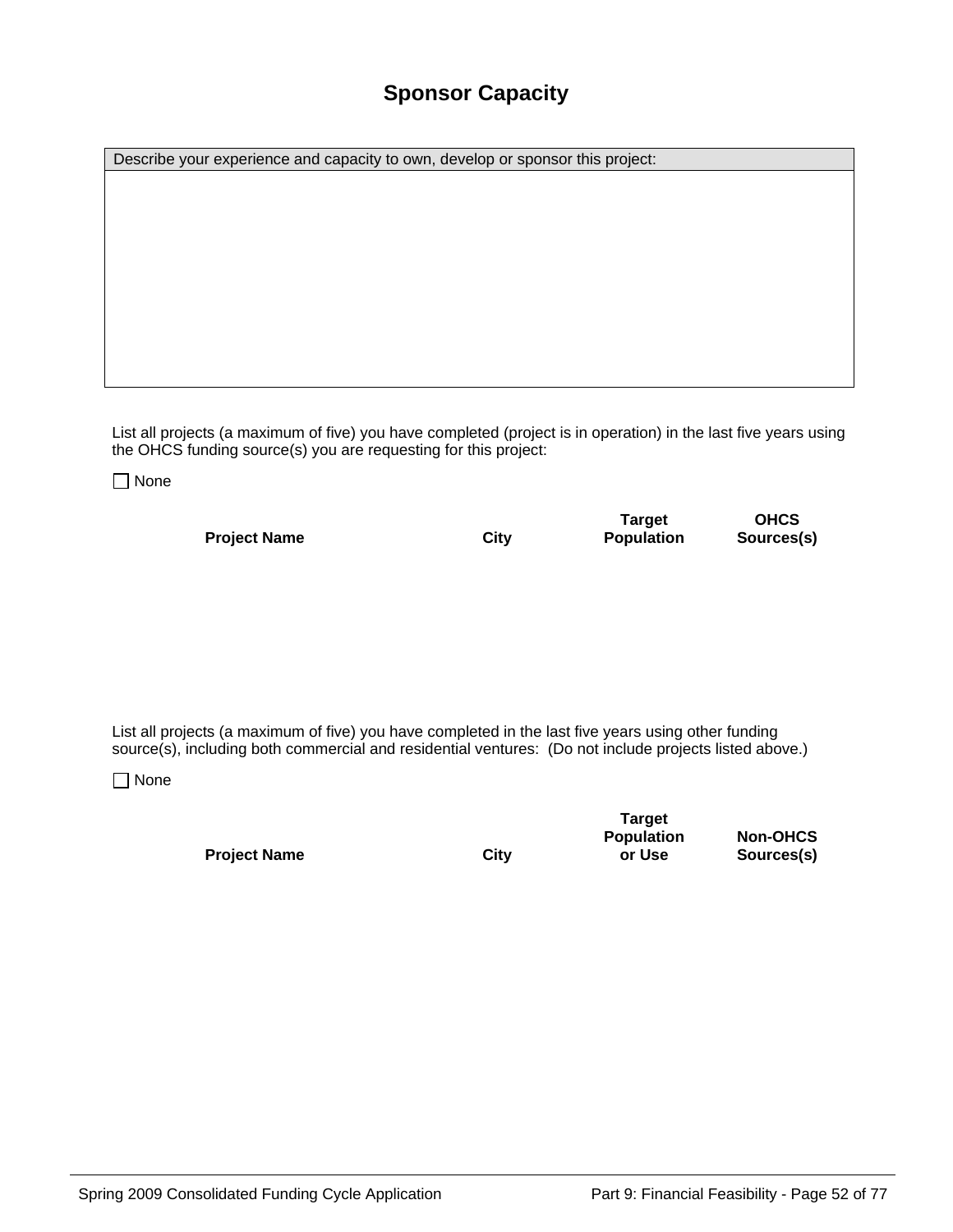List all housing projects currently under development, including all projects not funded by OHCS:

□ None

|                     |      |            |     | Non-        | Maior   |                        |
|---------------------|------|------------|-----|-------------|---------|------------------------|
|                     |      | Target     |     | LIHTC LIHTC | Fundina | <b>Estimated</b>       |
| <b>Project Name</b> | City | Population | (x) | (X)         | Sources | <b>Completion Date</b> |

For the proposed project, list below the names of agency staff members or the third party firm assigned to each task.

| <b>Position Name</b>         | <b>Staff Person Name or</b><br><b>Contracted Firm Name</b> | <b>Developing or Managing</b><br><b>Multi-family Housing</b> |
|------------------------------|------------------------------------------------------------|--------------------------------------------------------------|
| Executive Director/owner     |                                                            |                                                              |
| CFC/grant application writer |                                                            |                                                              |
| <b>Project Developer</b>     |                                                            |                                                              |
| Development Consultant       |                                                            |                                                              |
| <b>Construction Manager</b>  |                                                            |                                                              |
| Asset Manager                |                                                            |                                                              |
| Compliance Manager           |                                                            |                                                              |
| Other                        |                                                            |                                                              |
| Other                        |                                                            |                                                              |

Explain the roles of each of the above positions in the development and management of the proposed project: Limit your response to two pages maximum.

**Years of Experience**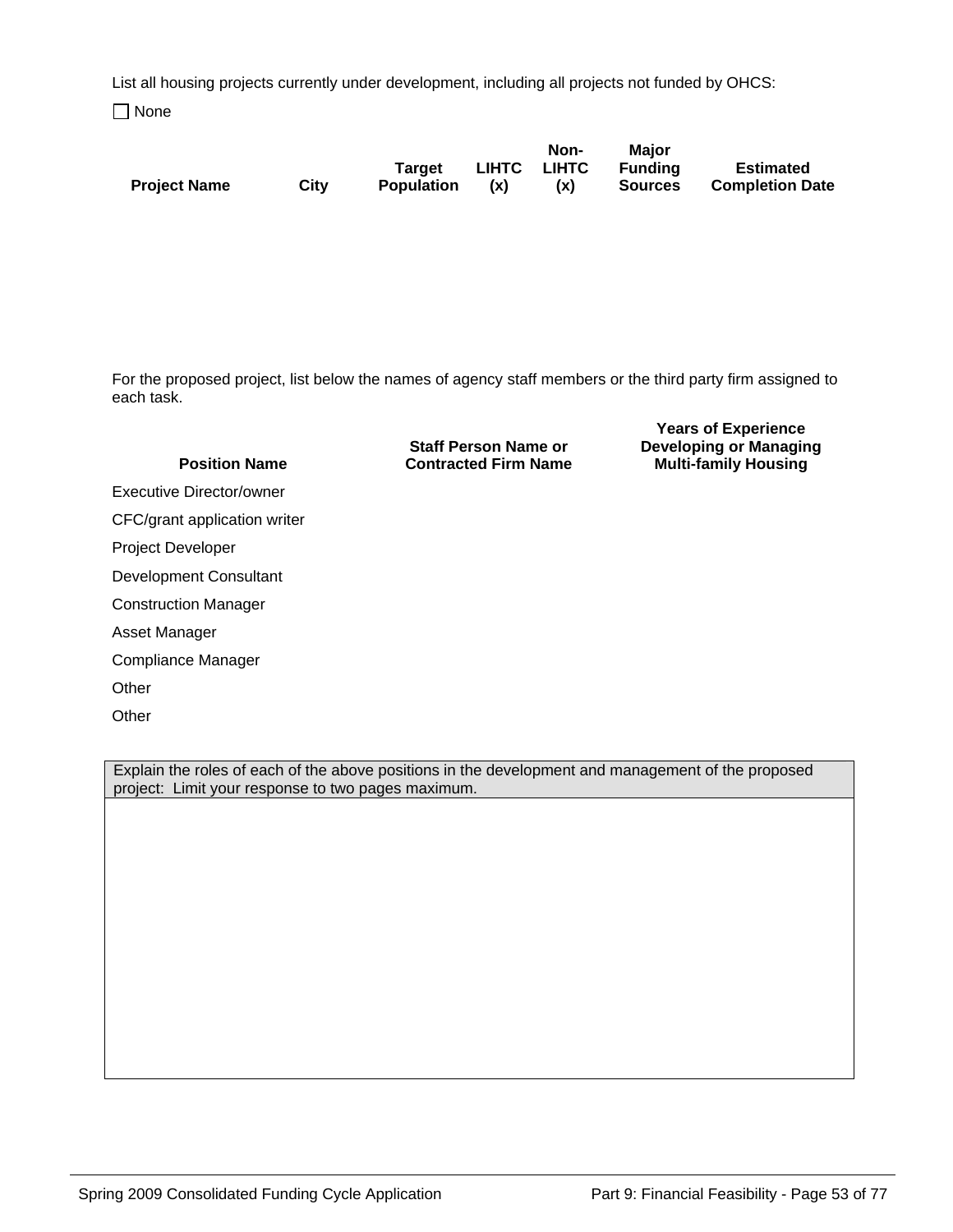|                   | If you have more than one project in development, explain how multiple projects will be managed within |
|-------------------|--------------------------------------------------------------------------------------------------------|
| the organization: |                                                                                                        |

If staff are expected to perform other agency duties in addition to the project's development, explain how the coordination of those duties will be carried out:

How long will the consultant (if applicable) be staying involved in the development process?

| (x)                                      | (x) |
|------------------------------------------|-----|
| <b>Through Certificates of Occupancy</b> |     |
| Through lease-up                         |     |
| Through stabilization or beyond          |     |
| Not applicable                           |     |
|                                          |     |

| What is the expertise of your board or for-profit officers and principal members as it relates to real estate |
|---------------------------------------------------------------------------------------------------------------|
| development and operation?                                                                                    |

**NOTE:** Sponsor capacity scoring will also include a review by the department of the applicant's past performance, if any, related to developing previous projects on time and on budget. See the Sponsor Capacity discussion in the OHCS Policies, Standards and Requirements part of the CFC Overview and Program Requirements Section.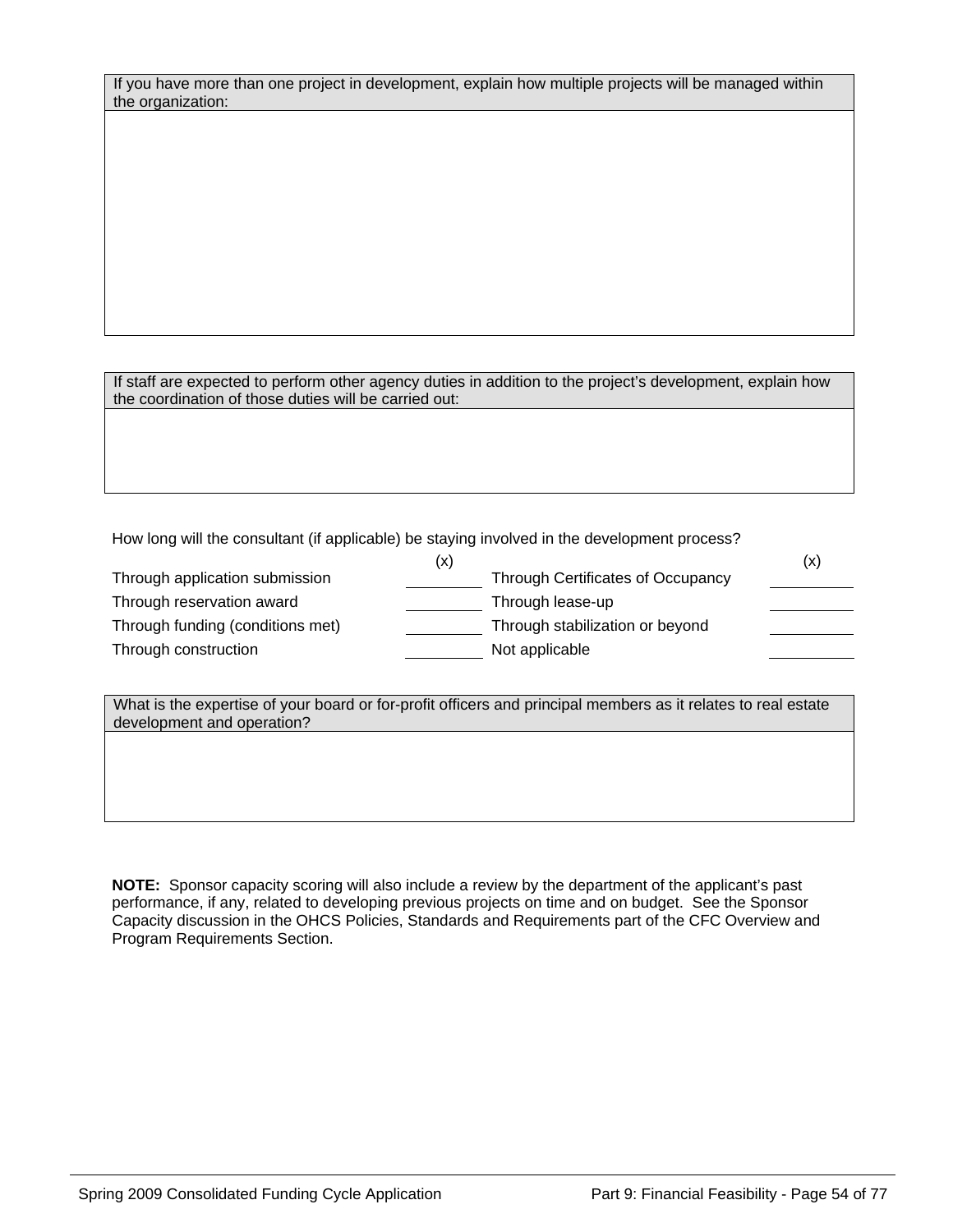## **Part 9: Financial Feasibility and Readiness to Proceed**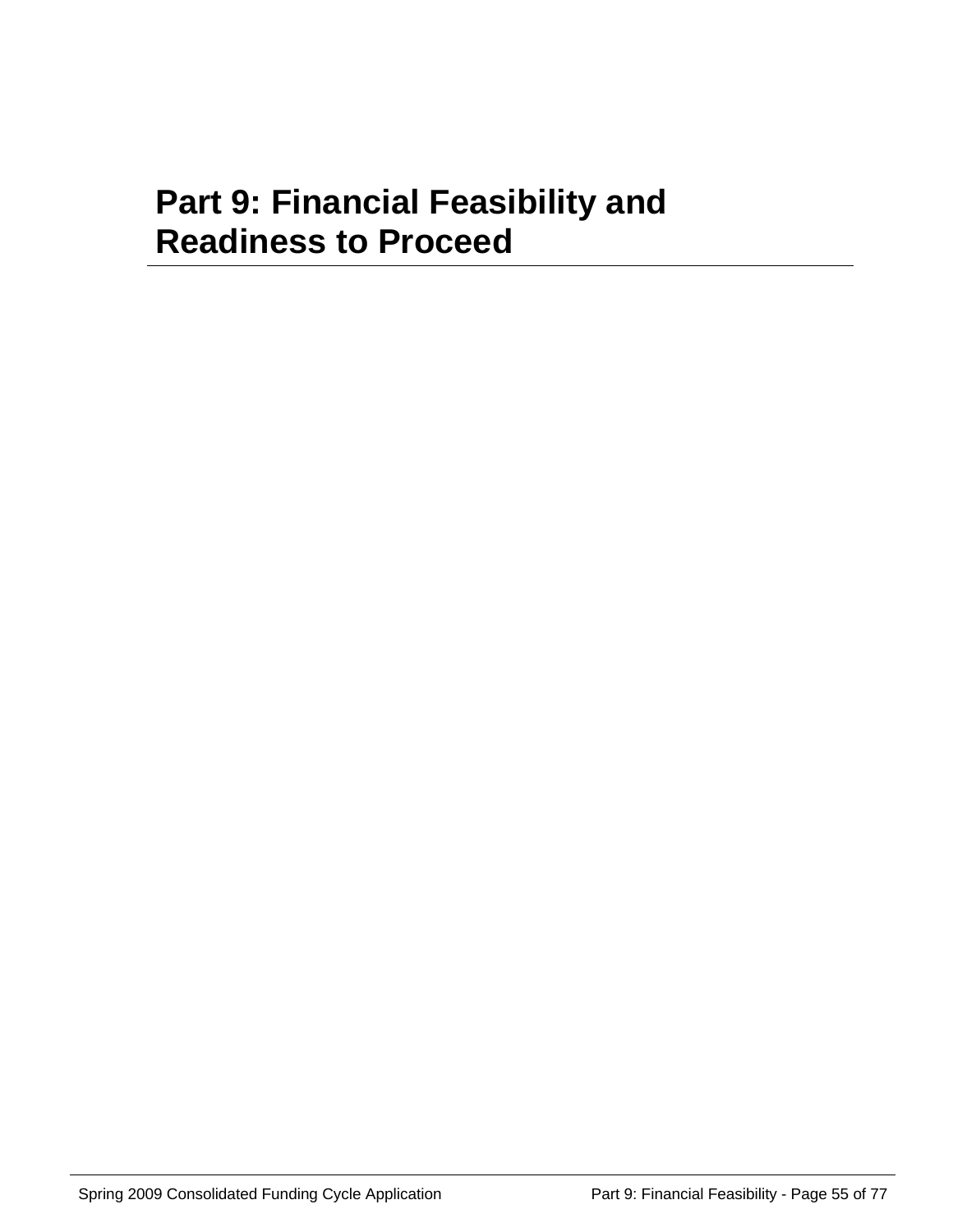## **Proposed Project Schedule**

| Project Name:                      | Schedule Date:                             |                                       |                                      |                                        |  |  |  |  |  |
|------------------------------------|--------------------------------------------|---------------------------------------|--------------------------------------|----------------------------------------|--|--|--|--|--|
|                                    | <b>Activity</b>                            | <b>Proposed Date</b><br>(month/year)* | <b>Revised Date</b><br>(month/year)* | <b>Completed Date</b><br>(month/year)* |  |  |  |  |  |
| <b>Site</b>                        |                                            |                                       |                                      |                                        |  |  |  |  |  |
| Option/Contract executed           |                                            |                                       |                                      |                                        |  |  |  |  |  |
| Site Acquisition                   |                                            |                                       |                                      |                                        |  |  |  |  |  |
| Zoning Approval                    |                                            |                                       |                                      |                                        |  |  |  |  |  |
| Site Analysis                      |                                            |                                       |                                      |                                        |  |  |  |  |  |
| <b>Building Permits &amp; Fees</b> |                                            |                                       |                                      |                                        |  |  |  |  |  |
| Off-Site Improvements              |                                            |                                       |                                      |                                        |  |  |  |  |  |
| <b>Pre-Development</b>             |                                            |                                       |                                      |                                        |  |  |  |  |  |
| Plans Completed                    |                                            |                                       |                                      |                                        |  |  |  |  |  |
| <b>Final Bids</b>                  |                                            |                                       |                                      |                                        |  |  |  |  |  |
| <b>Contractor Selected</b>         |                                            |                                       |                                      |                                        |  |  |  |  |  |
| <b>Financing</b>                   |                                            |                                       |                                      |                                        |  |  |  |  |  |
| <b>Construction Loan:</b>          |                                            |                                       |                                      |                                        |  |  |  |  |  |
| Proposal                           |                                            |                                       |                                      |                                        |  |  |  |  |  |
| <b>Firm Commitment</b>             |                                            |                                       |                                      |                                        |  |  |  |  |  |
| Closing/Funding of Loan            |                                            |                                       |                                      |                                        |  |  |  |  |  |
| <b>Permanent Loan:</b>             |                                            |                                       |                                      |                                        |  |  |  |  |  |
| Proposal                           |                                            |                                       |                                      |                                        |  |  |  |  |  |
| Firm Commitment                    |                                            |                                       |                                      |                                        |  |  |  |  |  |
| Closing/Funding of Loan            |                                            |                                       |                                      |                                        |  |  |  |  |  |
| <b>Development</b><br>(LIHTC)      | Syndication/Partnership Agreement          |                                       |                                      |                                        |  |  |  |  |  |
| <b>Construction Begins</b>         |                                            |                                       |                                      |                                        |  |  |  |  |  |
| <b>Construction Completed</b>      |                                            |                                       |                                      |                                        |  |  |  |  |  |
| Certificate of Occupancy           |                                            |                                       |                                      |                                        |  |  |  |  |  |
| <b>Marketing</b>                   |                                            |                                       |                                      |                                        |  |  |  |  |  |
| Lease Up Begins                    |                                            |                                       |                                      |                                        |  |  |  |  |  |
| Lease Up Completed                 |                                            |                                       |                                      |                                        |  |  |  |  |  |
| Absorption (units per month)       |                                            |                                       |                                      |                                        |  |  |  |  |  |
|                                    | * Indicates completion by end of the month |                                       |                                      |                                        |  |  |  |  |  |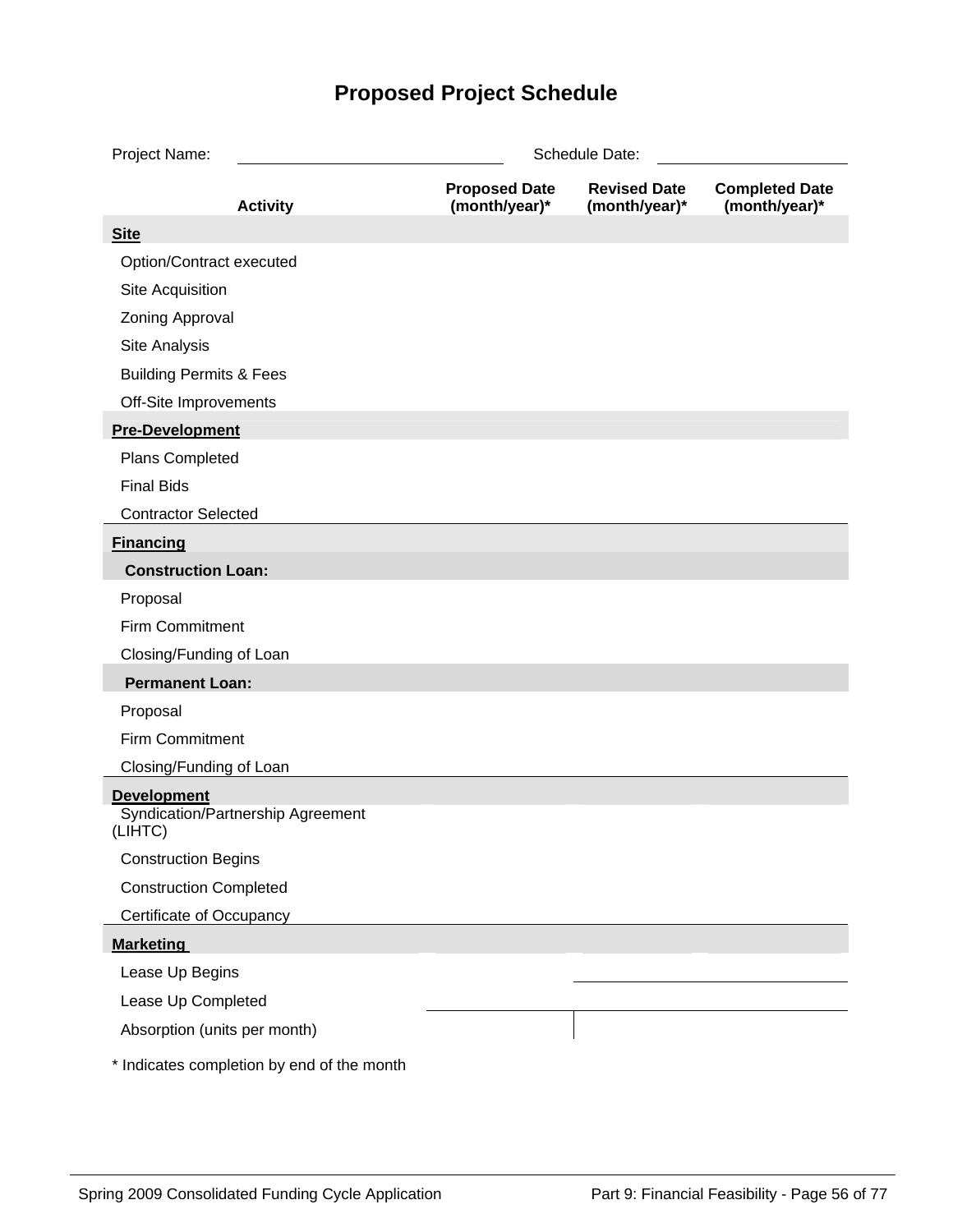### **Financial Assumptions**

Describe in detail how you arrived at your development budget and operating budget figures.

Explain how the development budget figures in this application will still be valid at the time of construction.

Explain your timeline for obtaining funding and discuss why it is important that your project receive CFC funding in this cycle.

Explain how the choice of site for new construction or the physical aspects of the project for acquisition/rehab, including location, impact project costs.

Explain how the site location, project design and unit amenities are beneficial and appropriate for the target population.

Describe the sponsor's financial investment or contribution to the project, such as land donation, predevelopment resources, etc.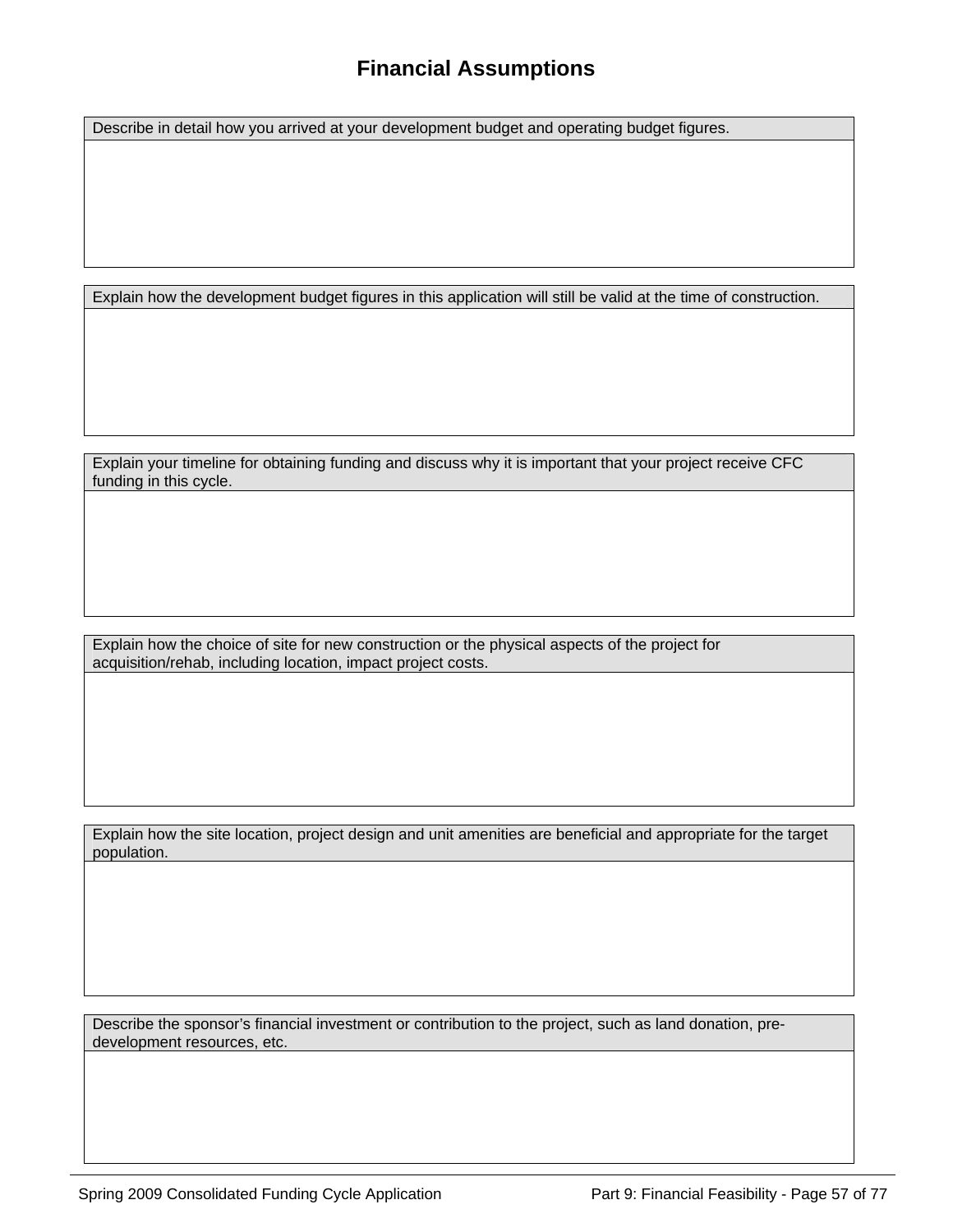Complete the Sources Table below to show all non-OHCS sources of funding for project development.

| <b>Non-OHCS Source of funds</b>    | Anticipated<br>amount and<br>type | <b>Contact person</b><br>and phone<br>number | Anticipated<br><b>Terms</b> | <b>Status</b><br>(committed,<br>conditional,<br>tentative |
|------------------------------------|-----------------------------------|----------------------------------------------|-----------------------------|-----------------------------------------------------------|
| i.e. lender, grantor, etc.         | i.e. 25,000<br>grant              | <b>I.M. Generous</b><br>503.123.4567         | ie. 3%,<br>30 years         | ie. Ioan<br>committee<br>meeting<br>9/1/02                |
| Lender                             |                                   |                                              |                             |                                                           |
| Donated land                       |                                   |                                              |                             |                                                           |
| Waived system development charges  |                                   |                                              |                             |                                                           |
| CDBG from city/county              |                                   |                                              |                             |                                                           |
| Local general revenue funds        |                                   |                                              |                             |                                                           |
| Property tax exemption             |                                   |                                              |                             |                                                           |
| Corporate or private contributions |                                   |                                              |                             |                                                           |
| Operating subsidies                |                                   |                                              |                             |                                                           |
| Other?                             |                                   |                                              |                             |                                                           |
| Other?                             |                                   |                                              |                             |                                                           |
| Other?                             |                                   |                                              |                             |                                                           |
| Other?                             |                                   |                                              |                             |                                                           |

List the amount of Developer Fee (including consultant fee and project management fee) to be paid.

|                                                                             | Cash | <b>Deferred</b> |
|-----------------------------------------------------------------------------|------|-----------------|
| <b>Project Sponsor</b>                                                      |      |                 |
| Project Developer (if different from sponsor)                               |      |                 |
| <b>Project Consultant</b>                                                   |      |                 |
| Project Management Fee to sponsor, developer or consultant                  |      |                 |
| Total development fees (including management fee above)<br>for this project |      |                 |
| Term of deferred developer fee:                                             |      |                 |
| Interest rate charged for the deferred developer fee:                       |      | %               |

List below the amount of contractor overhead and profit to be paid (excluding contractor liability insurance).

| Total contractor's overhead to be paid                                    | æ.   |
|---------------------------------------------------------------------------|------|
| Total contractor's profit to be paid                                      |      |
| Total contractor's general conditions to be paid                          |      |
| Total contractor overhead, profit and general conditions for this project | \$   |
| Percent of construction total                                             | $\%$ |
|                                                                           |      |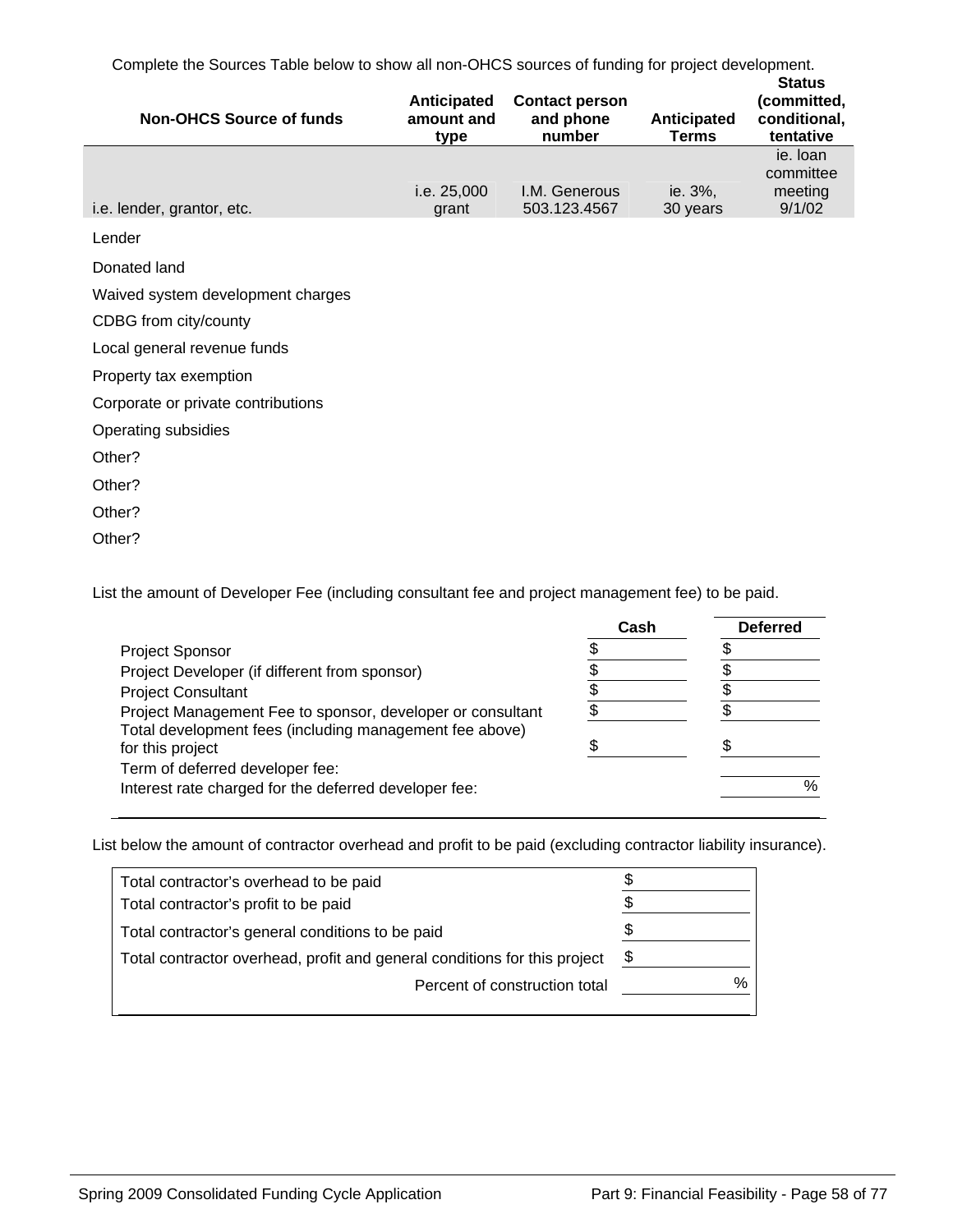Describe how the project will remain affordable over the entire period of affordability. If applicable, discuss the plan to maintain current levels of affordability when the benefits of OAHTC and/or LIHTC funding expire.

### **Existing Subsidies with Acquisition Projects** (Show number of subsidized units)

- Section 221(d)(3) Below Market Interest Rate (BMIR)
- Project-based Section 8
- Section 236
- Other. Describe:

| Upon completion of the project, how many units will be receiving project based assistance?* |  |
|---------------------------------------------------------------------------------------------|--|
| Number of units receiving RD rental assistance?                                             |  |
| Number of units with HUD Section 8 project-based rental assistance?                         |  |
| Number of units with local housing authority Section 8 project-based assistance?            |  |
| Number of units receiving other type of project-based assistance?                           |  |
| Explain other type of assistance:                                                           |  |
|                                                                                             |  |

Number of years remaining in Rental Assistance Contract?

\*Attach a schedule of the maximum rental rates allowed by the rental subsidy source (i.e., HUD or RD), if applicable.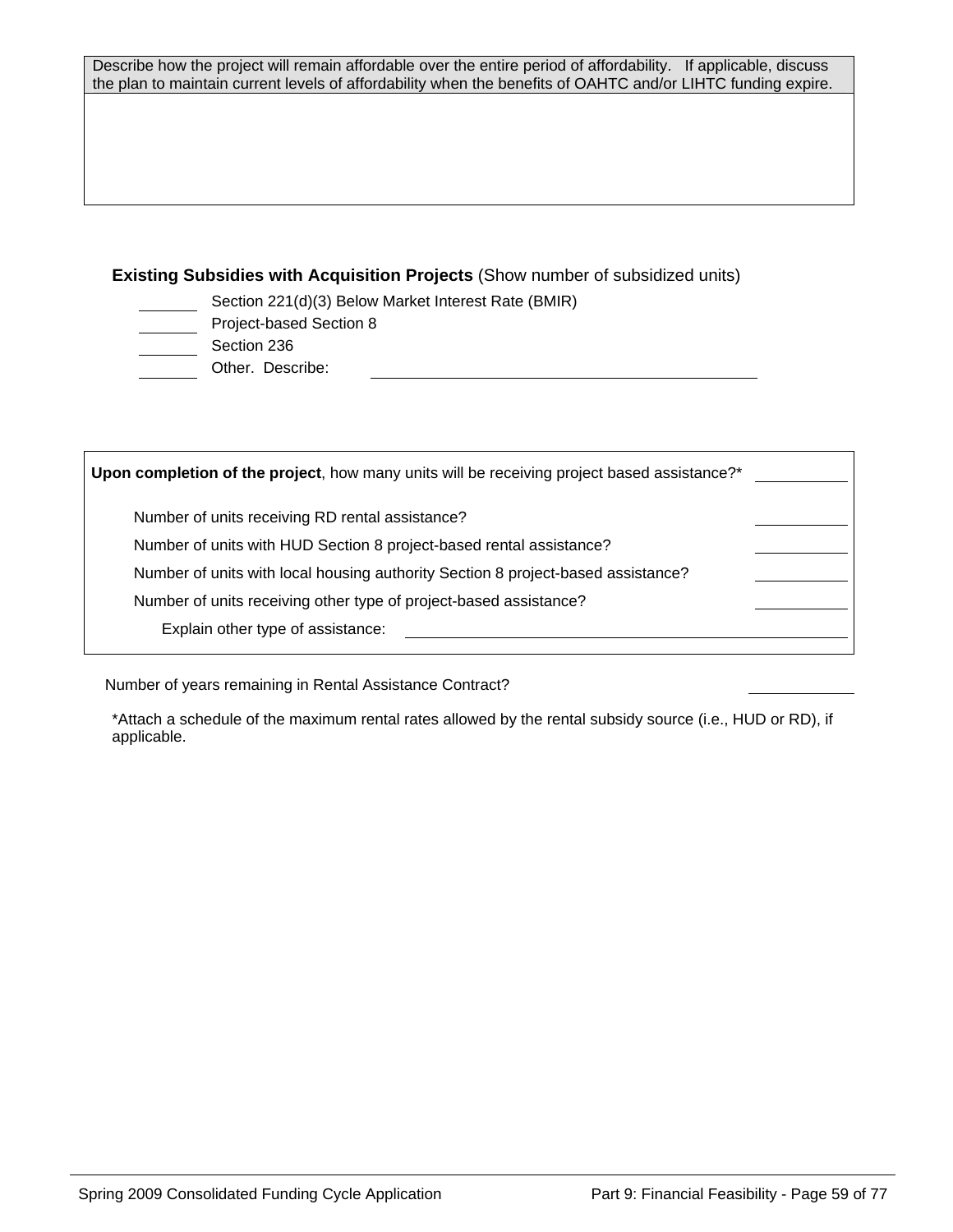### **Preservation or Expiring Use**

(Do not complete unless project is HUD or RD preservation or expiring use)

|                                                                                             | Yes. | <b>Date</b><br><b>Completed</b> | No. |
|---------------------------------------------------------------------------------------------|------|---------------------------------|-----|
| <b>Status of Negotiations</b>                                                               | (x)  | or Expected                     | (x) |
| Project is at risk of turning to market rate                                                |      |                                 |     |
| Project is at risk of losing rental subsidy                                                 |      |                                 |     |
| Project was developed with HUD funding and HUD has been notified<br>of intent to purchase.* |      |                                 |     |
| Project was developed with RD funding and RD has been notified of<br>intent to purchase.*   |      |                                 |     |
| Sales price has been negotiated with seller.                                                |      |                                 |     |
| Sales price has been submitted to HUD or RD for approval                                    |      |                                 |     |
| Scope of rehab has been submitted to HUD or RD for approval                                 |      |                                 |     |
| Acquisition date has been set                                                               |      |                                 |     |
| Existing loan is being assumed and the terms are being modified.                            |      |                                 |     |
| Rents will increase under the new financing                                                 |      |                                 |     |

\* Identify the person and the office location of who was notified of intent to purchase.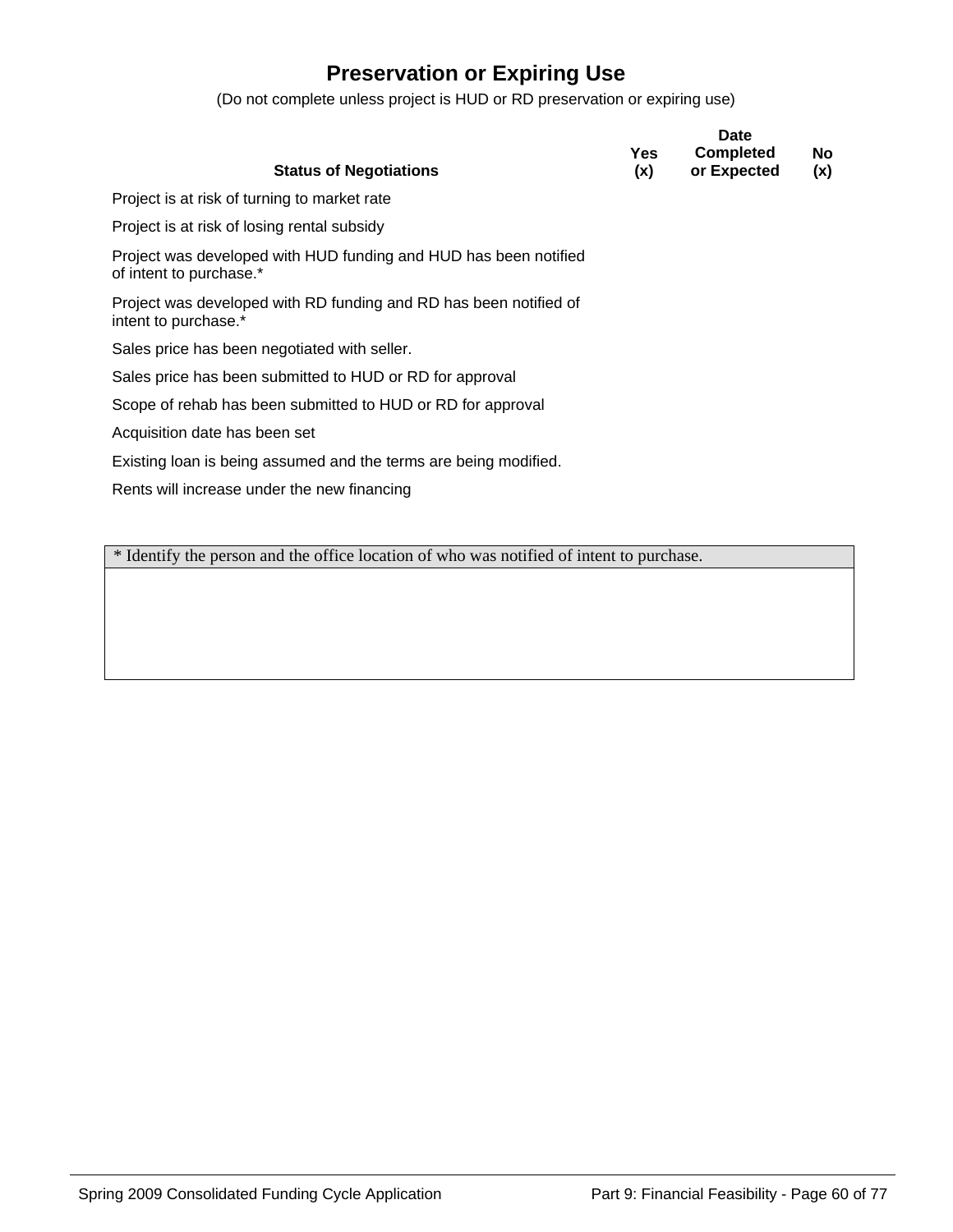### **Existing Tenant Survey**

For HOME and LIHTC Applications, complete the entire form.

\*For all other applicants, complete the following columns: unit #, # of bedrooms, existing and proposed rents.

|                                | Owner's Name:<br>Project Name: |                                            |          | Address:         |                            |              |                               |                             |                  |                  |
|--------------------------------|--------------------------------|--------------------------------------------|----------|------------------|----------------------------|--------------|-------------------------------|-----------------------------|------------------|------------------|
|                                |                                | Management Company Name:                   | Address: |                  |                            |              |                               |                             |                  |                  |
| Contact name and phone number: |                                |                                            |          | Number of Units: |                            |              |                               |                             |                  |                  |
|                                | Unit Mix                       | <b>Family Mix</b>                          |          |                  | Household Information      |              |                               |                             | Rental Charges*  |                  |
| *Unit #                        | $*$ # of<br><b>Bdrms</b>       | No. of Adults-Ages<br>No. of Children-Ages | Name     | Sex              | Date of First<br>Occupancy | Section<br>8 | Annual<br>Household<br>Income | 30% of<br>Monthly<br>Income | Existing<br>Rent | Proposed<br>Rent |
|                                |                                | Α<br>$\mathsf C$                           |          |                  |                            |              |                               |                             |                  |                  |
|                                |                                | Α<br>$\mathsf C$                           |          |                  |                            |              |                               |                             |                  |                  |
|                                |                                | A<br>С                                     |          |                  |                            |              |                               |                             |                  |                  |
|                                |                                | Α<br>$\mathsf C$                           |          |                  |                            |              |                               |                             |                  |                  |
|                                |                                | Α<br>C                                     |          |                  |                            |              |                               |                             |                  |                  |

\* Excluding tenant paid utilities

C

If existing business(es) are located in the project, list the business name and address, owner/contact person, and phone number of each.

Are there any accessible units? (yes/no) List the unit number(s) of the accessible unit(s)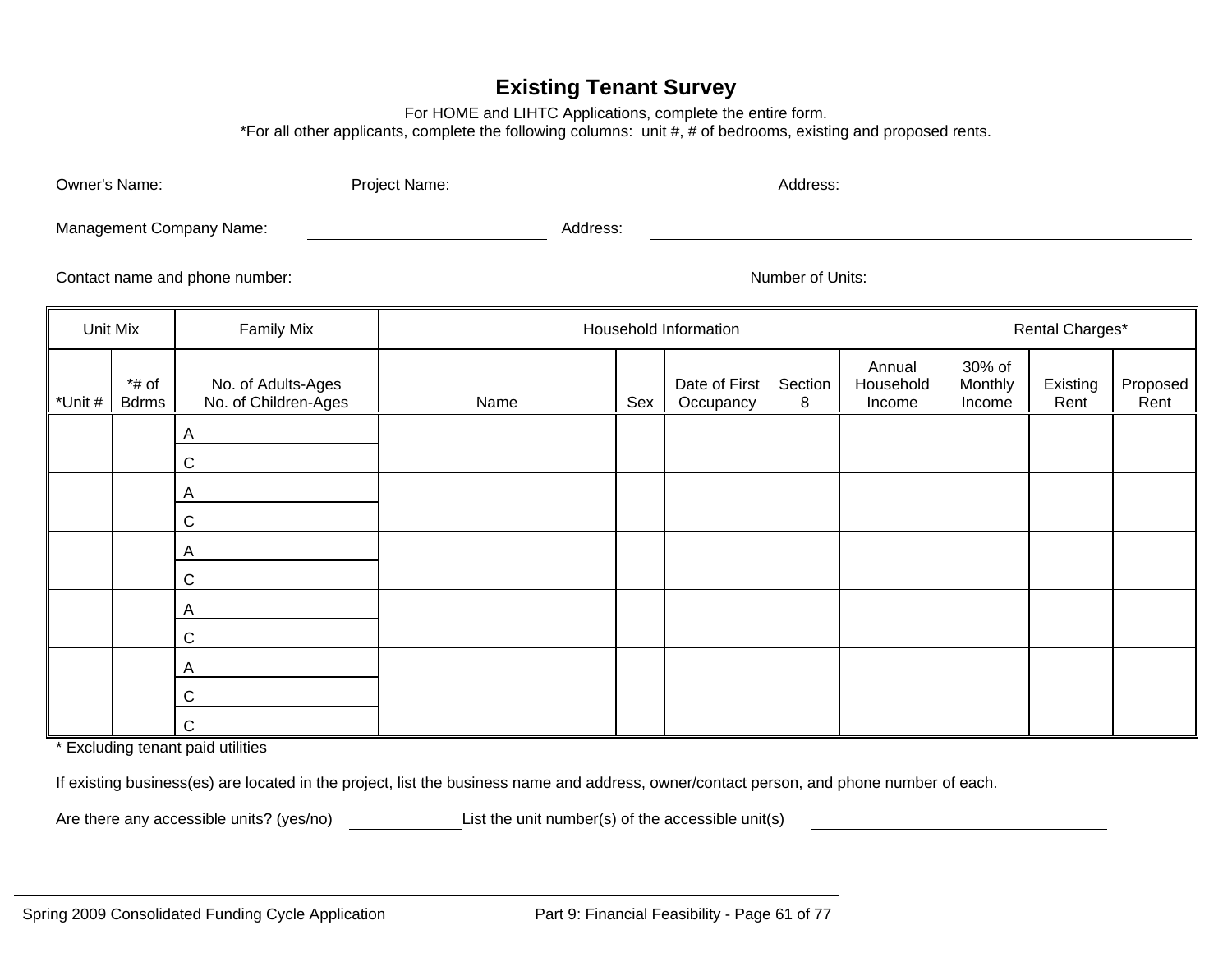| <b>Family Mix</b><br><b>Unit Mix</b> |                          |                                           | <b>Household Information</b> | <b>Rental Charges</b> |                            |              |                               |                             |                  |                  |
|--------------------------------------|--------------------------|-------------------------------------------|------------------------------|-----------------------|----------------------------|--------------|-------------------------------|-----------------------------|------------------|------------------|
| *Unit #                              | $*$ # of<br><b>Bdrms</b> | No of Adults-Ages<br>No. of Children-Ages | Name                         | Sex                   | Date of First<br>Occupancy | Section<br>8 | Annual<br>Household<br>Income | 30% of<br>Monthly<br>Income | Existing<br>Rent | Proposed<br>Rent |
|                                      |                          | $\boldsymbol{\mathsf{A}}$<br>$\mathsf C$  |                              |                       |                            |              |                               |                             |                  |                  |
|                                      |                          | $\boldsymbol{\mathsf{A}}$<br>$\mathsf C$  |                              |                       |                            |              |                               |                             |                  |                  |
|                                      |                          | $\mathsf{A}$<br>$\mathsf C$               |                              |                       |                            |              |                               |                             |                  |                  |
|                                      |                          | $\boldsymbol{\mathsf{A}}$<br>$\mathsf C$  |                              |                       |                            |              |                               |                             |                  |                  |
|                                      |                          | $\mathsf{A}$<br>$\mathsf C$               |                              |                       |                            |              |                               |                             |                  |                  |
|                                      |                          | A<br>$\mathsf C$                          |                              |                       |                            |              |                               |                             |                  |                  |
|                                      |                          | $\boldsymbol{\mathsf{A}}$                 |                              |                       |                            |              |                               |                             |                  |                  |
|                                      |                          | $\mathsf C$<br>$\mathsf{A}$               |                              |                       |                            |              |                               |                             |                  |                  |
|                                      |                          | $\mathsf C$<br>A                          |                              |                       |                            |              |                               |                             |                  |                  |
|                                      |                          | $\mathsf C$<br>$\mathsf{A}$               |                              |                       |                            |              |                               |                             |                  |                  |
|                                      |                          | $\mathsf C$<br>A<br>$\mathsf C$           |                              |                       |                            |              |                               |                             |                  |                  |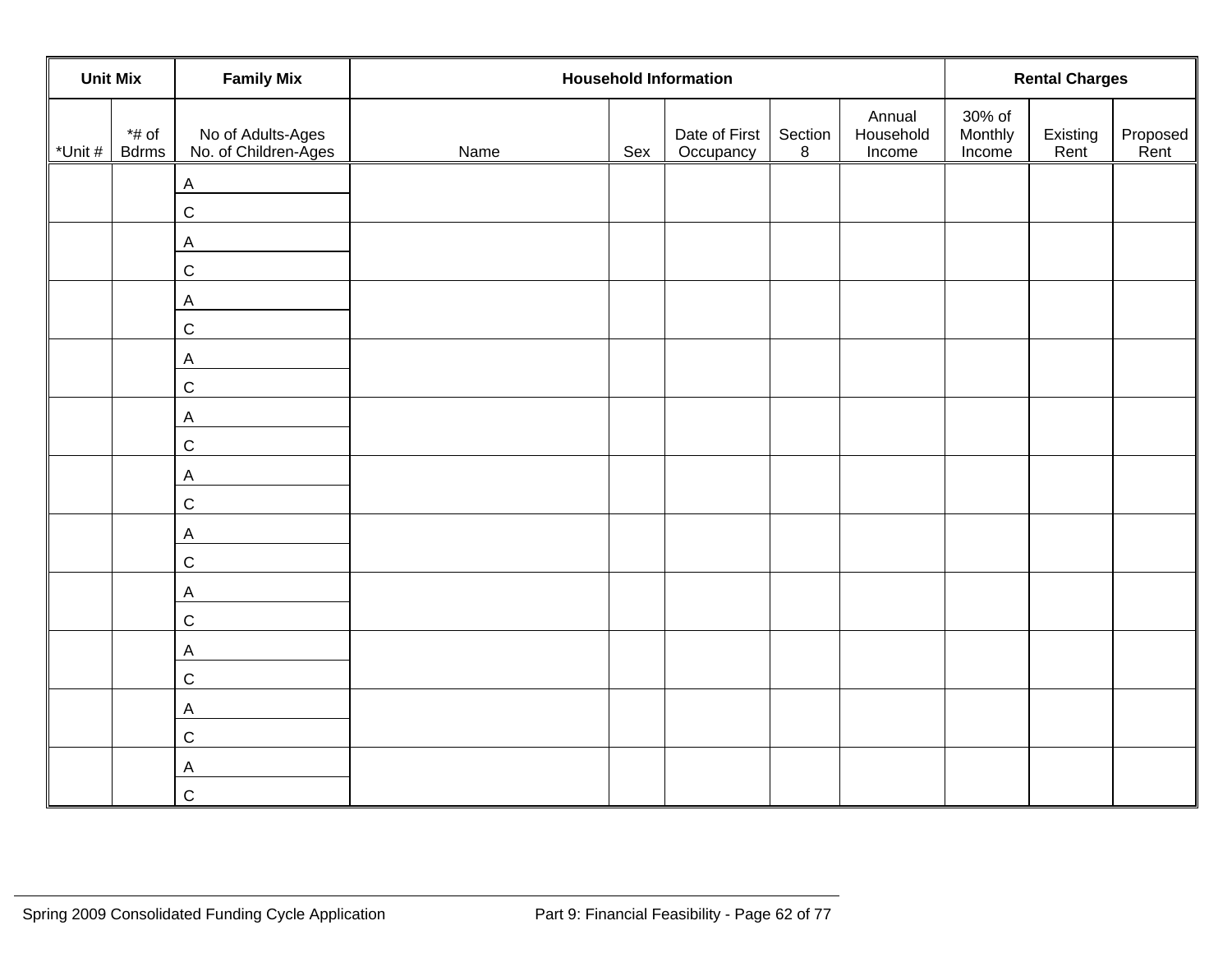### **HOME Projects Only**

In October 1997, OMB significantly revised standards for federal agencies that collect, maintain or report Federal data on race and ethnicity for statistical purposes, program administrative reporting or civil rights compliance reporting. Under the revised policy, HUD must offer respondents the option of selecting one or more of five racial categories. HUD must also treat ethnicity as a category separate from race. Finally, terminology for certain racial groups and ethnic groups has been changed. The changes will have two significant impacts on grantee data collection and reporting: (1) Hispanic will now be considered an ethnicity category rather than a race category; and (2) Asian/Pacific Islander will be split into the two categories of Asian and Native Hawaiian/Other Pacific Islander.

These changes were added to federal funds data collection forms in December, 2002. The new designation categories (for head of household) are listed below. Head of Household tenants are allowed to self-designate which ethnic and racial groups they belong to.

Please indicate ethnic and racial choices by housing unit below: (use "y/n" and "race number" codes)

| Hisp?                          | 14 - American Indian/Alaska Native                            |
|--------------------------------|---------------------------------------------------------------|
| $y - yes$                      | 15 - Native Hawaiian/Other Pacific Islander                   |
| $n - no$                       | 16 - American Indian/Alaska Native and White                  |
| Race of Head of Household Code | 17 - Asian and White                                          |
| 11 – White                     | 18 - Black/African American and White                         |
| 12 - Black/African American    | 19 - American Indian/Alaska Native and Black/African American |
| 13 – Asian                     | 20 - Other Multi Racial                                       |

| Unit # | Hisp? | Race<br>code | Unit # | Hisp? | Race<br>code | Unit # | Hisp? | Race<br>code | Unit # | Hisp? | Race code |
|--------|-------|--------------|--------|-------|--------------|--------|-------|--------------|--------|-------|-----------|
|        |       |              |        |       |              |        |       |              |        |       |           |
|        |       |              |        |       |              |        |       |              |        |       |           |
|        |       |              |        |       |              |        |       |              |        |       |           |
|        |       |              |        |       |              |        |       |              |        |       |           |
|        |       |              |        |       |              |        |       |              |        |       |           |
|        |       |              |        |       |              |        |       |              |        |       |           |
|        |       |              |        |       |              |        |       |              |        |       |           |
|        |       |              |        |       |              |        |       |              |        |       |           |
|        |       |              |        |       |              |        |       |              |        |       |           |
|        |       |              |        |       |              |        |       |              |        |       |           |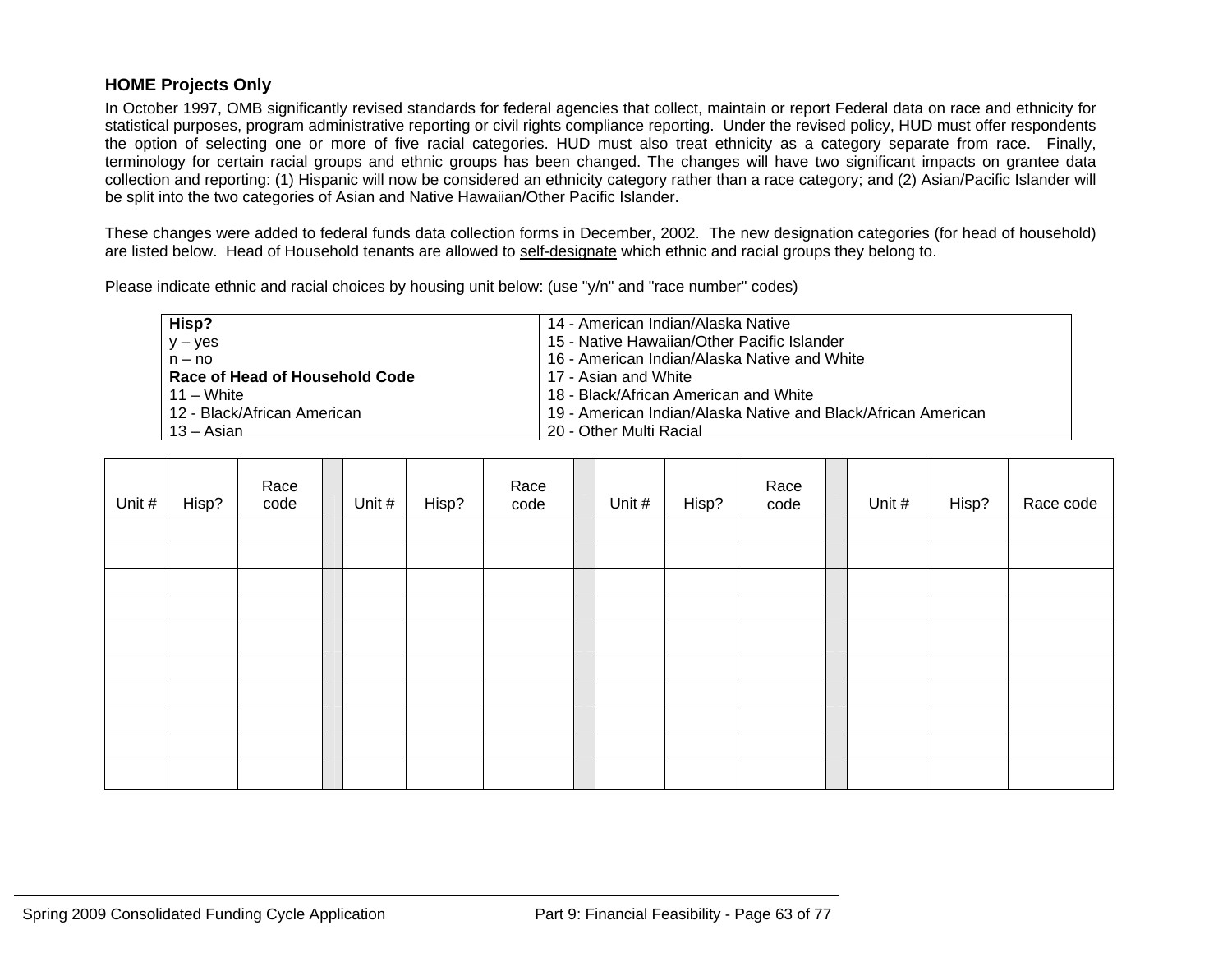### **Tenant Relocation**

#### **Information below is to be completed for all projects with possible temporary or permanent relocation, regardless of funding sources.**

| Type of displacement and possible number of households affected: | Temporary<br>(# Households) | Permanent<br>(# Households) |
|------------------------------------------------------------------|-----------------------------|-----------------------------|
|                                                                  |                             |                             |

What process will be used to relocate residents?

How will displacement and specialized housing for tenants with disabilities and/or households with limited financial means be addressed?

What funding source will be used to accomplish the relocation?

What amount of funding will be set aside for relocation assistance?  $\$\$$ 

What guidelines will be used for calculating relocation assistance?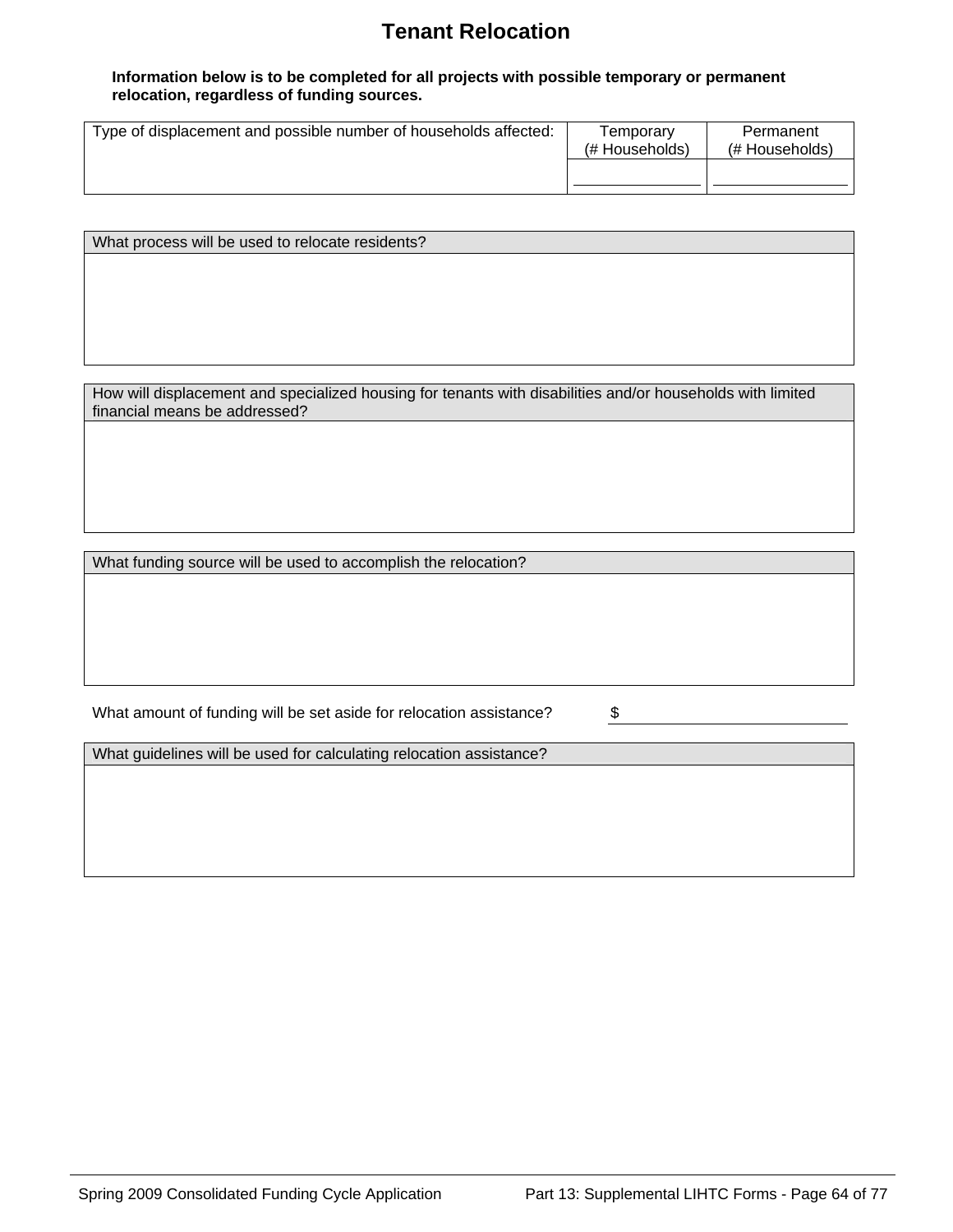### **Tenant Relocation – Continued:**

#### **Additional information required if OHCS HOME is a requested source of funding:**

What is the availability of comparable replacement units?

Describe the local jurisdiction's established displacement/relocation policy (if applicable):

How can work be phased to avoid moving tenants?

How will the newly rehabbed units be affordable to original and new tenants?

Projects that are applying for the HOME program **will** trigger federal Uniform Relocation Act requirements. These requirements may have a significant financial impact on the project. For more information refer to "Relocation" in the HOME Program Section of this Application.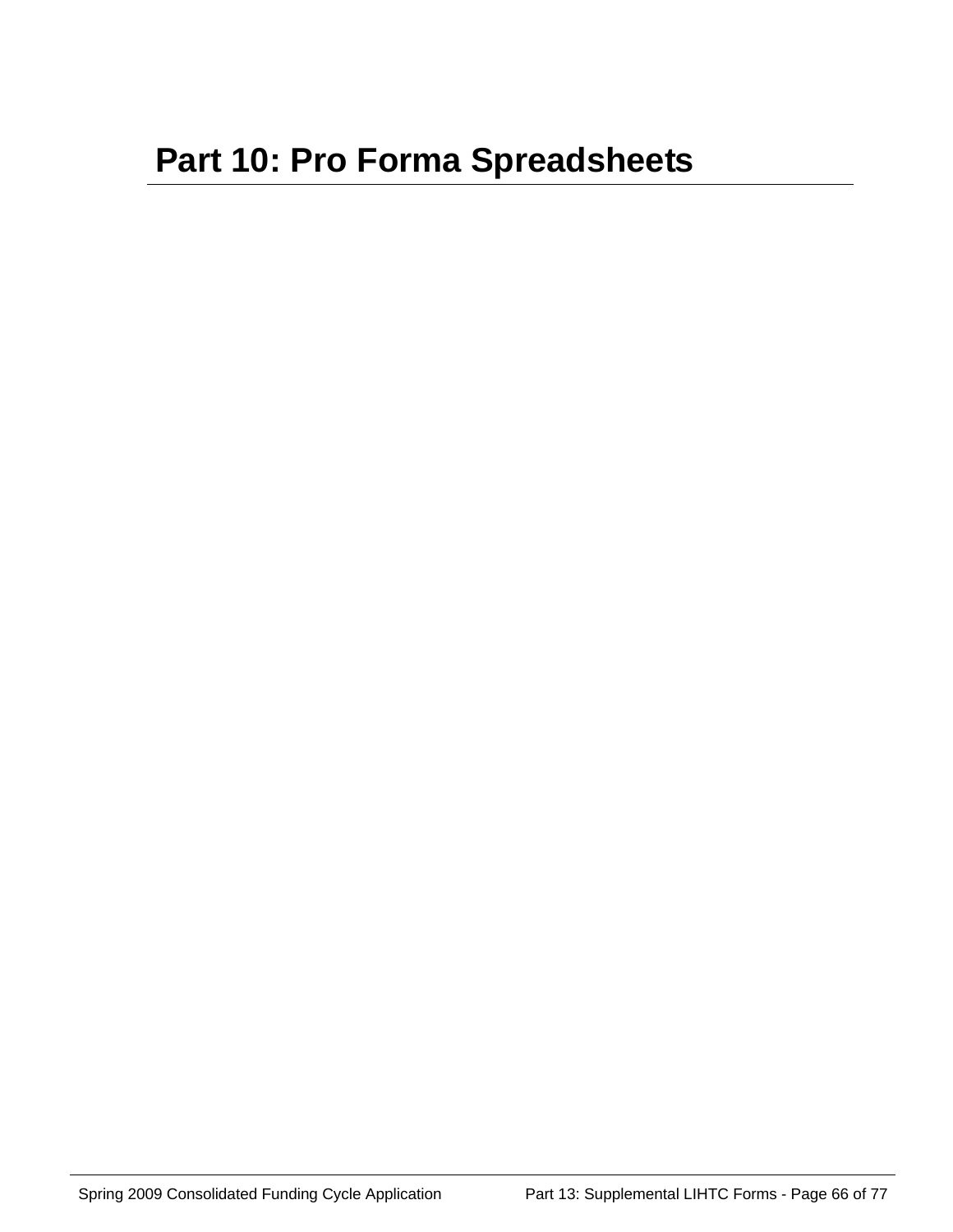Attach pro forma spreadsheets and utility allowance verification here.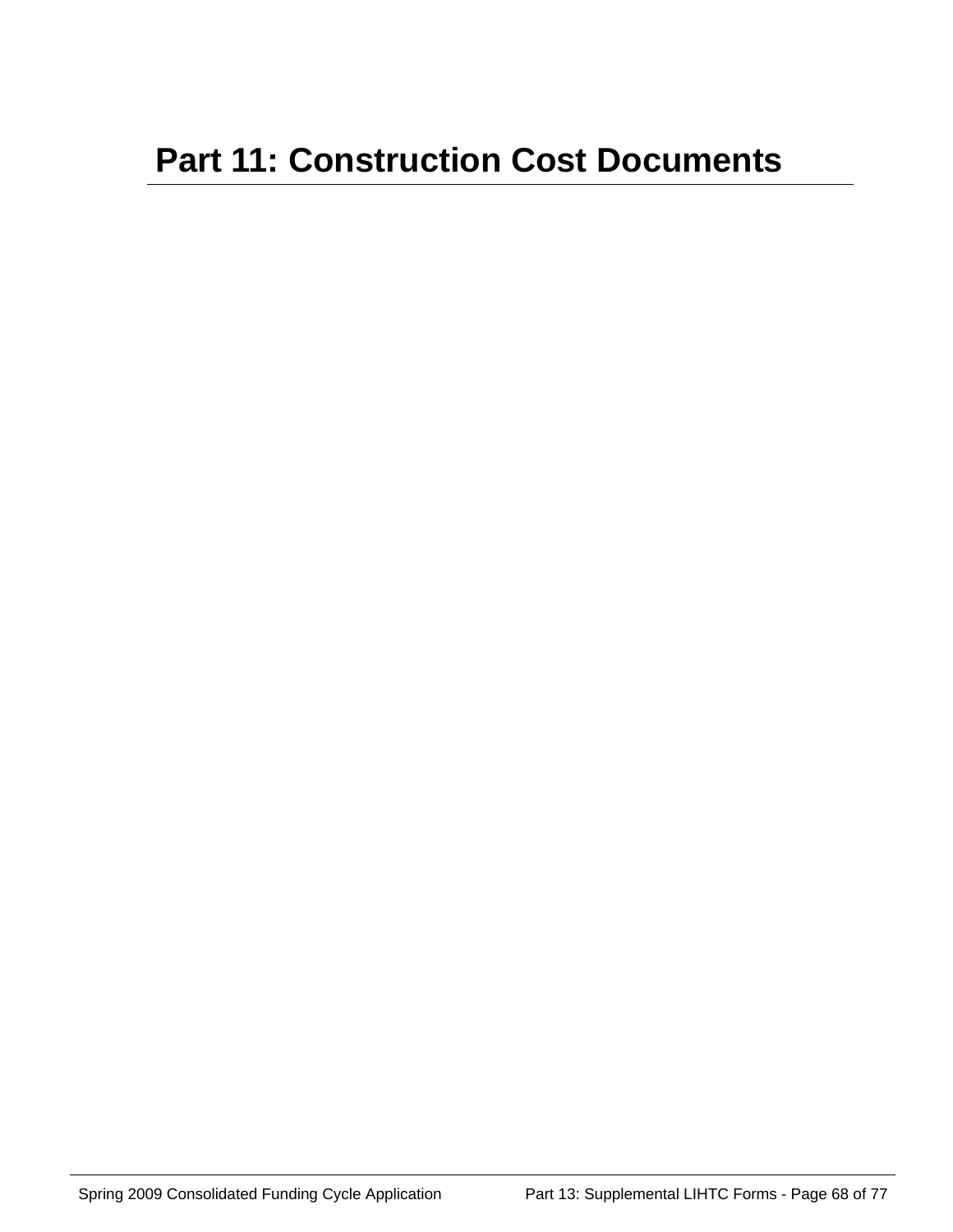Attach cost estimate verification document(s) here.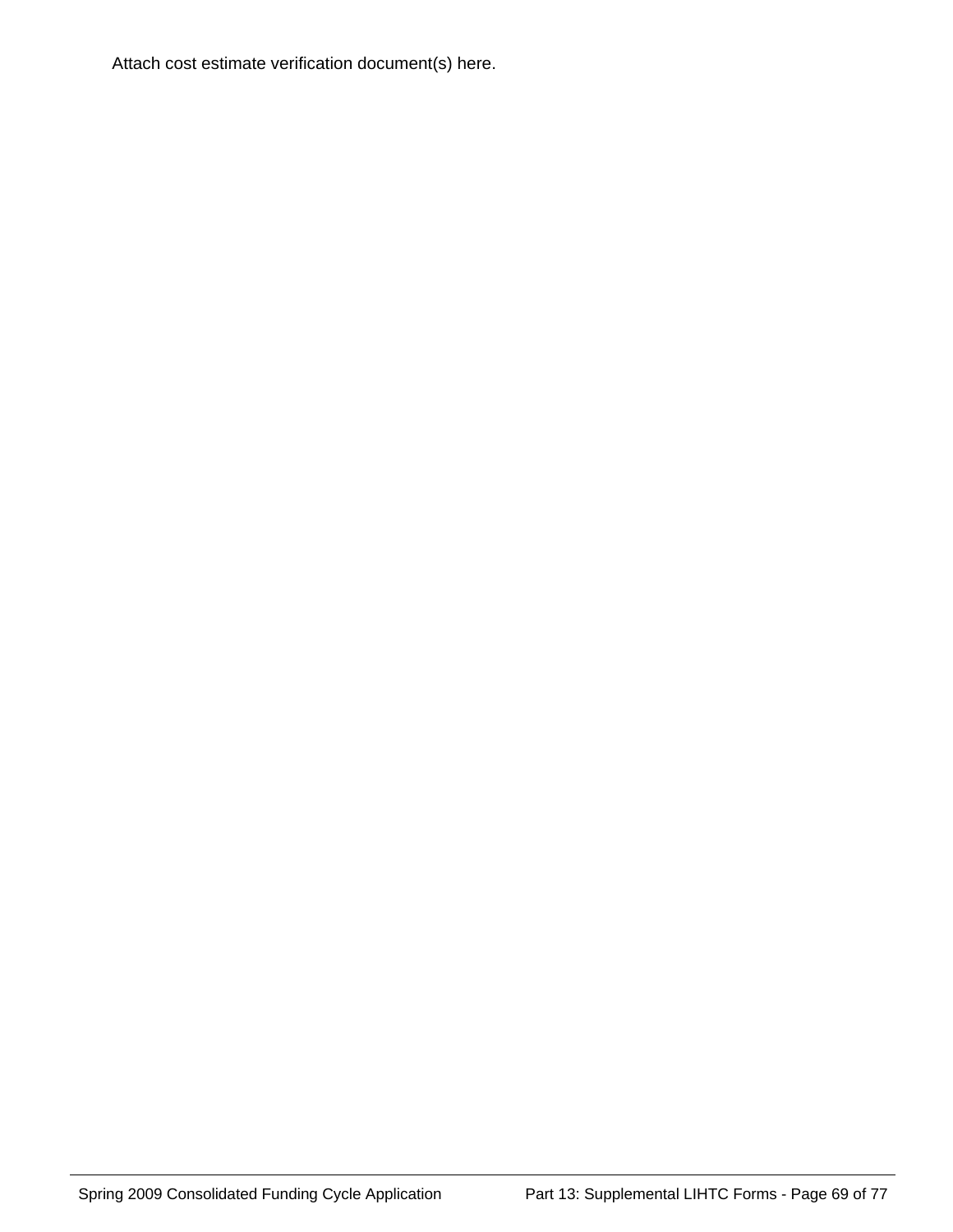# **Part 13: Supplemental Low Income Housing Tax Credit Forms**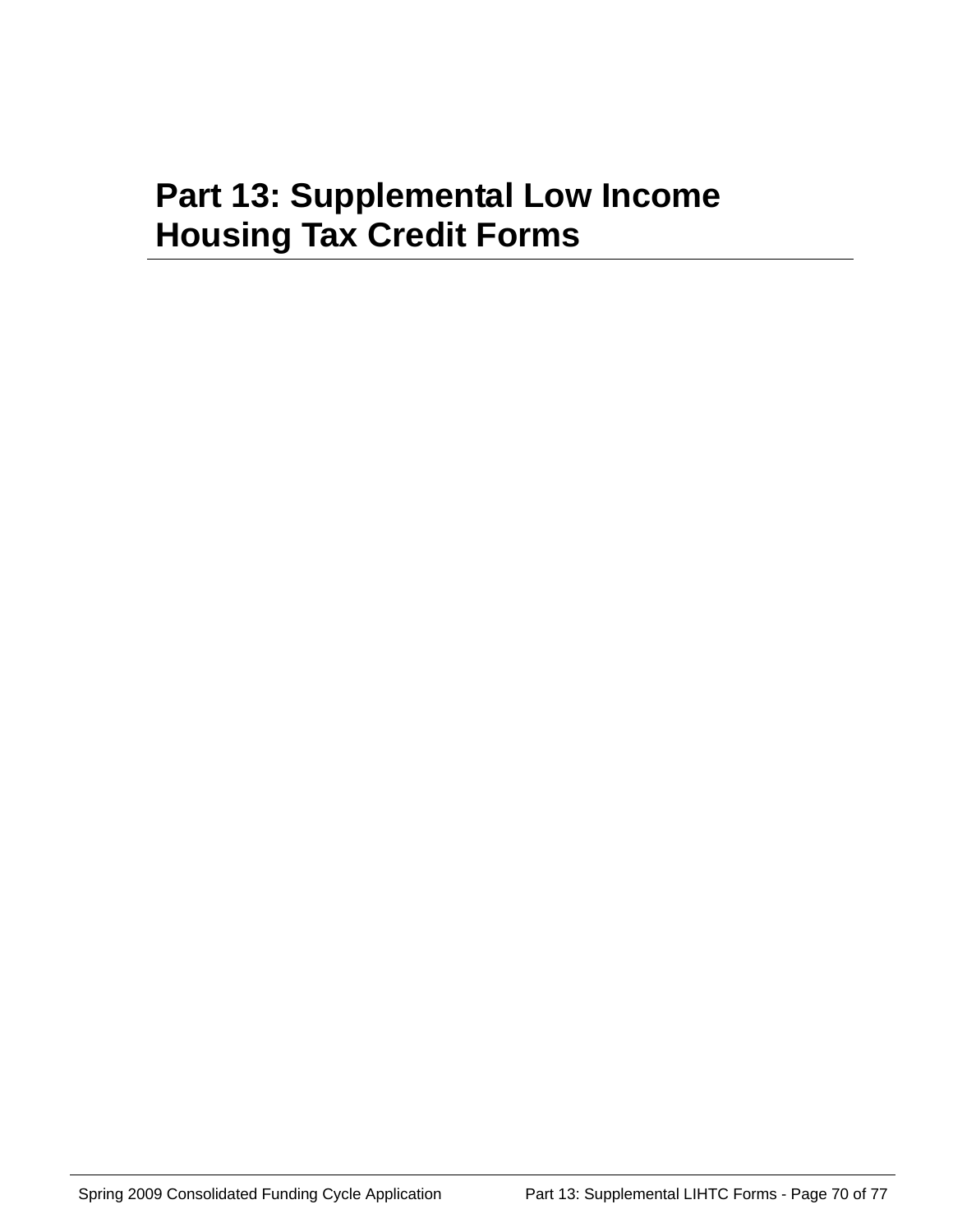#### **Disclaimer:**

The LIHTC Program Description and Requirements Section of this Application lists Difficult to Develop Areas (DDAs) as identified by HUD. The eligible basis of a project located within a DDA may be increased up to 30 percent. Only the eligible basis attributable to new construction or rehabilitation qualifies for the basis boost. Acquisition expenses do not qualify for the basis boost.

The listing of DDAs is prepared annually by the United States Department of Housing and Urban Development (HUD) and is subject to change without prior notice. A revised list is typically published in the Federal Register in the middle of December each year.

Projects receiving a forward allocation of Low Income Housing Tax Credits are always at risk of losing their HUD DDA status prior to receiving an allocation of tax credits. **Remember, a project receives the official allocation of tax credits at the time of carryover, not at the time of funding reservation**. Should the DDA status of a project change prior to carryover allocation, i.e., a project is no longer located in an area with DDA status due to HUD revision, see the HUD Rule on Effective Date in the LIHTC Program Description and Requirements Section of the application.

#### **Minimum Set-Aside Election**

The sponsor elects one of the Minimum Set-Aside Requirements: (X) Mark only one

At least 20% of the rental residential units in this development are rent-restricted and are to be occupied by individuals whose income is 50% or less of family adjusted area median income.

At least 40% of the rental residential units in this development are rent-restricted and are to be occupied by individuals whose income is 60% or less of family adjusted area median income.

If you are requesting to use the state's 130% basis boost, please explain why the boost is needed.

#### **Federal Preferences**

This project will address one or more of the following federal tax credit preferences: (X) Mark all that apply

- Serves very low-income tenants for more than 30 years
- Is located in a Qualified Census Tract or Difficult to Develop Area as published by HUD
- Serves tenants with special needs
- Selects tenants from Public Housing wait list
- Serves tenants with children
- Is intended for tenant ownership
- Includes energy efficiency features
	- Rehabilitates and helps preserve a certified historic structure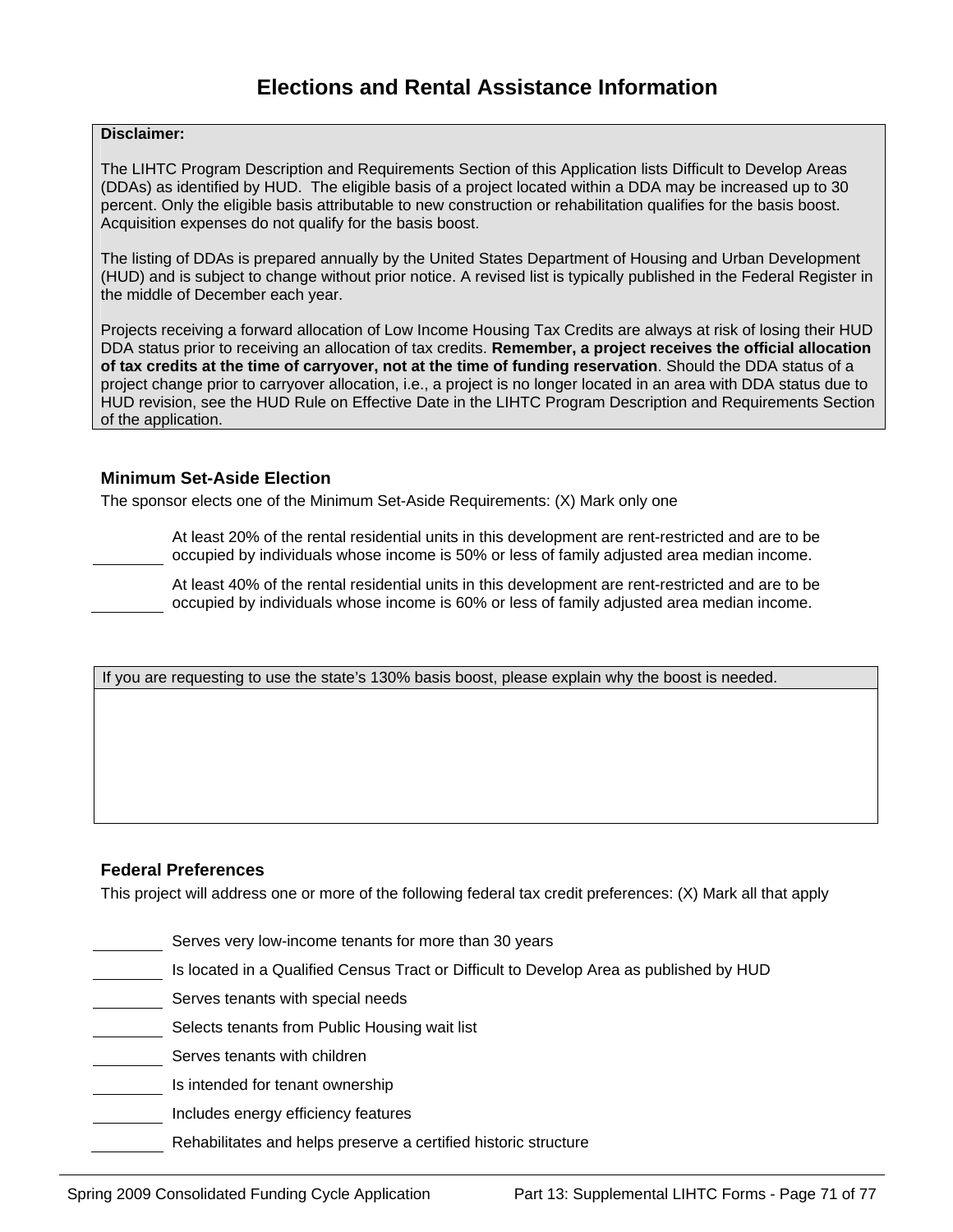### **Funding Set-Asides**

Will the project be considered under one or more of the following? (Mark X, as applicable)

10% Federally mandated non profit set aside, or

25% State Preservation Projects set-aside

#### **Preservation projects include**, but are not limited to:

- those federally financed existing projects where at least 25% of the existing project's units have project based rental assistance which are currently offering rents below market. Projects participating in, but not limited to the following programs, are considered federally financed: HUD and USDA Rural Development.
- projects participating in programs that include the replacement of existing affordable housing units including the HOPE VI program as long as 25% of the units have project based assistance.
- expiring LIHTC projects if proposed rents are at least 10% below market.

In funding preservation projects, the Department will give preference to those preservation projects where at least 25% of the units have project based rental assistance.

#### **Non-Profit Set Aside**

If the applicant wishes to be considered under the 10% federally mandated nonprofit set aside, nonprofit participants will be subject to Material Participation requirements as defined by the Internal Revenue Service and any other LIHTC program requirements. Applicants may want to seek professional advice prior to making this election.

#### **Compliance Period Election and Owner Agreements**

1. Owner agrees to extend the low income commitment period to be years beyond the required 30 year compliance period.

2. Choose one of the below: The earliest date upon which the Owner may request the Department to procure a qualified contract for acquisition of the Project:

Set to after year 29 but before the end of year 30 (or)

Postpone from after year 29 to year

3. Maintain the applicable fraction for each building in the project as  $\_\_\_\%$  (% of the units to be LIHTC units). Provide a building by building applicable fraction as follows:

| <b>Building Number</b> | Floor Area Ratio<br>(SF affordable/Total SF | Unit Ratio<br>(Affordable units/Total units) |
|------------------------|---------------------------------------------|----------------------------------------------|
|                        |                                             |                                              |
| 2                      |                                             |                                              |
| 3                      |                                             |                                              |
| 4                      |                                             |                                              |
| 5                      |                                             |                                              |
| 6                      |                                             |                                              |
|                        |                                             |                                              |
| 8                      |                                             |                                              |
| 9                      |                                             |                                              |
| 10                     |                                             |                                              |
| Total                  |                                             |                                              |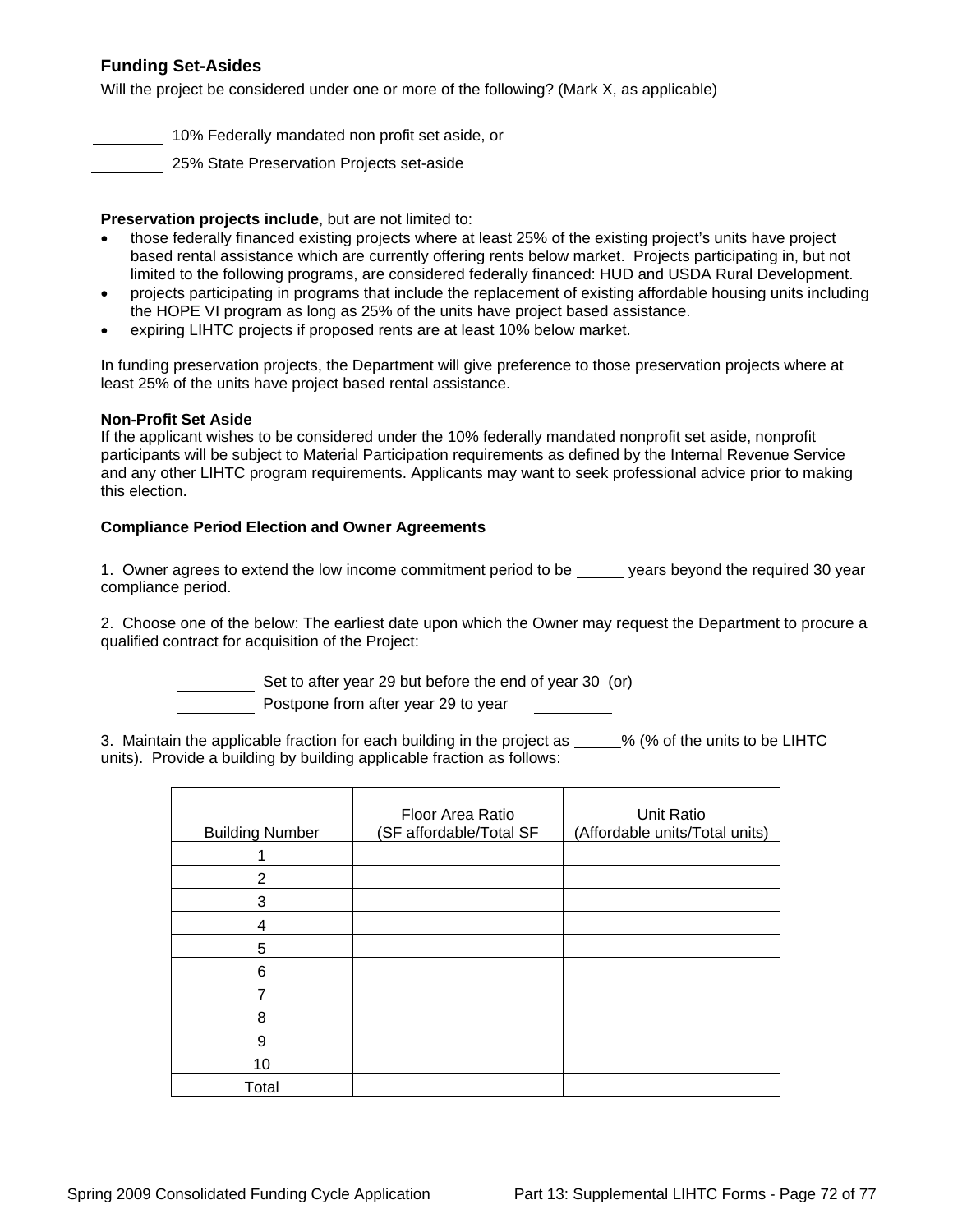| The applicable fraction for the project will be the lesser of the Floor Area Ratio or the Unit Ratio Total. |         |         |
|-------------------------------------------------------------------------------------------------------------|---------|---------|
| If the project consists of more than one building or type of use, are they:                                 | Yes (X) | No(X)   |
| Common ownership for federal tax purposes?                                                                  |         | $\perp$ |
| Financed pursuant to a common plan of financing?                                                            |         |         |
| Common property management?                                                                                 |         |         |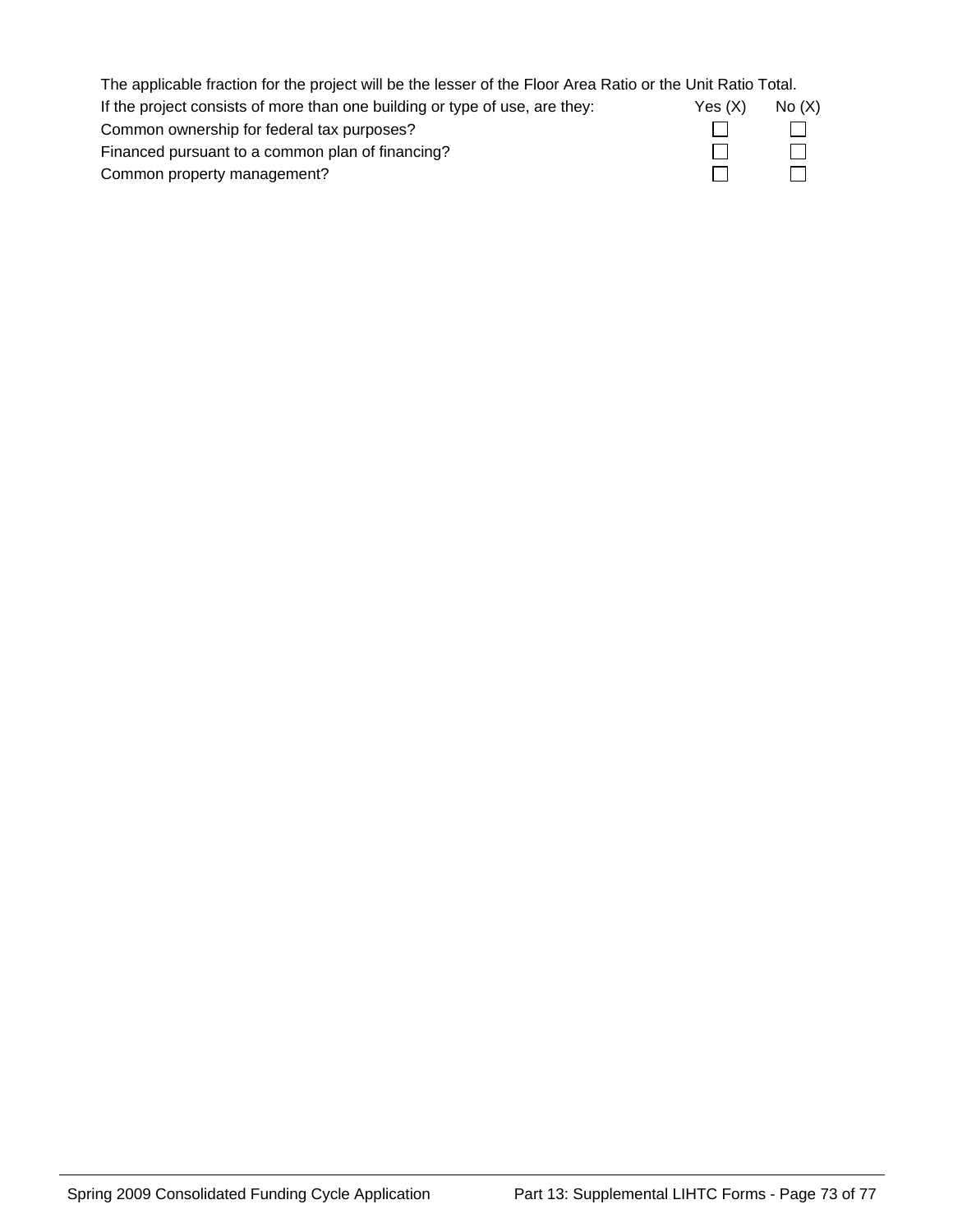Name, title and address of the Chief Executive Officer (i.e.: Mayor, City Manager) of the project's locality:

| Name:                                                                                                          | Title:  |      |
|----------------------------------------------------------------------------------------------------------------|---------|------|
| Address:                                                                                                       | City:   | Zip: |
| <b>Tax Credit Sale Information</b>                                                                             |         |      |
| Proceeds from sale of Low-Income Housing Tax Credits<br>Is agreement signed?*<br>yes/no)                       |         |      |
| Proceeds from sale of Historic Rehabilitation Tax Credits<br>Proceeds from sale of other Tax Credits<br>(type) |         | ¢    |
| Type of offering: (x)<br><b>Public</b>                                                                         | Private |      |

| Type of investors: (x) | Individuals | Corporations | Local Employer     |
|------------------------|-------------|--------------|--------------------|
| Type of bonds: $(x)$   | Taxable     | Tax-Exempt   | Percentage Taxable |

Describe the tentative LIHTC equity pay-in schedule and amounts to be received:

## **Investment Fund Information**

| Fund:       |     |                 |           |
|-------------|-----|-----------------|-----------|
| Syndicator: |     |                 |           |
| Address:    |     |                 |           |
| City:       |     | State:          | Zip Code: |
| Telephone:  | ( ) | Facsimile:<br>( |           |

\* Attach letter of intent or commitment indicating price and terms of equity pay-in.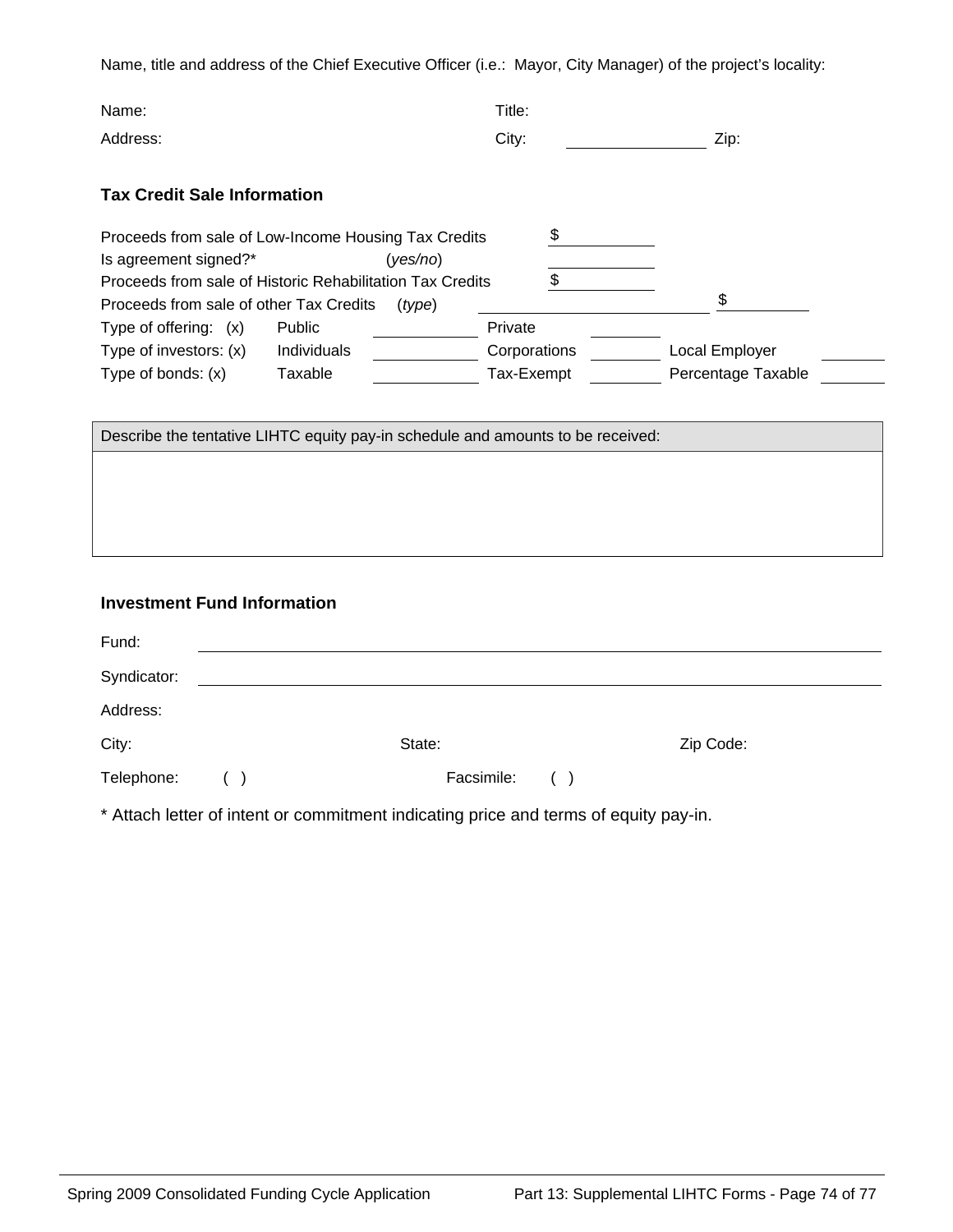# **Rehabilitation of an Existing Building**

**Note**: If the project involves the rehabilitation of an existing building, this form must be completed.

#### **Acquisition of Existing Buildings**

Building(s) acquired or to be acquired from: Related party Unrelated party

For a definition of the term "unrelated party," applicants may wish to consult IRC Sections 42(d)(2)(D)(iii) as well as the Housing and Economic Recovery Act of 2008.

For acquired building(s), how is the value of the land determined?

To qualify for acquisition credits, projects, with a few exceptions, must not have been sold or undergone substantial improvement for at least 10 years. What was the precise date this property/bldg was last sold? (Prior to sponsor involvement)

List below by building address, either the date the building was placed-in-service (PIS) by the most recent owner, or the date of the most recent non-qualified substantial building improvement. List also the date the building was or is planned for acquisition, and the number of years between the date the building was placed in service and date of acquisition.

| <b>Building Address(es)</b> | Most Recent PIS<br>or Non-qualified<br>Substantial<br><b>Improvement Date</b> | Proposed Date<br>of Acquisition<br>by Applicant | Number of Years<br><b>Between PIS</b><br>Date &<br>Acquisition |
|-----------------------------|-------------------------------------------------------------------------------|-------------------------------------------------|----------------------------------------------------------------|
|                             |                                                                               |                                                 |                                                                |
|                             |                                                                               |                                                 |                                                                |
|                             |                                                                               |                                                 |                                                                |
|                             |                                                                               |                                                 |                                                                |

List below by building address under sponsor's control, the type and expiration of control, the number of units in the building and the agreed-upon acquisition cost.

| <b>Building Address(es)</b> | Type of Control:<br>Ownership, Option,<br>Purchase Contract, etc. | Expiration<br>of Control | # of<br>Units | Acquisition<br>Cost |
|-----------------------------|-------------------------------------------------------------------|--------------------------|---------------|---------------------|
|                             |                                                                   |                          |               |                     |
|                             |                                                                   |                          |               |                     |
|                             |                                                                   |                          |               |                     |
|                             |                                                                   |                          |               |                     |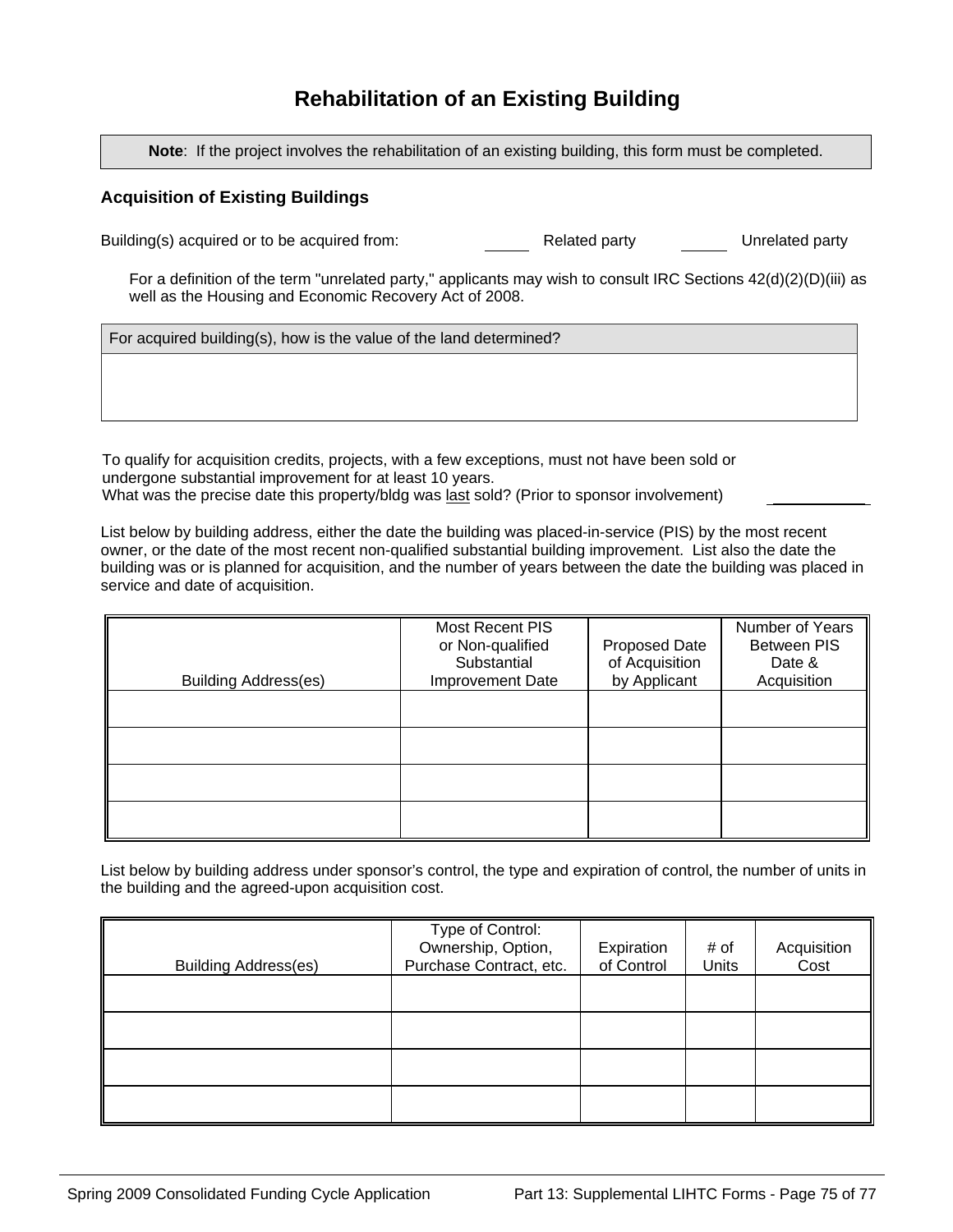### **Please use the most recent form 8821 and IRS instructions as posted at the following link:<http://www.irs.gov/pub/irs-pdf/f8821.pdf> . The form is attached below for reference only.**

| (Rev. August 2008)                                                                                                                                                          | <b>Tax Information Authorization</b>                                                        | ▶ Do not sign this form unless all applicable lines have been completed.                                                                                                                                                                                                                                                                                                                                                                                                                                                                         | OMB No. 1545-1165<br>For IRS Use Only<br>Received by:<br>Name |
|-----------------------------------------------------------------------------------------------------------------------------------------------------------------------------|---------------------------------------------------------------------------------------------|--------------------------------------------------------------------------------------------------------------------------------------------------------------------------------------------------------------------------------------------------------------------------------------------------------------------------------------------------------------------------------------------------------------------------------------------------------------------------------------------------------------------------------------------------|---------------------------------------------------------------|
| Department of the Treasury<br>Do not use this form to request a copy or transcript of your tax return.<br>Intemal Revenue Service<br>Instead, use Form 4506 or Form 4506-T. |                                                                                             |                                                                                                                                                                                                                                                                                                                                                                                                                                                                                                                                                  | Telephone 1<br>Function<br>Date                               |
|                                                                                                                                                                             | Taxpayer information. Taxpayer(s) must sign and date this form on line 7.                   |                                                                                                                                                                                                                                                                                                                                                                                                                                                                                                                                                  |                                                               |
| Taxpayer name(s) and address (type or print)                                                                                                                                |                                                                                             | Social security number(s)                                                                                                                                                                                                                                                                                                                                                                                                                                                                                                                        | <b>Employer identification number</b>                         |
|                                                                                                                                                                             |                                                                                             |                                                                                                                                                                                                                                                                                                                                                                                                                                                                                                                                                  |                                                               |
|                                                                                                                                                                             |                                                                                             | Daytime telephone number                                                                                                                                                                                                                                                                                                                                                                                                                                                                                                                         | Plan number (if applicable)                                   |
|                                                                                                                                                                             | Appointee. If you wish to name more than one appointee, attach a list to this form.         |                                                                                                                                                                                                                                                                                                                                                                                                                                                                                                                                                  |                                                               |
| Name and address                                                                                                                                                            |                                                                                             | Telephone No.<br>Check if new: Address $\Box$ Telephone No. $\Box$ Fax No.                                                                                                                                                                                                                                                                                                                                                                                                                                                                       |                                                               |
|                                                                                                                                                                             | the tax matters listed on this line. Do not use Form 8821 to request copies of tax returns. | 3 Tax matters. The appointee is authorized to inspect and/or receive confidential tax information in any office of the IRS for                                                                                                                                                                                                                                                                                                                                                                                                                   |                                                               |
| (a)<br>Type of Tax<br>(Income, Employment, Excise, etc.)<br>or Civil Penalty                                                                                                | (b)<br>Tax Form Number<br>(1040, 941, 720, etc.)                                            | (c)<br>Year(s) or Period(s)<br>(see the instructions for line 3)                                                                                                                                                                                                                                                                                                                                                                                                                                                                                 | (d)<br>Specific Tax Matters (see instr.)                      |
|                                                                                                                                                                             |                                                                                             |                                                                                                                                                                                                                                                                                                                                                                                                                                                                                                                                                  |                                                               |
|                                                                                                                                                                             |                                                                                             | 4 Specific use not recorded on Centralized Authorization File (CAF). If the tax information authorization is for a specific<br>use not recorded on CAF, check this box. See the instructions on page 4. If you check this box, skip lines 5 and 6, ▶<br>5 Disclosure of tax information (you must check a box on line 5a or 5b unless the box on line 4 is checked):<br>a If you want copies of tax information, notices, and other written communications sent to the appointee on an ongoing                                                   | $\Box$                                                        |
| basis, check this box                                                                                                                                                       |                                                                                             |                                                                                                                                                                                                                                                                                                                                                                                                                                                                                                                                                  |                                                               |
| in effect and check this box                                                                                                                                                | .<br>To revoke this tax information authorization, see the instructions on page 4.          | <b>b</b> If you do not want any copies of notices or communications sent to your appointee, check this box<br>6 Retention/revocation of tax information authorizations. This tax information authorization automatically revokes all<br>prior authorizations for the same tax matters you listed on line 3 above unless you checked the box on line 4. If you do<br>not want to revoke a prior tax information authorization, you must attach a copy of any authorizations you want to remain<br>$\cdot$ $\cdot$ $\cdot$ $\cdot$ $\cdot$ $\cdot$ | $\Box$                                                        |
|                                                                                                                                                                             |                                                                                             | Signature of taxpayer(s). If a tax matter applies to a joint return, either husband or wife must sign. If signed by a<br>corporate officer, partner, guardian, executor, receiver, administrator, trustee, or party other than the taxpayer, I certify<br>that I have the authority to execute this form with respect to the tax matters/periods on line 3 above.<br>FIF NOT SIGNED AND DATED, THIS TAX INFORMATION AUTHORIZATION WILL BE RETURNED.                                                                                              |                                                               |
|                                                                                                                                                                             | $\blacktriangleright$ do not sign this form if it is blank or incomplete.                   |                                                                                                                                                                                                                                                                                                                                                                                                                                                                                                                                                  |                                                               |
| Signature                                                                                                                                                                   | Date                                                                                        | Signature                                                                                                                                                                                                                                                                                                                                                                                                                                                                                                                                        | Date                                                          |
| Print Name                                                                                                                                                                  | Title (if applicable)                                                                       | Print Name                                                                                                                                                                                                                                                                                                                                                                                                                                                                                                                                       | Title (if applicable)                                         |
|                                                                                                                                                                             | PIN number for electronic signature                                                         |                                                                                                                                                                                                                                                                                                                                                                                                                                                                                                                                                  | PIN number for electronic signature                           |
|                                                                                                                                                                             | For Privacy Act and Paperwork Reduction Act Notice, see page 4.                             | Cat. No. 11596P                                                                                                                                                                                                                                                                                                                                                                                                                                                                                                                                  | Form 8821 (Rev. 8-2008)                                       |